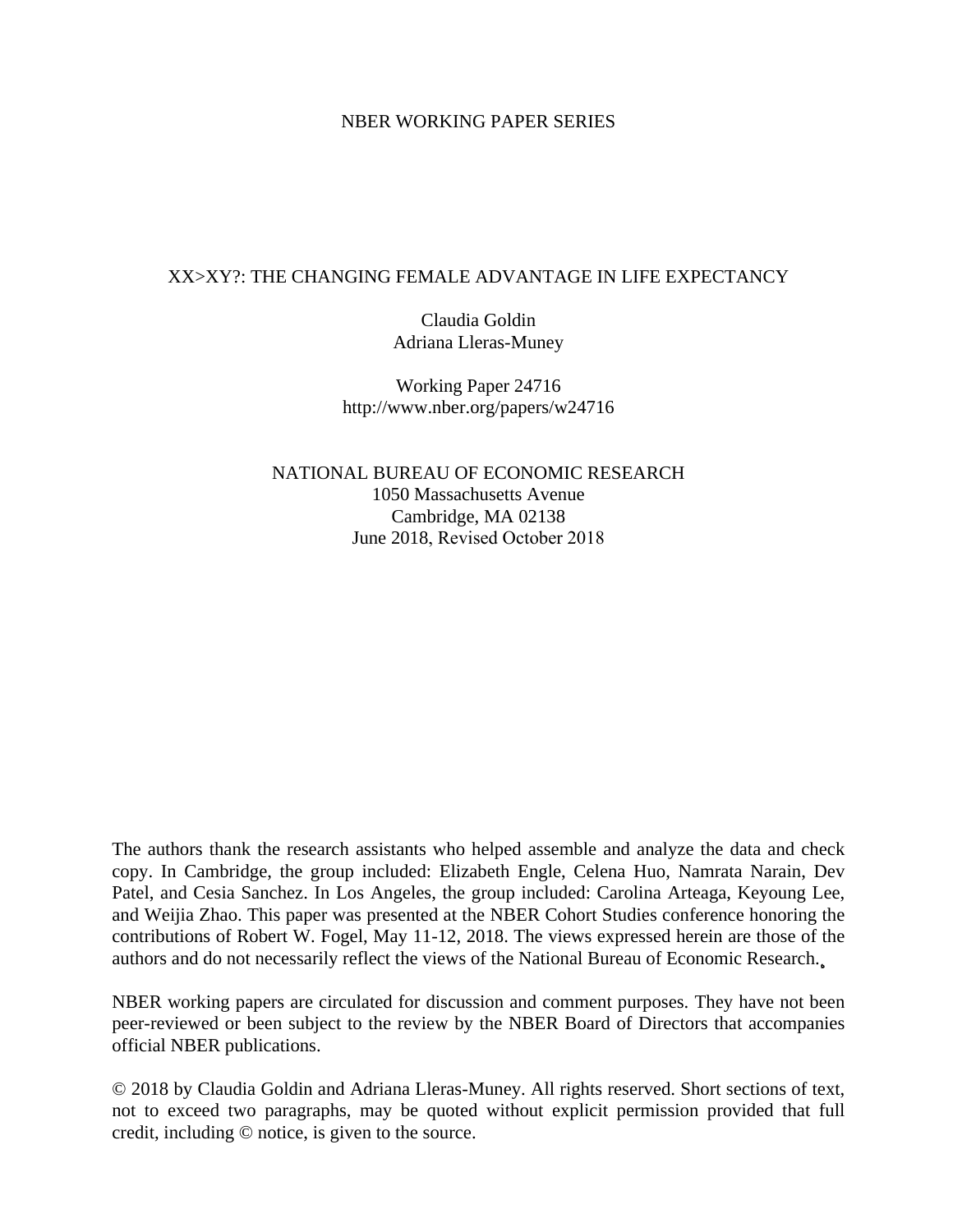XX>XY?: The Changing Female Advantage in Life Expectancy Claudia Goldin and Adriana Lleras-Muney NBER Working Paper No. 24716 June 2018, Revised October 2018 JEL No. J1,J16,N0

#### **ABSTRACT**

Females live longer than males in most parts of the world today. Among OECD nations in recent years, the difference in life expectancy at birth is around four to six years (seven in Japan). But have women always lived so much longer than men? They have not. We ask when and why the female advantage emerged. We show that reductions in maternal mortality and fertility are not the reasons. Rather, we argue that the sharp reduction in infectious disease in the early twentieth century played a role. The primary reason is that those who survive most infectious diseases carry a health burden that affects organs, such as the heart, as well as impacting general well-being. We use new data from Massachusetts containing information on causes of death from 1887 to show that infectious diseases disproportionately affected females between the ages of 5 and 25. Both males and females lived longer as the burden of infectious disease fell, but women were more greatly impacted. Our explanation does not tell us why women live longer than men, but it does help understand the timing of their relative increase.

Claudia Goldin Department of Economics 229 Littauer Harvard University Cambridge MA 02138 and NBER cgoldin@harvard.edu

Adriana Lleras-Muney Department of Economics 9373 Bunche Hall UCLA Los Angeles, CA 90095 and NBER alleras@ECON.UCLA.EDU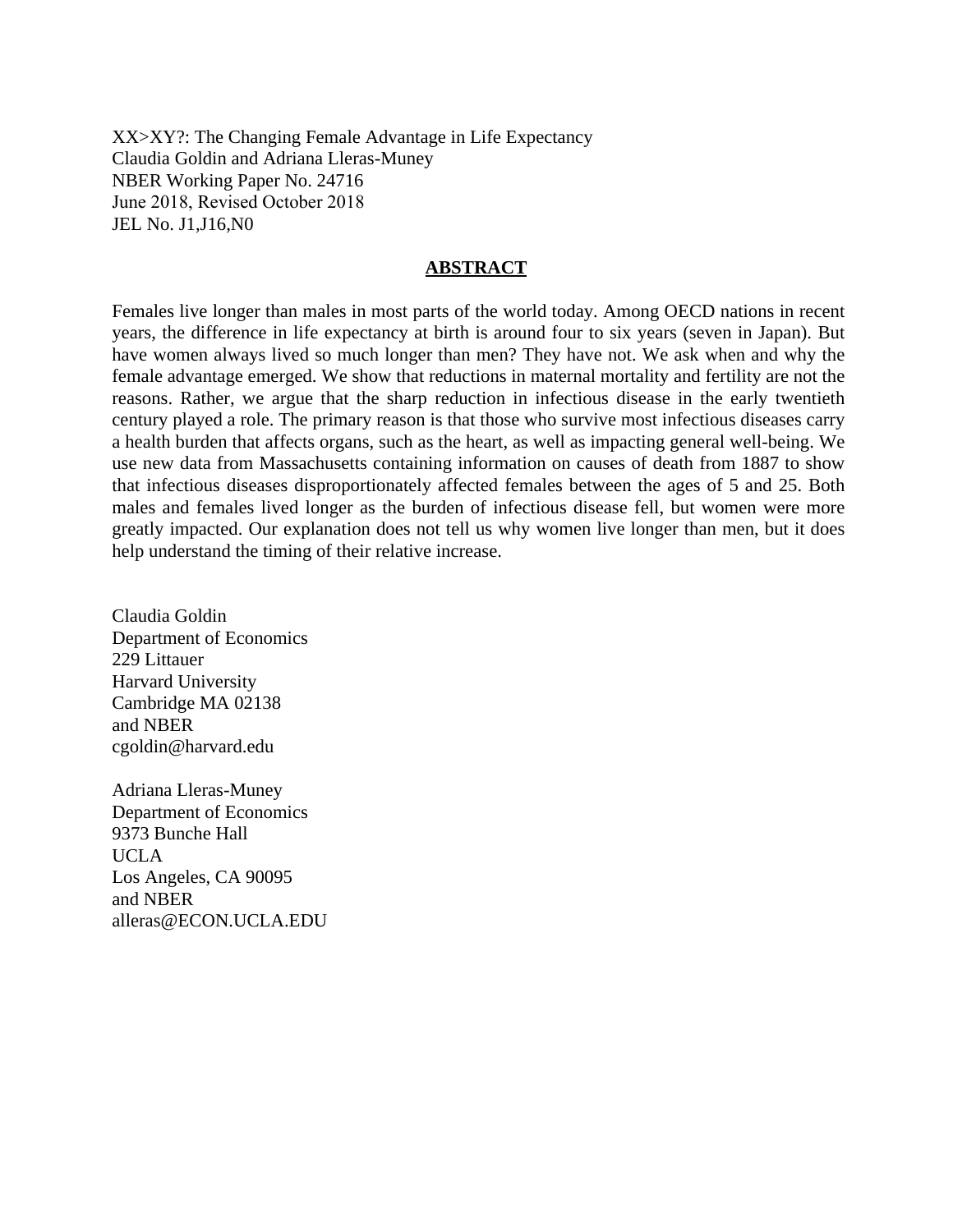Women live longer than men in most parts of the world today.<sup>1</sup> In many places, they live a lot longer. Among OECD nations in recent years, the difference in life expectancy at birth is around four to six years (seven in Japan). But have women always lived so much longer than men? The answer provided in recent studies is that they have not.<sup>2</sup>

Many hypotheses have been put forward to explain the so called "female advantage" in life expectancy. Most of the reasons why women live longer than men can be found by understanding the difference between having two X chromosomes, as opposed to having an X and a Y, and the resulting impact on hormones.<sup>3</sup> Whereas genetic factors are at play, the fact that the advantage increased greatly in the latter half of the twentieth century, suggests that environmental factors, particularly those that interact with specific genetic elements, have disproportionately benefited women. In this paper, we examine *when* the female advantage started growing, to understand *what* caused the advantage to widen.

A complete answer concerning why there was a large increase in the female advantage still eludes us. But we argue that the reduction in infectious diseases played a role in extending longevity primarily through its impact on survivors and not because of the reduction in deaths directly from disease. To document this we collected data from Massachusetts containing information on causes of death from 1887 to around 1930 to show that people dying from infectious disease between the ages of 5 and 25 were

<sup>1</sup> See, for example, Barford et al. (2006), although the data are not entirely reliable for certain developing countries (and are dismal for some, particularly in Africa). On the possible reasons why women live longer, see Austad (2006) and Cullen et al. (2016).

<sup>2</sup> See, for example, Beltran-Sanchez et al. (2015), which uses birth cohorts for 13 nations in the Human Mortality Database. The female longevity advantage at age 40 and beyond appears consistently with cohorts born in the late nineteenth century. In France, for example, in the early nineteenth century women's life expectancy was only about one year greater than that of men. <sup>3</sup> Mouse experiments have allowed reseachers to separate the impacts of chromosomes from hormones. See, for example, Arnold, et al. (2012), Chen, et al. (2012), and Du, et al., (2014). Cardiovascular disease differs between males and females for both reasons. Males have more visceral fat whereas women have more subcutaneous fat, a difference determined by estrogen and also by the presence of the second X chromosome in females. Visceral fat stored in the abdomen predicts cardiovascular disease. Males, it has been shown in mouse models, are also more likely to suffer from hypertension even in the absence of different hormones. Sex differences exist in the incidence of autism-spectrum disorders, from which males are four to ten times more likely to be affected. Females are more likely to get auto-immune diseases, but their extra X chromosome protects them from more rapid degeneration once affected.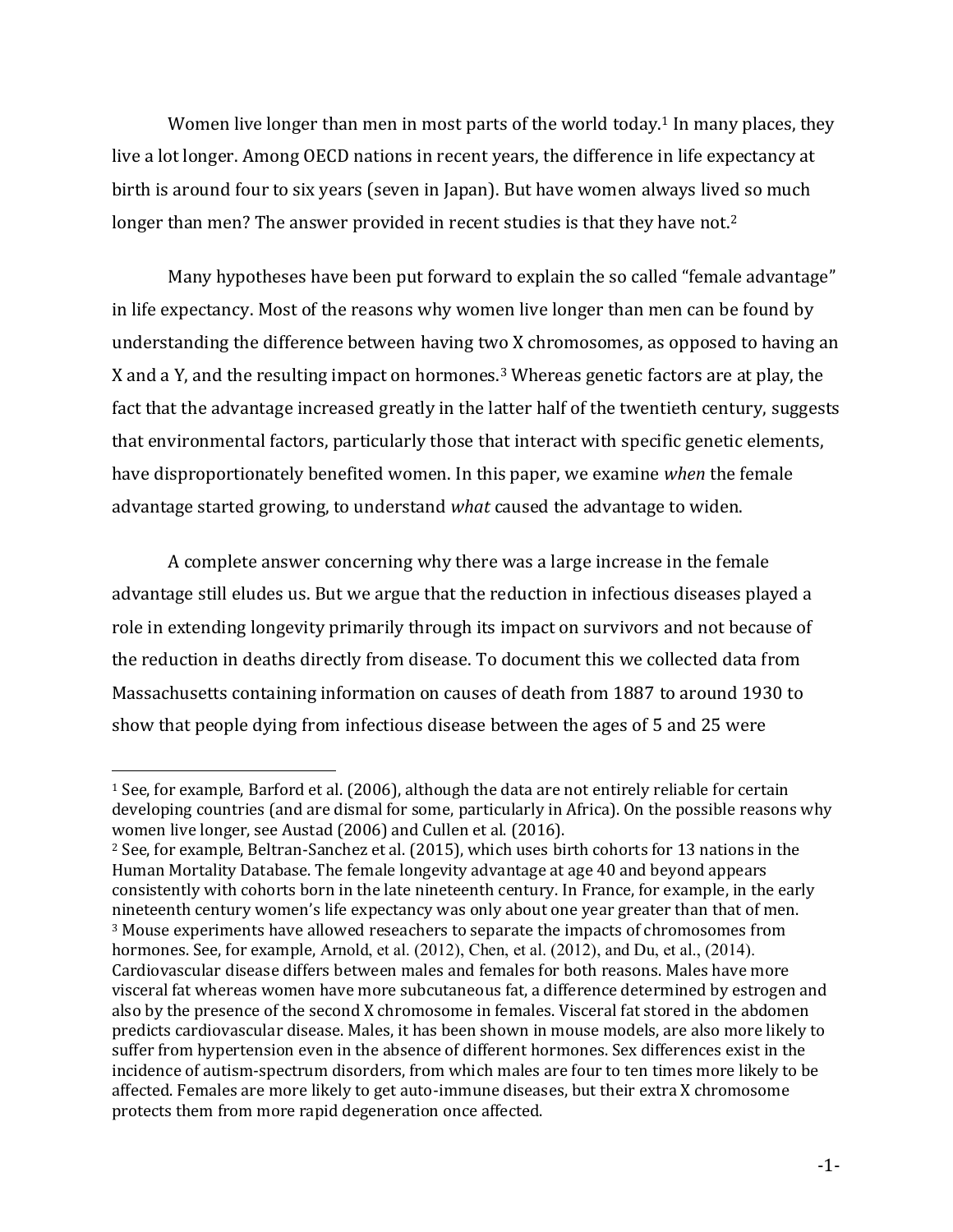disproportionately female. As infectious disease was reduced for all, females therefore reaped more benefits than did males. Though our explanation does not tell us why women were disproportionately affected by infectious disesase, it helps us understand the timing of the onset of the female advantage.

We should be clear at the outset regarding the impact of infectious disease and its decline on the female life expectancy advantage. The direct effect will be small. It is the indirect effect among the survivors that we, and others, believe greatly explains the increase in longevity in general and the greatly widening advantage of females. As mortality from infectious disease fell, the fraction who were the survivors and who thus carried with them the markers of past illness, also decreased. A healthier population resulted, and females were disproportionately impacted.

Male mortality rates have always been higher for infants (Drevenstedt et al. 2008). But any advantage that females had at birth, or even those they had conditional on surviving to year one, were slight until some time in the twentieth century.<sup>4</sup> Gender gaps in longevity greatly increased starting early in the twentieth century, reaching a maximum of eight years in the US by the 1970s. The differences then narrowed, but have remained substantial (Cullen et al. 2016).

The reasons that women began to live much longer than men have been studied by many. But existing explanations are incomplete. The reduction in maternal mortality as well as the decrease in the total fertility rate, for example, have been shown to explain at most one-seventh of the growing female advantage in longevity. <sup>5</sup> Our estimates are within that range. Increased smoking by men in the early twentieth century, which greatly

<sup>4</sup> Using the metric of life expectation at one year old or, say, at 15 years of age, females lived only about as long as males in many of today's rich nations prior to 1850, and even later in some. According to the Human Mortality database, life expectancy at age one was about equal for males and females in France in 1850 and only slightly higher for males in the UK. In Sweden, females appear to have lived longer than males ever since records have been kept.

<sup>5</sup> Retherford (1972), for example, showed that in the US the male-female gap at birth increased by 3.43 years in favor of girls between 1900 and 1960 and that decreased maternal mortality accounts for about half a year or 14 percent of the gap leaving a substantial unexplained portion. Our calculation, see Appendix Table 1, is around 15 percent.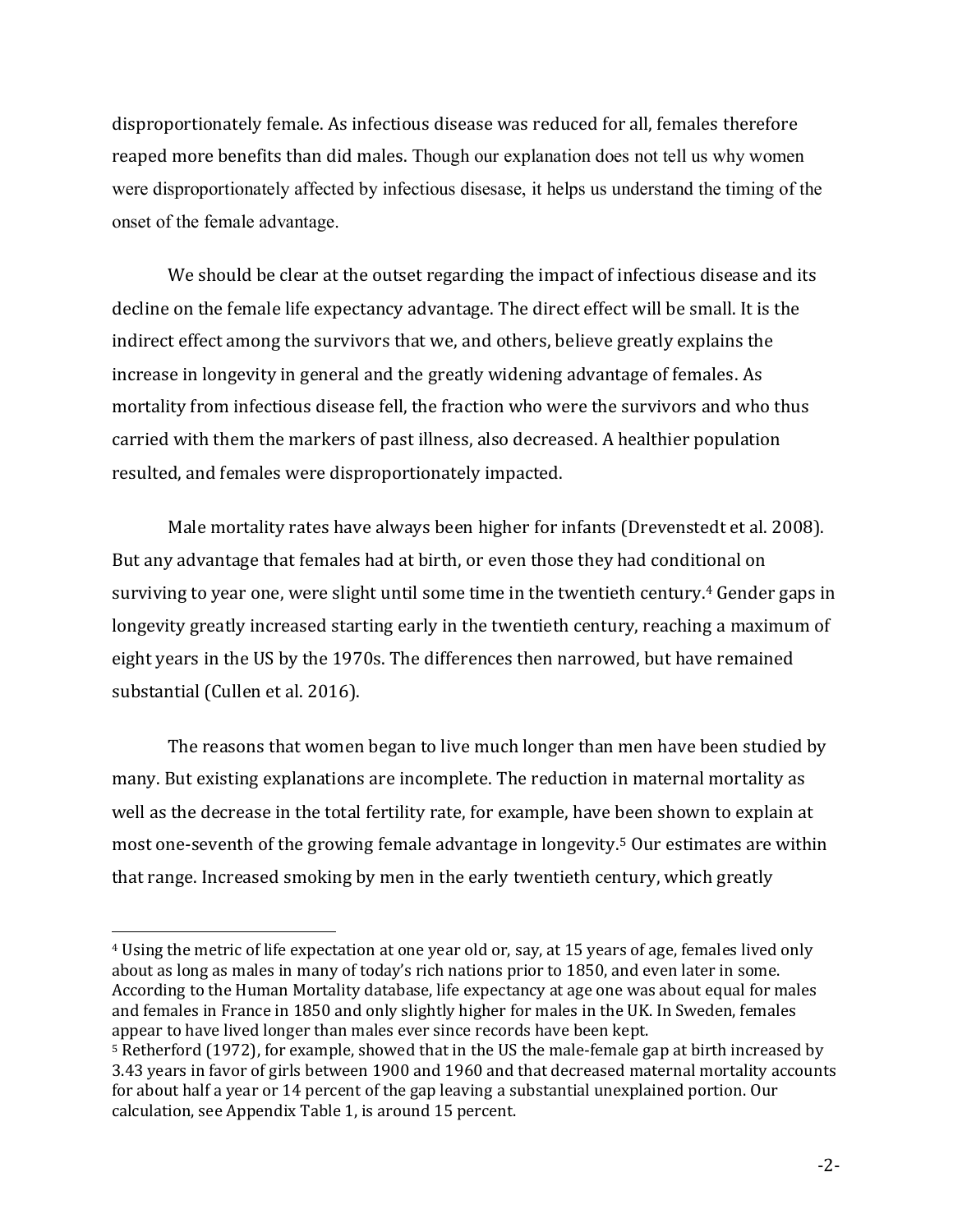expanded around WWII, is part of the reason that women began to live longer than men. But smoking was later taken up by women as well and that is one explanation for the narrowing of death rate differences by sex that has occurred since the 1970s. <sup>6</sup> Because smokers are affected with a 20- to 30-year delay, the full effect of the diffusion of tobacco use will not be apparent for some time. But even with this caveat, smoking alone cannot fully account for the rise and fall in longevity gender gaps (Cullen et al. 2016; Preston and Wang 2006).

Our contribution is to explore the reasons behind the initial appearance and early widening of the female longevity advantage that started well before maternal mortality declined and prior to the mortality impact of the smoking upsurge. In the US, as well as in England (including Wales), France, and Sweden, a noticeable female advantage among those aged five to twenty years old emerged at the end of the nineteenth and beginning of the twentieth centuries. We connect our findings on this understudied phenomenon to the expansion of the female advantage that appeared later in the twentieth century.

Young females before the turn of the twentieth century had a small but clear *disadvantage* in mortality from infectious diseases. That disadvantage disappeared when infectious disease prevalence fell, largely due to public health interventions. We examine various explanations for why girls had greater infectious disease mortality rates, but find no evidence that differential mortality was due to differential nutrition by sex or neglect. We argue that, because infectious disease in early childhood can be linked to chronic diseases in adulthood, the decline in infectious disease in the early part of the twentieth century generated a female advantage in childhood that later appeared as an even greater female mortality advantage among adults in the second part of the twentieth century.

Most of the evidence we present is for the US and comes from our analysis of the vital statistics records for Massachusetts, the first US state to collect these data. These data

<sup>6</sup> Beltran-Sanchez et al. (2015) show that smoking can explain about one-third of the difference between male and female mortality rates at ages 50 to 70 for cohorts born in the early part of the twentieth century. Others have found similar or larger contributions to smoking in explaining mortality gender gaps (Preston and Wang 2006).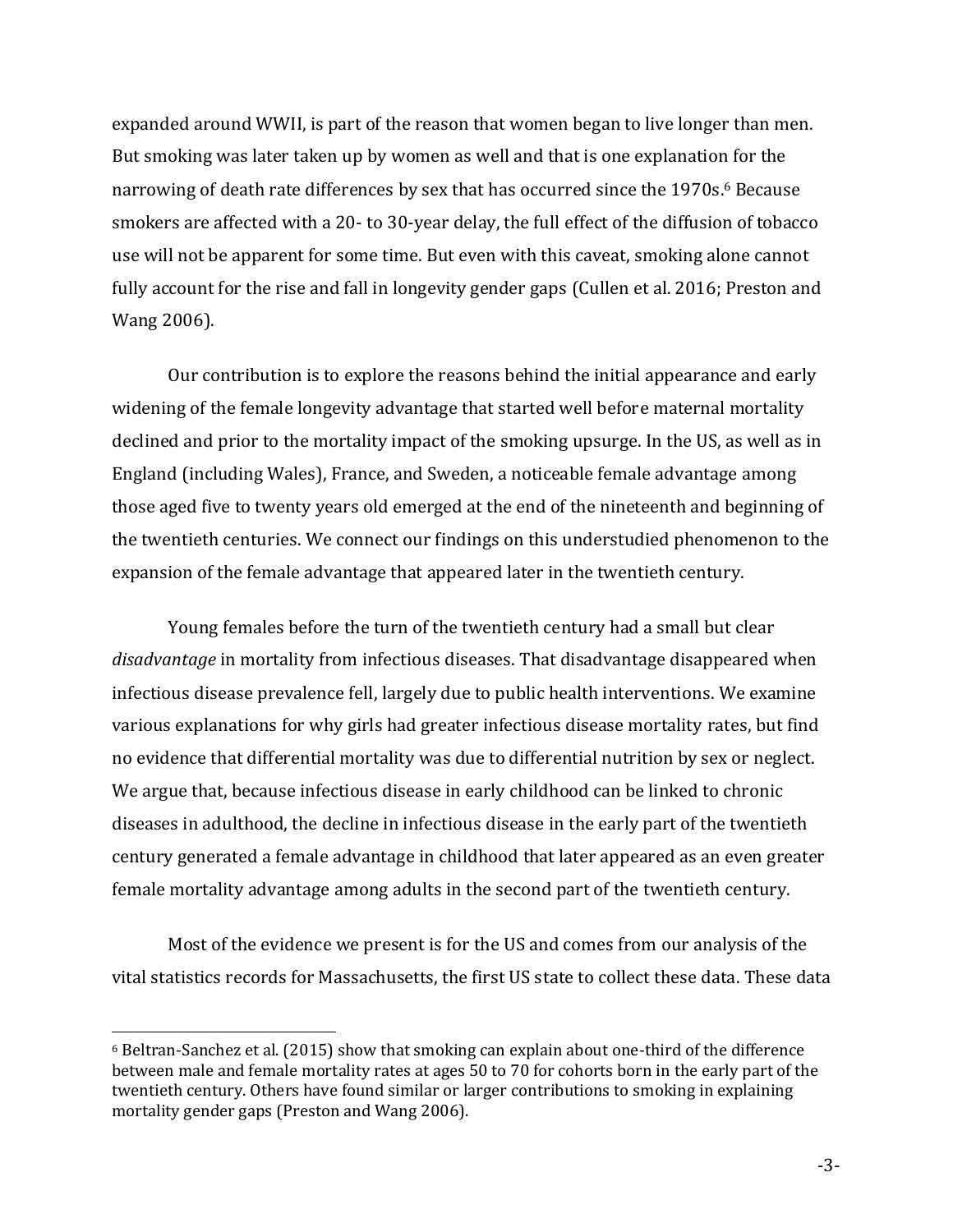are mainly in period, not cohort, form, but our work informs a cohort analysis. We conclude that the decrease in infectious disease as a cause of death for a cohort meant a decrease in the later-life burden of infectious disease on other causes of death for that cohort.

Our paper has four parts and proceeds as follows. In part I we review the long-run history of life expectancy for males and females in the US and Europe. Part II examines sex differences in mortality among the young and presents our findings about female excess mortality during periods of high infectious disease. Part III confronts why girls died at higher rates than did boys in the era of infectious disease. Part IV concludes with evidence on the relationship between the early disease environment and later-life mortality.

- I. Life Expectancy for Males and Females: The Long Run
	- A. The US: 1795 to 2015

 $\overline{a}$ 

Life expectancy at birth ( $e_0$ ) increased greatly from the late nineteenth century when it was around 50 for females—to the mid-twentieth century—when it was around 70 years for females. Much of that increase was due to the reduction in infant and child mortality. These facts are well known. Of greater interest, here, is that a female advantage appeared in the US sometime in the late nineteenth century.<sup>7</sup>

In each of the three life expectancy series for the US in Figure 1.1, the female advantage emerges and expands after the 1890s. The widening intensified in the first third to first half of the twentieth century, and particularly in the post WWII period, when growth in male life expectancy decelerated considerably. These trends reversed course in the 1970s when male life expectancy grew faster than that for females, and again in the 1990s when female life expectancy growth decelerated. The longevity gender gap at birth reached a maximum of eight years in the early 1970s and is about five years today.

The first of the Figure 1.1 graphs (part A) gives life expectancy at birth. Until the 1890s life expectancy at birth was almost equal by sex. Part B, giving expectancy at age 15, shows a slight male advantage until the 1890s. The final graph (part C), giving life

<sup>7</sup> We ignore, here, the far greater impact on male mortality of the American Civil War.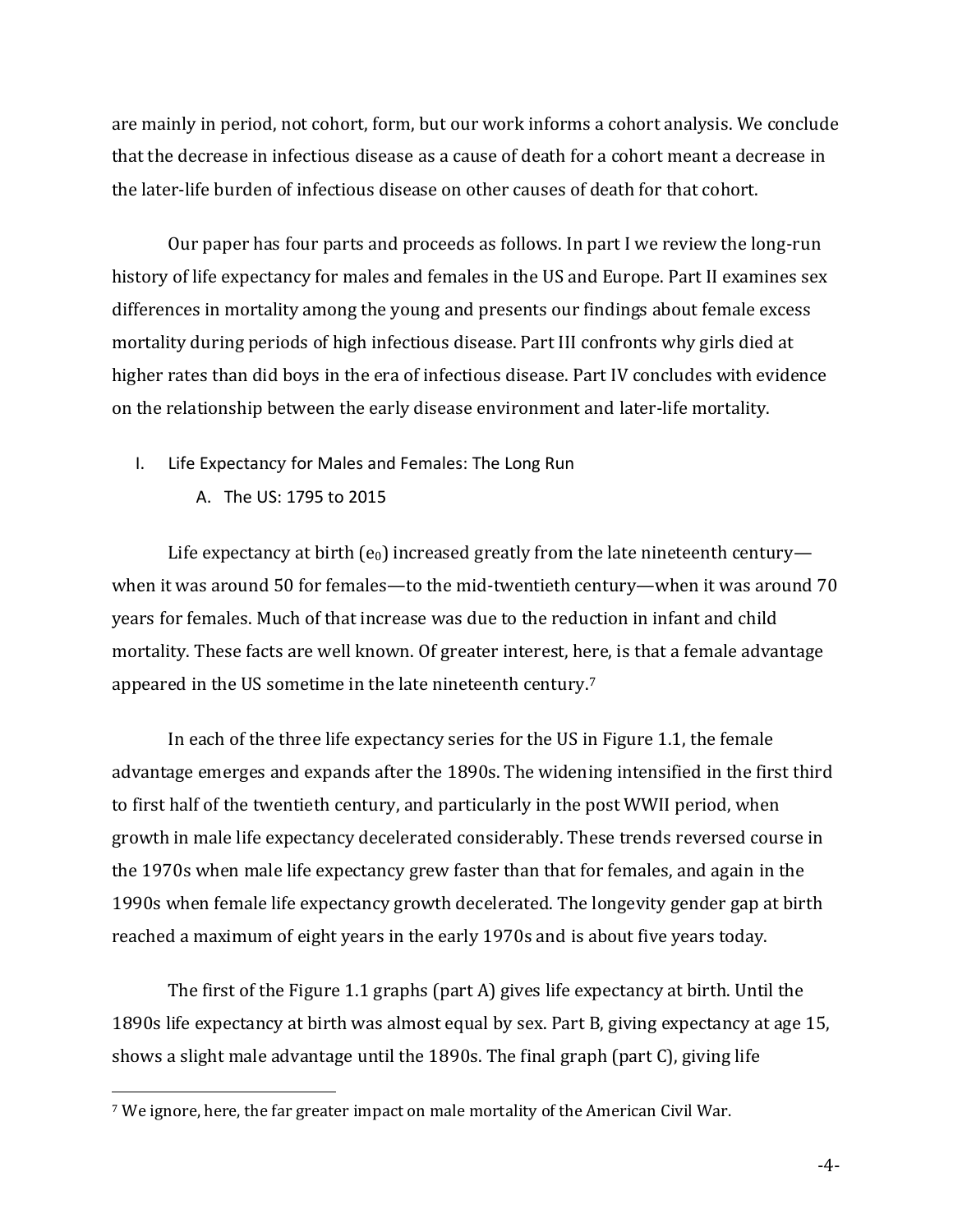expectancy conditional on reaching age 45, shows a female advantage throughout the period, albeit initially quite small. (It should be noted that in parts B and C longevity is expressed as the expected age at death, not as years left to live.) Based on this information it would appear that the female advantage at birth emerged in the US around 1890.

The shaded portion in each of the Figure 1.1 graphs shows the period when the two series are connected: that from J. David Hacker (2010) for the period to 1900; and that from the US Social Security Administration (SSA) for the years after. The Hacker series is always a bit higher than SSA's probably because the Hacker series is for whites only. Another important feature of the graphs is the sudden and short-lived disadvantage for males around 1865, due to excess male mortality from the US Civil War.

Trends in the female survival advantage can be seen better in Figure 1.2, which gives the difference (male minus female) in life expectancy for the three ages,  $e_0$ ,  $e_{15}$ , and e45. Two large deviations from the story of an evolving female advantage can be seen. One is the US Civil War, which is responsible for the large sudden increase in male mortality around 1865.<sup>8</sup> The other is the relative decrease in male longevity in the 1910s due to World War I. The opposite impact around 1920 is due to the 1918 influenza pandemic. Although we will show that the flu pandemic of 1918 produced a mortality disparity that relatively *disadvantaged* females, male war casualties overwhelmed it early on.

The conclusions from Figures 1.1 and 1.2 are that the female advantage conditional on surviving to age 15 appeared around the turn of the twentieth century. That at birth and conditional on surviving to age 45 were present to some degree before. That said, the advantage widened considerably in all three cases after 1930 and then narrowed after 1970.

Males who survived to age 15 did better than females who survived to age 15 until the late nineteenth century. But females who survived to age 45 did a bit better than males who survived to age 45 throughout the nineteenth century. The mortality consequences of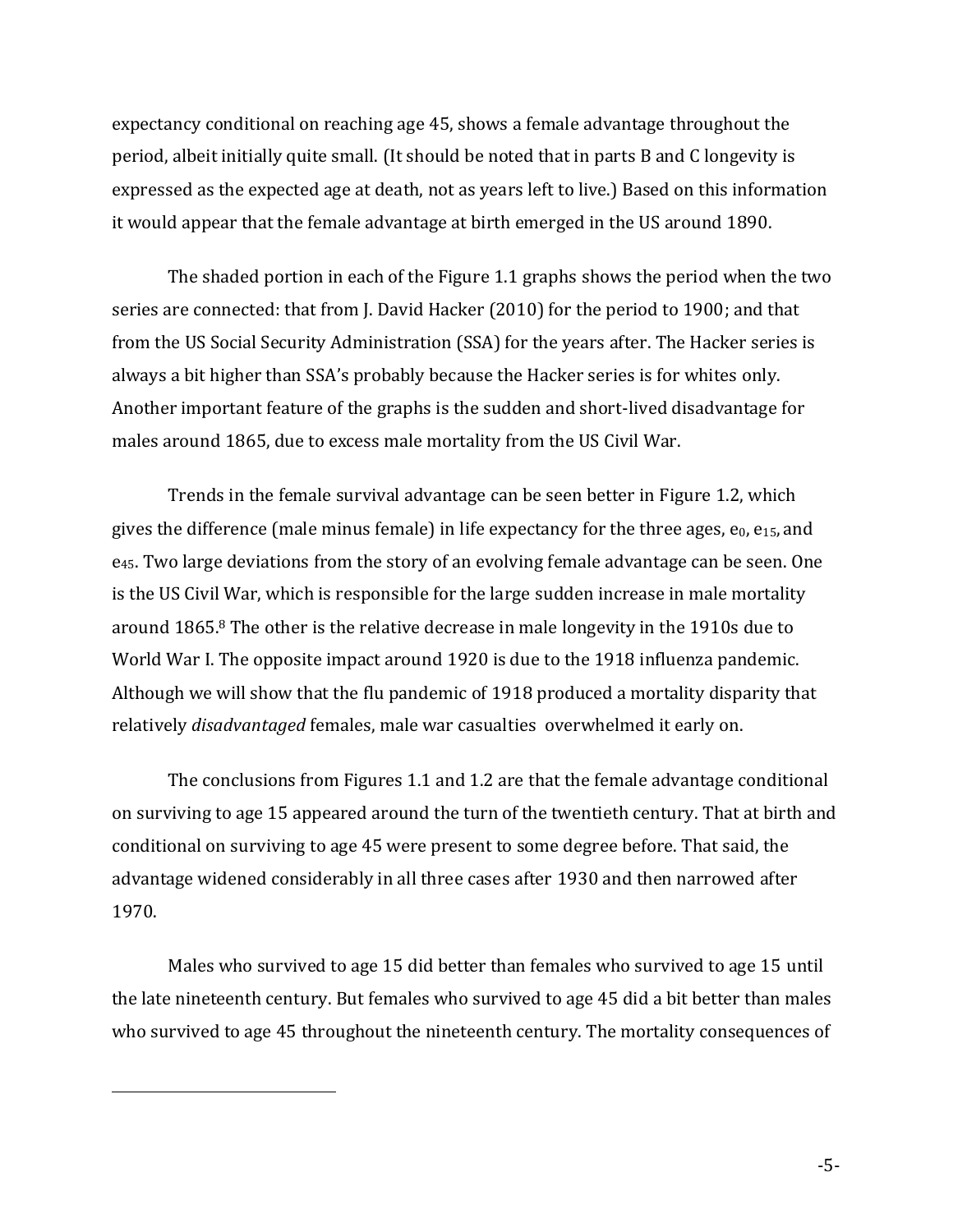childbirth, either due to maternal mortality or the subsequent mortality consequences of maternal morbidity, may have caused the small differences between  $e_{15}$  and  $e_{45}$ . But we will show that there are other reasons why women began to live a lot longer than men starting in the late nineteenth century. We also show that maternal mortality declines explain only a small faction of the emerging female longevity advanage.

## B. Europe: Early-Nineteenth Century to 2000s

We provide similar life expectancy data and differences by sex at various ages for England (including Wales), France, and Sweden. These countries share some, but not all, of the features just described for the US. When measured by life expectancy at birth, females in these nations had an advantage earlier than in the US. Recall that in the US, the female advantage emerged in the 1890s.

For the European data we use the Human Mortality Database (HMD) and present the data in Figure 1.3 as the difference between male and female life expectancy at birth and conditional on surviving to ages 15 and 45 ( $e_0$ ,  $e_{15}$  and  $e_{45}$ ), as we did in Figure 1.2 for the US. <sup>9</sup> Females in England (part A) and France (part B) had a significant edge on males from birth from the mid- to late-nineteenth century and the advantage then greatly expanded as it did in the US.<sup>10</sup> Sweden (part C) is different. A female mortality advantage is apparent at all ages and as far back as the data will allow us to go. <sup>11</sup> But these differences *shrink* up to 1930. In all the countries considered, including the US, the female advantage greatly expanded after WWII and then started to shrink after the 1970s.

<sup>9</sup> England and Wales, France, and Sweden are the most populous European nations with high quality vital statistics data from at least 1850. There are several other countries with early nineteeth century data in the HMD back to 1850, including Belgium, Denmark, Iceland, the Netherlands and Norway. But these countries are not as populous and, in consequence, the data are noisy. The HMD data are available online at [http://www.mortality.org/.](http://www.mortality.org/) We will refer to England and Wales as England going forward.

<sup>10</sup> Cullen et al. (2016) report that male life expectancy exceeded female life expectancy at birth in 1900 in England and France also using the Human Mortality Database. The database has been updated and extended, and the data revisions account for the differences between our figures and theirs (personal communication).

<sup>&</sup>lt;sup>11</sup> We only plot years with population censuses.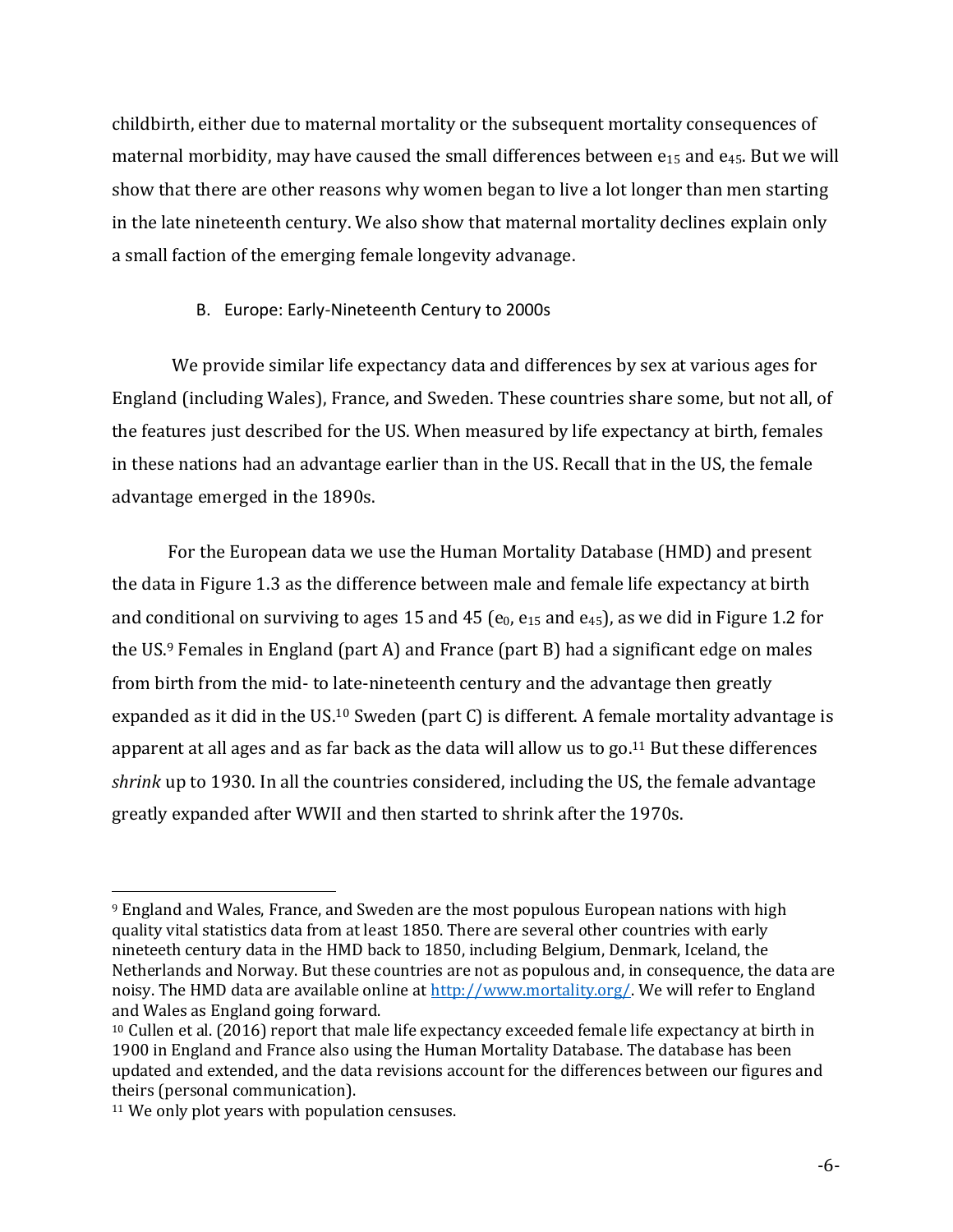The reason for "Swedish exceptionalism" is not entirely clear but may stem from the low prevalence of infectious disease in nineteenth century Sweden. Swedish infant mortality rates were also low through the nineteenth century. They started their decline around 1810, far earlier than in England and France (Lynch and Greenhouse 1994). Because infant mortality rates were largely due to infectious diseases, these patterns suggest that the female advantage emerged earlier in Sweden because the infectious disease environment was lower.<sup>12</sup> But no data on mortality by cause of death exist to confirm the hypothesis.

Our discussion of the European mortality data has ignored the role of war largely because our figures include only years when census data was collected (and thus when we have accurate population counts), and censuses are generally not taken during conflict. But large prolonged wars sharply increase death rates among young adults, significantly more so for men than women. Male deaths skyrocketed beginning in 1914 and returned to their previous levels only after 1919. In England, among 20 to 30 year olds, ten times more men than women died during 1914-1919. (Fifteen times more men than women in France in the same period). <sup>13</sup> Although women also died more during the war than at other times, the increase in their deaths was largely confined to the flu pandemic years.

- II. Sex Differences in Mortality among Children and Young Adults
	- A. Relative Deaths by Sex: Massachusetts

Historical evidence on deaths by age and cause of death for the state of Massachusetts (MA) allow us to better understand aggregate US trends. MA has the longest and highest quality vital statistics data among all US states. <sup>14</sup> Death counts broken down by sex, age-group, and cause are available annually starting in 1885. Identical data for the entire US population are available only from 1933, well after the female advantage

 $12$  An added question is why gaps in life expectancy shrank in Sweden before 1930 when they were expanding elsewhere. Cullen et al. (2016) suggest that gender gaps evolve with demographic and epidemiological transitions, and Sweden appears to have transitioned earliest.

<sup>13</sup> Results not shown but available upon request.

<sup>14</sup> Massachusetts, in 1842, was the first state to pass a state registration law.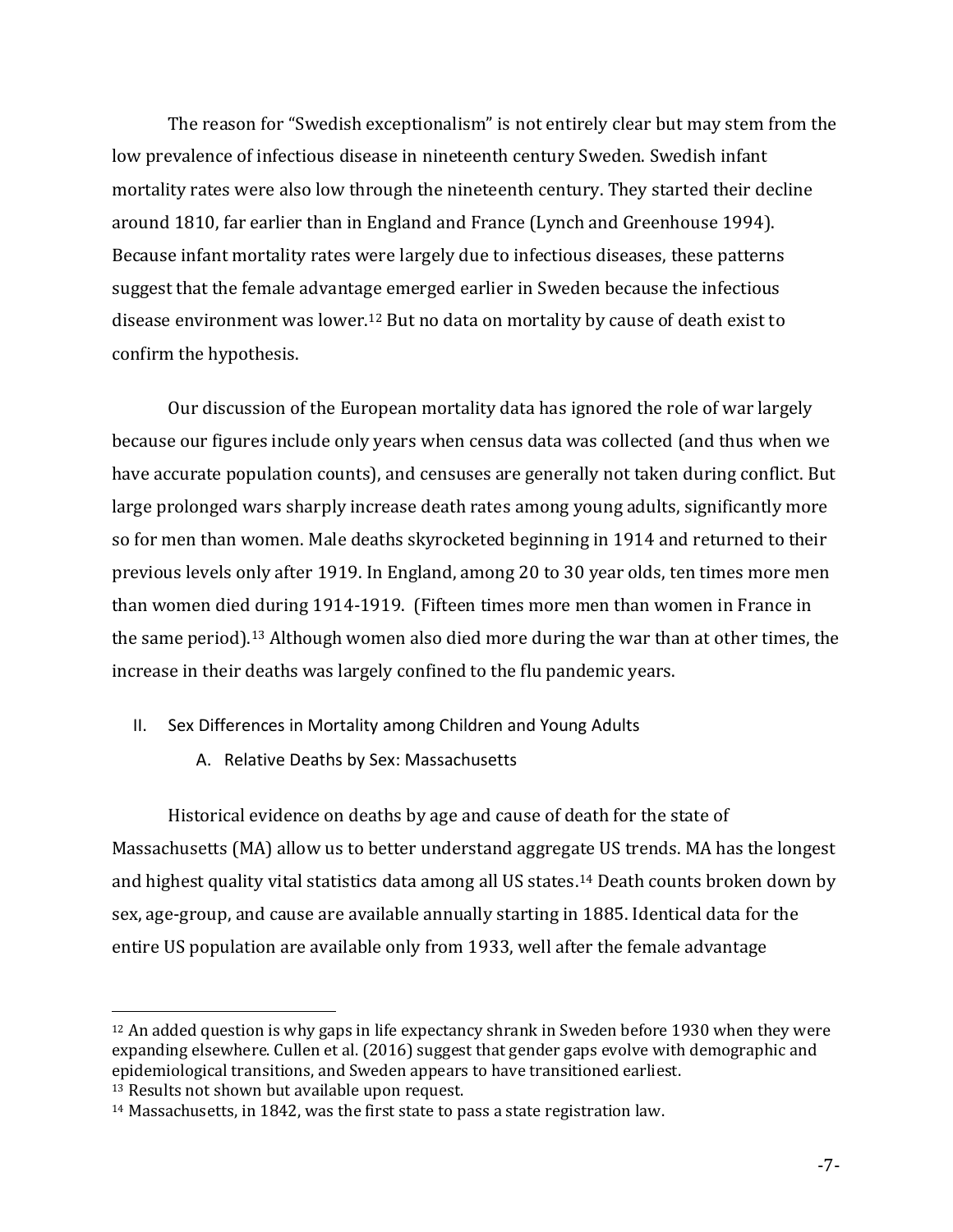appeared.

 $\overline{a}$ 

Figure 2.1, parts A to D give the mortality series for males and females from 1887 to 1940 for four age groups: 5<10, 10<15, 15<20, and 20<30 years. <sup>15</sup> Because of the relatively small number of annual deaths in some of these age brackets, the data are expressed as a three-year centered moving average. We exclude 1918 from the three-year average, due to the large number of deaths from the pandemic, and include those deaths separately for that year.

There are three lines in each graph. Two give the number of male and female deaths in each year for the relevant age group. The dashed line gives the ratio (Males/Females) of the two series and is mapped on to the right axis. Equality of the ratio is given by a thicker line and an arrow.

Male deaths exceeded female deaths to around 1900 for all four age groups.<sup>16</sup> Also important is the sharp decrease in the male to female death ratio in 1918 for 10<15 year olds as well as a smaller decrease for the 5<10 year olds. Females between 10 and 15 years old were dying at higher rates than males in 1918. It is possible that these differences extend to the 15<20 year group, but deaths of young men in World War I are a confounding factor and could mask the effect of the flu. Interestingly, the gender death ratio was less than one for 20<30 year olds from 1918 to 1935.<sup>17</sup>

The main conclusion is that female children, especially those between 10 and 15 years old, died at higher rates in 1918 from the flu than did males. Relative deaths after the flu pandemic resumed the previous trend of an increasing number of male than female deaths, thus widening the female advantage.

The fact that more females 10<15 died from the virulent flu of 1918, suggests that

<sup>15</sup> We begin the series with 1887 because the probable cause of death was aggregated in some meaningful manner beginning in that year.

<sup>&</sup>lt;sup>16</sup> These are the absolute number of deaths in all of Massachusetts, by gender, in each year.

<sup>17</sup> Noymer and Garenne (2000) attribute the temporary decline in the female advantage among adults to the delayed effects of the influenza pandemic. The pandemic, according to them, may have killed weaker males thus lowering mortality rates in subsequent years among male survivors.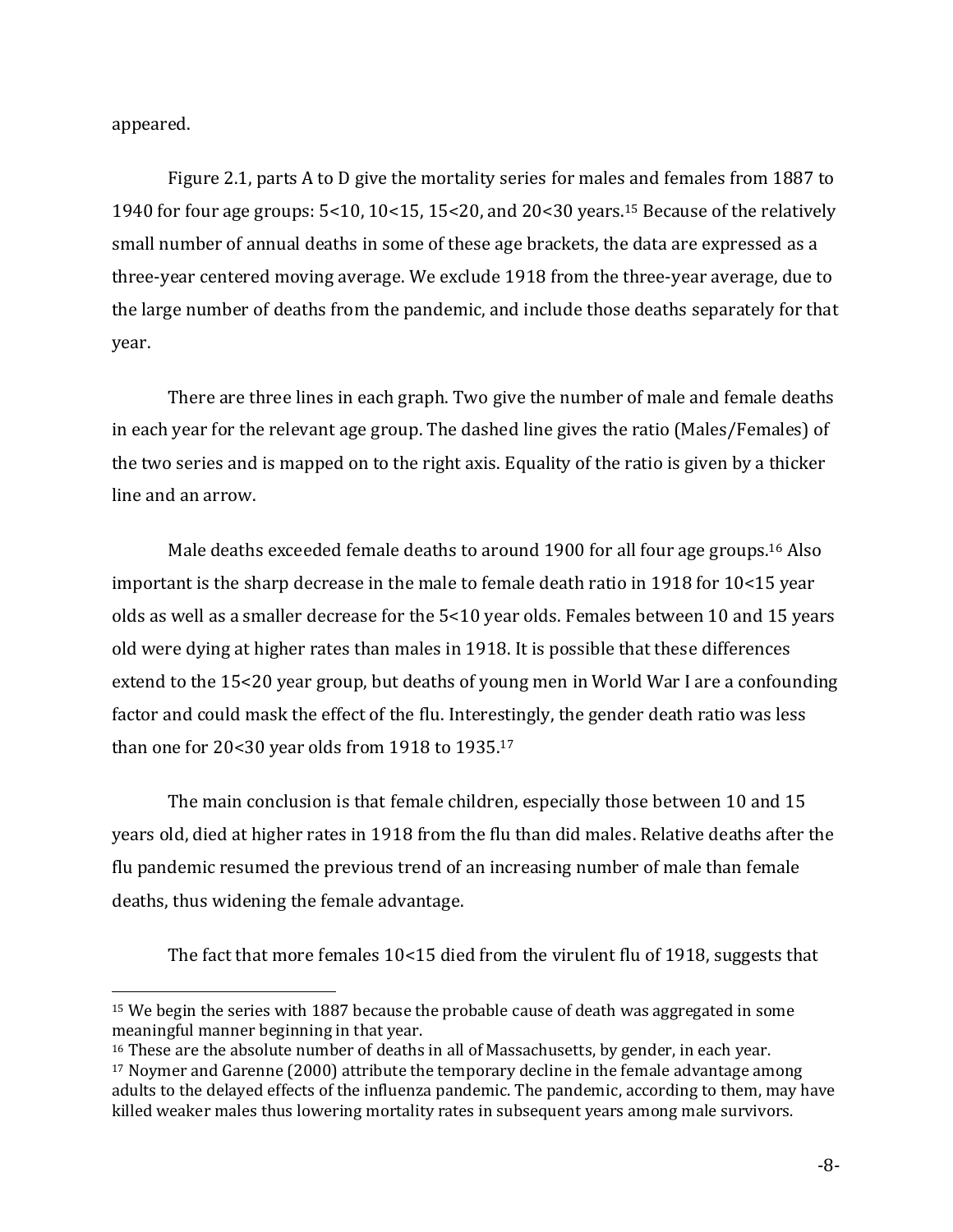young females may have also died at higher rates from other infectious diseases, at least after age one.<sup>18</sup> That is what we found. Public health interventions that reduced the burden of infectious disease, therefore, disproportionately decreased female (non-infant) deaths and increased female life expectancy relative to male. 19

Of equal interest is that the 20<30 year old group in MA shows a distinct break around 1920. Previously, women had died at lower rates than men in that age group. But after 1920 both men and women in that age group died at significantly lower rates than before. The reason for the decrease for both sexes, we will soon demonstrate, is that deaths from infectious diseases of all types, but particularly from water-borne diseases, decreased substantially around 1900. Deaths in childbirth, however, had not yet decreased and therefore the remaining deaths in the 20<30 year old group tilted relatively toward women.

### B. Relative Deaths by Sex: England and France

The female advantage among youth 10<15 appears later in England and France than in MA. Recall that life expectancy at various ages demonstrated an earlier female advantage than in the US. But as can be seen in Figure 2.2, deaths among male youths 10<15 in England systematically started to exceed deaths of female youths 10<15 only sometime around 1925, and they never exceeded female deaths in France.

 $\overline{a}$ <sup>18</sup> Young women (under 25 years) succumbed to pulmonary tuberculosis at higher rates than did young men (Hacker 2010; Henry 1989; Madigan 1957). The opposite is true among adults older than 25 years—males appear to have been more susceptible to TB in the early twentieth century (Noymer and Garenne 2000, figure 7). Note that the greater infant mortality rate for males than females is attributed to a greater susceptibility to infectious diseases among male infants (see, e.g., Drevenstadt et al. 2008). But after around age five, females appear to be more susceptible to infectious diseases.

<sup>19</sup> On public health measures that began in the late nineteenth century and gained greater importance in the early twentieth century, see Cutler and Miller (2005) on the role of filtration and chlorination of water, and Alsan and Goldin (2018) on water and sewerage systems. Omran (2005) discusses the notion that the overall epidemiologic transition from infectious to chronic disease favored women. Beltran-Sanchez et al. (2015) note that females may have some inherent vulnerability to infectious disease relative to males after infancy, but that they have various genetic protections against chronic diseases, except those in the autoimmune category.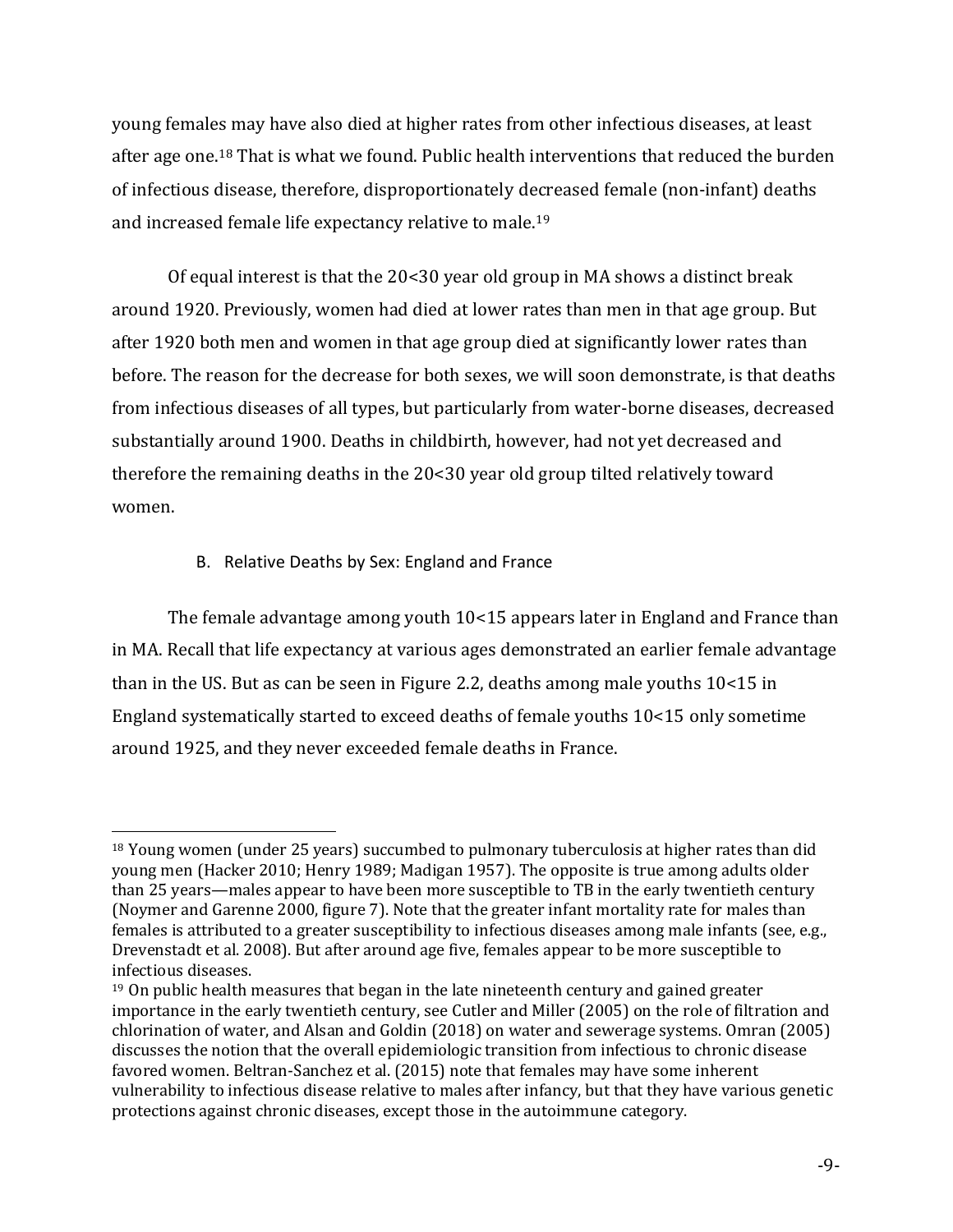Figure 2.2 has been drawn in a manner similar to that of Figure 2.1 for MA.<sup>20</sup> In a parallel manner to the MA case, girls suffered greater losses than boys during the flu pandemic years in England and France, resulting in a sharp decline in the ratio of male to female deaths. As in the MA case, by looking at the evolution of mortality by sex for 10<15 year olds, we can remove some of the direct effect of the war because males would have been too young to serve. Since the pattern is similar to that for MA, it is probably due to a greater susceptibility of young females to the flu, though we cannot fully separate the effect of the war in Europe from that of the flu.

### C. Death Rates by Sex: MA and Europe

 $\overline{a}$ 

The main finding from Figure 2.1 is that deaths of young males and females in the US became equal around 1895 for the age groups given. These data are suggestive of an emerging female advantage. But the evidence is not definitive because the data have not been expressed as a fraction of the population. In fact, the population of males and females by age deviated from equality in MA in the 1920s. Textile production in the US shifted from the northeast to the south and the manufacturing economy of the Commonwealth took a dive. In consequence, young men left the state in greater numbers than did women. <sup>21</sup> We now present data for census years that divides by population and expresses these numbers as rates for census years, not as raw numbers as we did before.

We use population data at census intervals to create death rates for the four age groups 5<10, 10<15, 15<20, and 20<30 years. <sup>22</sup> In between census years accurate population estimates can only be computed with information on migration, which does not

<sup>20</sup> To mirror what we do for MA, we construct three-year moving averages, except for the war years, which are not part of any average. Sweden is omitted because of its much smaller population. <sup>21</sup> The ratio of males to females in the 20<30 year group declined in the 1910s and 1920s and then recovered in the 1930s. Source: US Census of Population, Massachusetts.

| 1910<br>1920<br>1930<br>Age Group    | 1940 |  |
|--------------------------------------|------|--|
| 15<20<br>0.97<br>0.98<br>0.96        | 1.00 |  |
| 20< 25<br>0.93<br>0.89<br>0.89       | 0.95 |  |
| 25<30<br>በ ዓ7<br>0.94<br><u>በ ዓበ</u> | 0.94 |  |

<sup>22</sup> Death rates are estimated at decade intervals because of the need for accurate population data.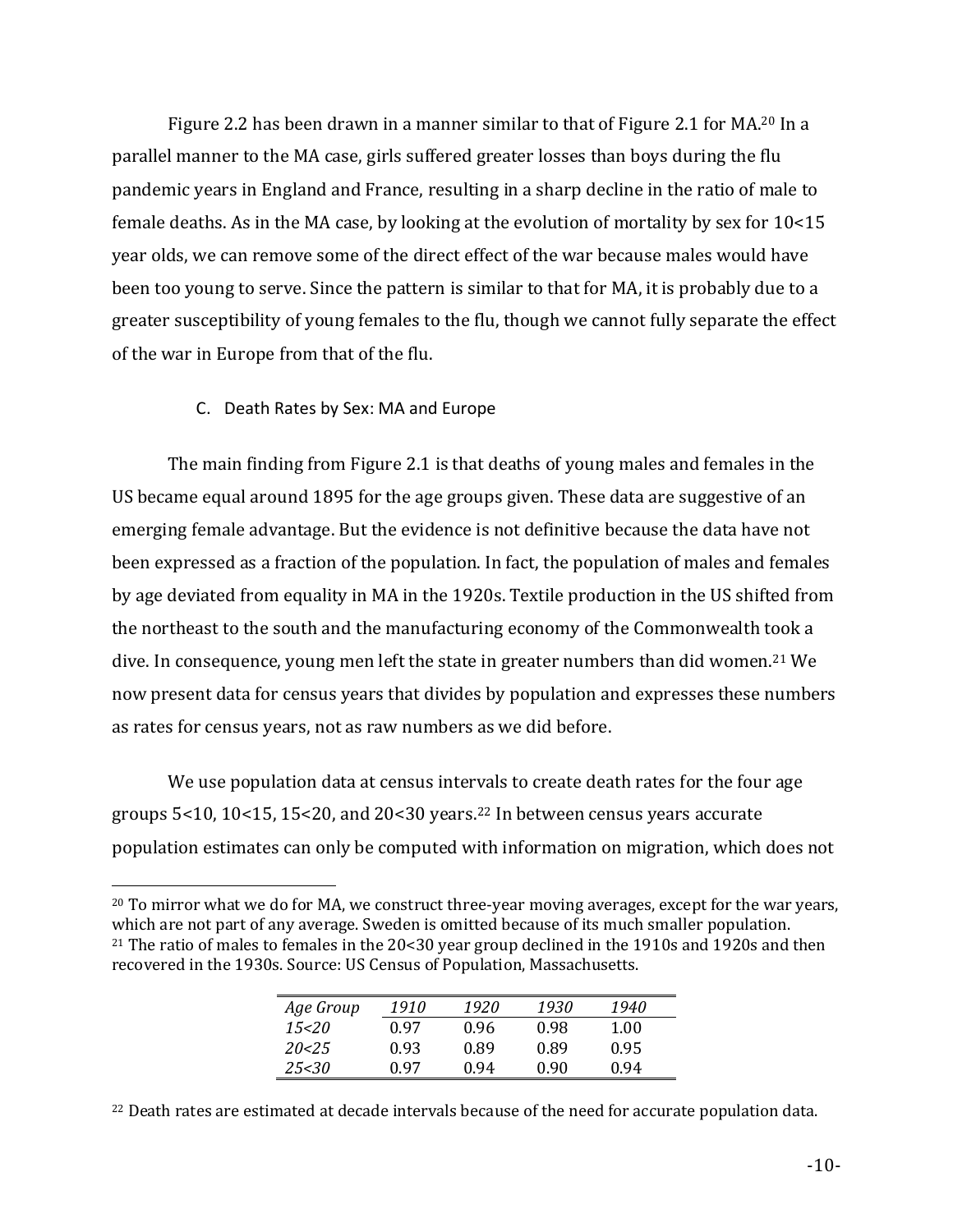exist at high enough frequency by age and sex.

Figure 2.3 provides the rates for males relative to females. The relative rates show that the female advantage did not exist in 1890 for any of the four age groups, but that it did exist for three of them by 1900 and for all by 1910. In the case of the three younger groups shown, the trajectory from 1890 to 1940 shows that the relative gains made by females continued to 1940 at least.

For the two age groups 15<20 and 20<30, the flu pandemic and WWI break the trend. Furthermore, by 1930 the burden of infectious disease had become sufficiently low, as noted before, that only persistent maternal mortality prevented the female death rate from continuing its relative descent. But after 1937, with the introduction of sulfa drugs and soon after with the innovation and diffusion of antibiotics, the female death rate in the prime reproductive ages became substantially less than that for men.<sup>23</sup>

Figure 2.4 (drawn to the same scale as Figure 2.3) shows similar mortality rate data for England from roughly 1880 to 1930. The female advantage for these four ages groups also appears sometime around the turn of the century (except for the 10<15 group). But the advantage in MA, when it appeared, was considerably greater for all ages. By 1930 and 1940, the ratio of male to female mortality below age 20 in MA was about 1.2 or higher, but the ratio never exceeded 1.2 in England.

D. Cause of Death by Sex

 $\overline{a}$ 

The female longevity advantage, as we have shown, appeared in the US and in MA around the 1890s. We now demonstrate that infectious disease as a cause of death declined significantly after 1890, as public health measures, such as clean water and sewerage systems, spread across municipalities and states (Alsan and Goldin 2018).

Various problems arise in categorizing cause of death in the past. The most

<sup>23</sup> On the role of sulfa drugs in reducing maternal deaths in the US, see Jayachandran, Lleras-Muney, and Smith (2010).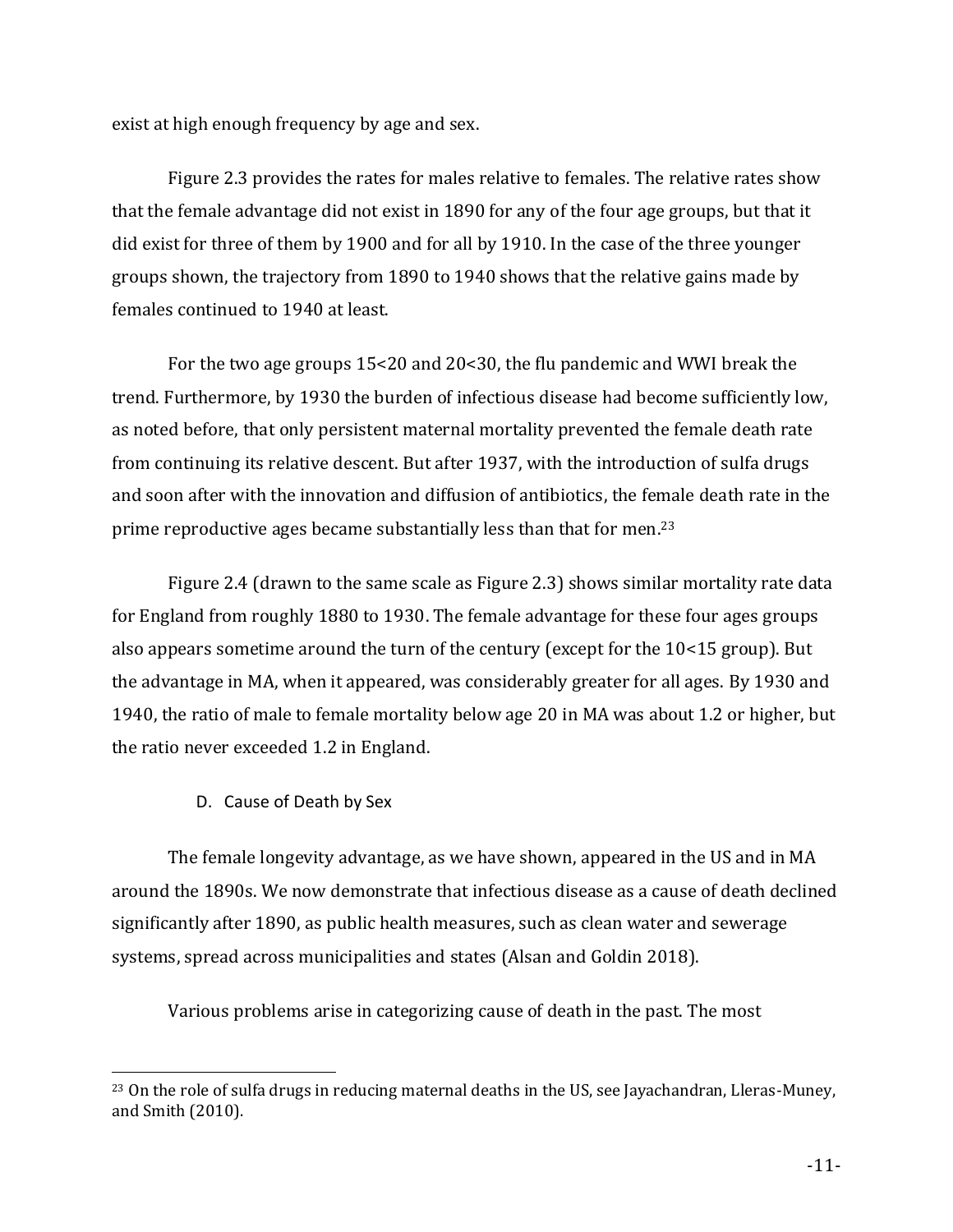important is that cause of death was not always known (occasionally not even today) and diseases can be manifested in a variety of ways. As knowledge advanced, cause of death categories became more accurate. In the MA data, cause of death categories increased from six major groups starting in 1850, to 14 in 1901, 15 in 1921 and 18 in 1931.

A far greater fraction of deaths of females than of males in the 10<15 year group were due to infectious disease throughout the period, as can be seen in Figure 2.5, part A. But more males than females died from external and violent causes. Therefore, we must also show that deaths from infectious disease were greater for females than males even if we exclude the violent and external death category. Except for the years after 1925 and for those with significant infectious disease epidemics, the fraction of non-violent deaths from infectious disease was higher for females than for males, as can be seen in Figure 2.5, part B. Another important factor is the fraction of all deaths (including or excluding those caused by violent factors) from infectious disease greatly decreased with time and decreased more for females than males.<sup>24</sup>

The data in Figure 2.5, like those in Figure 2.1, are not expressed as rates. To demonstrate the decreasing importance of infectious disease as a cause of death, we must divide by the appropriate population. In Figure 2.6 we express deaths as a fraction of the age and sex of the relevant population groups for census years, and use only deaths from non-violent factors for the 10<15 year group. <sup>25</sup> A clear decrease in the death rate can be observed for both males and females during the 1890 to 1940 period, although the decrease is larger for females. Because infectious disease was a greater factor in female than male deaths, as it declined as a cause of death, females were disproportionately advantaged.

<sup>&</sup>lt;sup>24</sup> Johansson (1984) notes that tuberculosis hit young females harder than it did young males. Smith (2008), in her in-depth study of four western Massachusetts rural towns, finds that females 10 to 19 and 30 to 39 years old had a clear mortality disadvantage with respect to TB until around 1885. <sup>25</sup> Given the imprecise nature of cause of death, we chose to use all deaths due to non-violent causes. For ages 10<15 the majority were due to infection, although some may have been described as due to diseases of certain organs.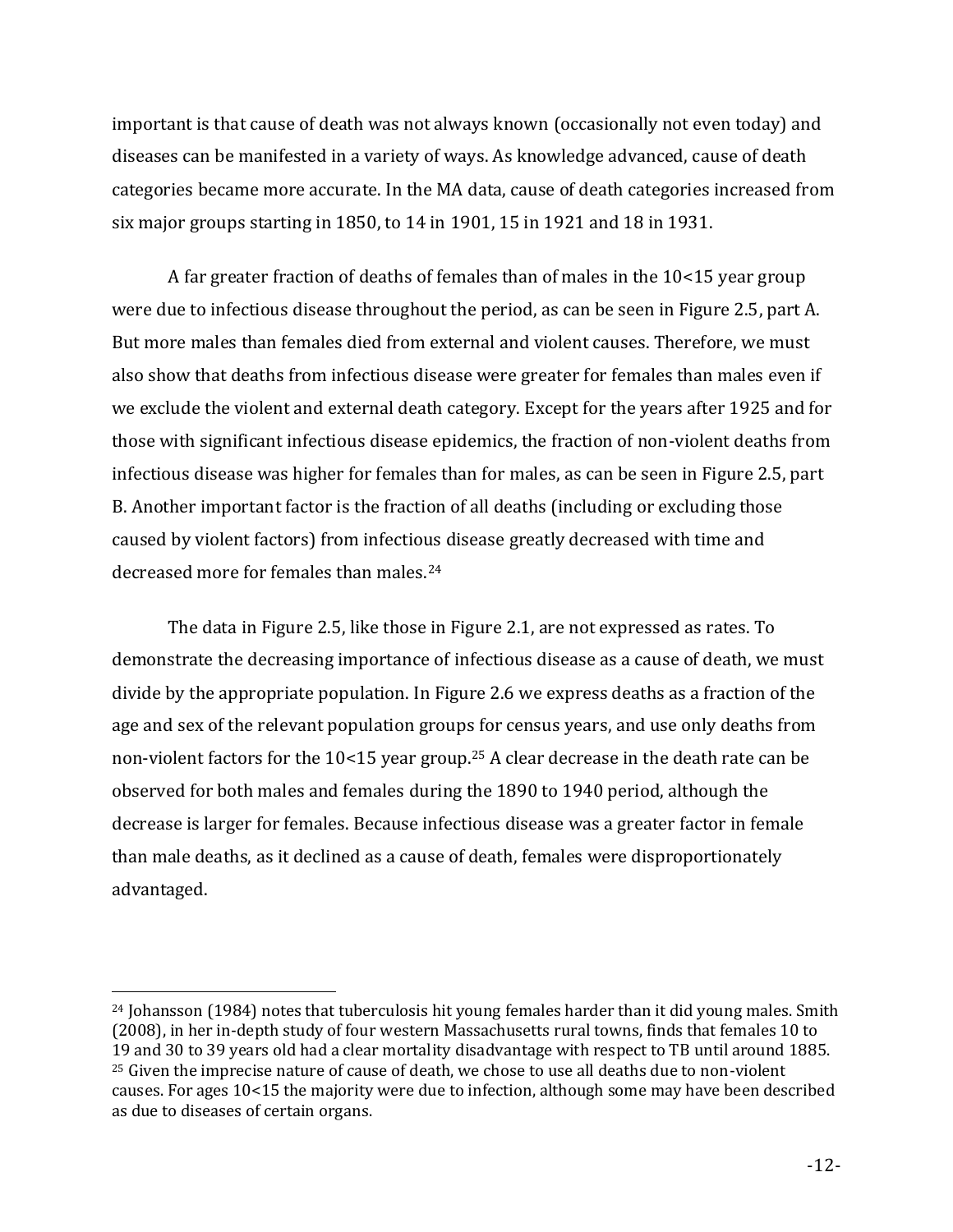### E. Role of Decreased Maternal Mortality in the Female Advantage

We noted before that infectious disease decreased for much of the period but that maternal mortality in the US and MA did not decrease greatly until the mid-1930s with the advent of sulfa drugs. The maternal mortality series for the US begins in 1915, but the MA series can start in the 1870s because the Commonwealth's vital statistics provide sufficient detail on cause of death.

Our maternal mortality series for MA, given in Figure 2.7, is defined as the number of deaths from maternal causes per 100,000 live births. <sup>26</sup> We also include the standard US series from its start in 1915 to 1990. In late nineteenth century MA there were 400 maternal deaths per 100,000 births. But the rate rose in the early twentieth century to a peak during the flu pandemic period, after which it declined beginning in the early 1930s. The MA series is generally lower than that of the US, but it is still far higher than those of England and Sweden in 1930. 27

As infectious disease began to wane, the general death rate decreased in the 1890s. But maternal mortality did not decrease until much later and rose for some of the period. Thus, the fraction of female deaths due to maternal causes increased, as shown in Figure 2.8. The fraction of all deaths of women 20<30 years old from maternal causes was less than 6 percent in 1888, but was almost 18 percent—three times more—in 1930. (See the dotted line graphed to the right axis.) After the introduction of sulfa drugs, deaths due to maternal causes fell, and the fraction due to those causes began its descent, as can be seen at the end of the series.

Given the large decrease in maternal mortality across the twentieth century, as well as the decrease in the number of births per woman, one might have thought that the

<sup>&</sup>lt;sup>26</sup> See Figure 2.8 for the list of deaths due to maternal causes. Our time series is identical to that in Loudon (1992, p. 381, fig. 22.6). Loudon did not provide the underlying series for the numerator and denominator separately, but because we use the same vital statistics series as he did for births and deaths by cause, we can replicate his series.

<sup>27</sup> Loudon (1992) attributes the lower maternal mortality in Europe to their greater use of midwives than in the US, as well as to fewer interventionist practices in childbirth.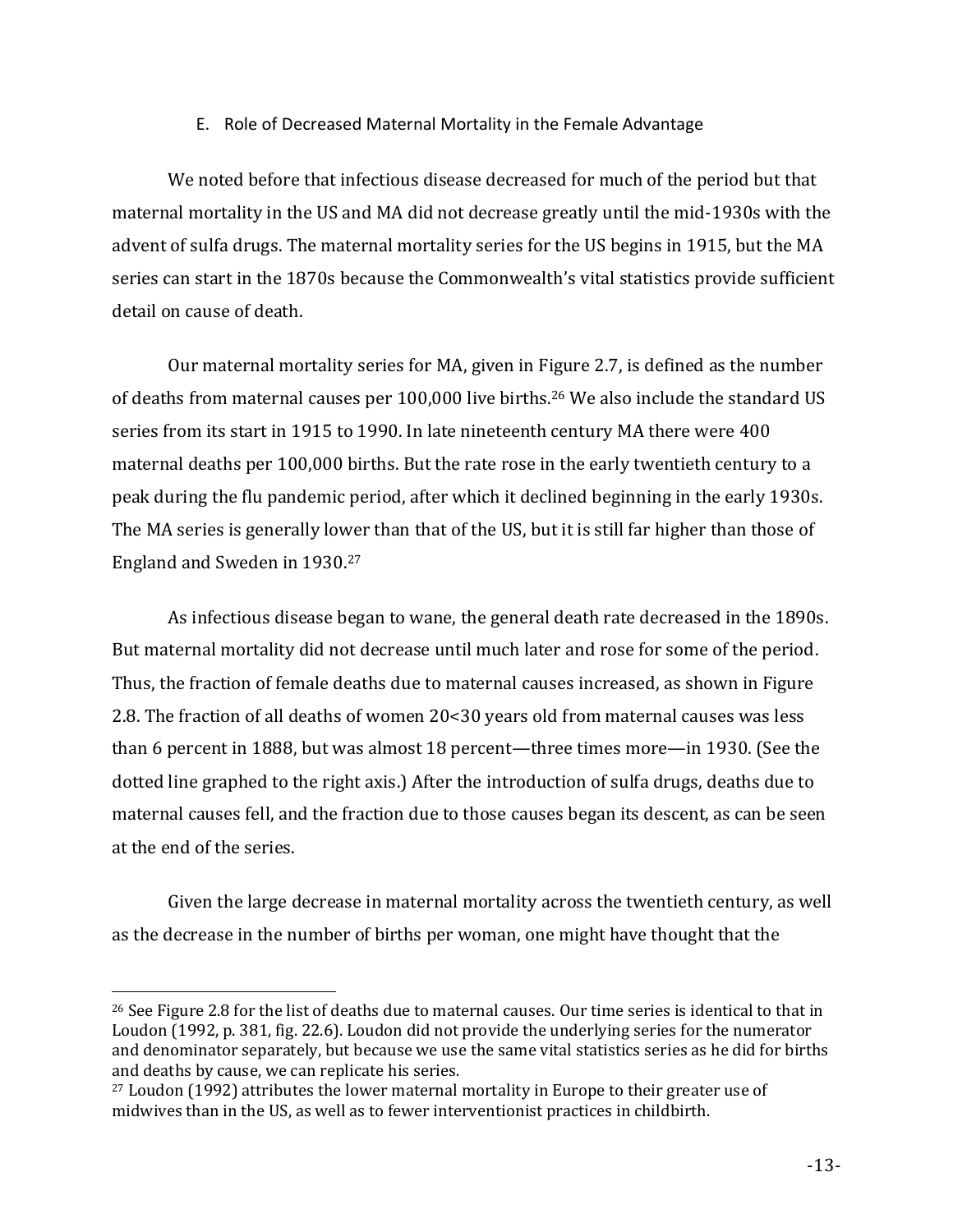decrease in each separately or together was responsible for a major part of the increasing female advantage, particularly after the 1930s. Even though maternal mortality fell sharply, only about one-seventh of the rising female advantage was due to the decrease in maternal mortality. Even for this fertile age group, TB, not maternal mortality, was the leading cause of death for females in 1930 (Enterline 1961).<sup>28</sup>

The finding that just one-seventh of the change can be explained by decreased maternal mortality is made clear in the following hypothetical exercise. If the maternal mortality rate in 1900 were decreased to the rate that existed in 1990—almost zero—life expectancy for women in the US would only have increased by about 0.6 years at birth and 0.7 years at age 20. (See Appendix Table 1.) The gain from eliminating maternal mortality pales in comparison with the actual increase in life expectancy from 1900 to 1990 (see Figure 1.1): 29 years at birth (50 to 79 years), 18 years at age 15 (62 to 80), and 11 years at age 45 (70 to 81). 29

More to the point of explaining the growing female advantage, the gap in life expectancy between males and females at birth was about three years in 1900 but was seven years in 1990. Thus the decrease in maternal mortality of around 0.6 years explains 15 percent of the increased female advantage at birth. That is certainly an overestimate because the medical advances that greatly reduced maternal mortality—antibiotics, blood transfusions, antiseptic operating, and advanced surgical techniques—would also have increased male life expectancy. And they would have improved the life expectancy for females in general.

III. Why Girls Died at Higher Rates from Infectious Disease before c.1890 in the US

An important finding from our work is that that life expectancy at birth was not more favorable for females in the US until the 1890s. Aside from maternal mortality, a primary reason is that female children died from infectious disease at higher rates than did male children. One possibility is that daughters were less well fed than were sons, and may

<sup>28</sup> Moreover TB killed more females than males in the US for those 5 to 25 years old (Doege 1965).

<sup>29</sup> Preston (1976) does a similar calculation (see his table 3.3 and related discussion).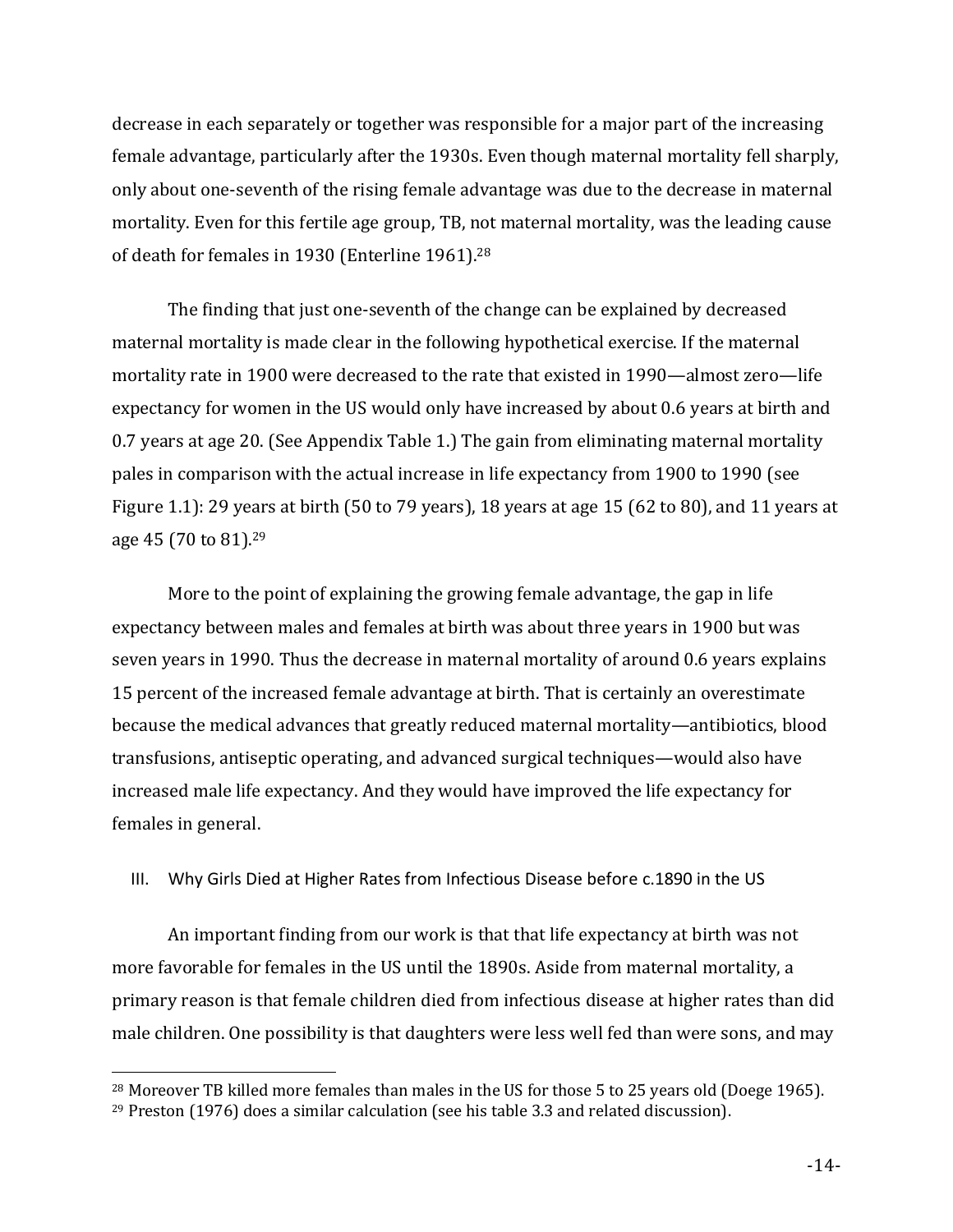have disproportionately succumbed to infectious disease in the pre-public health era. If that was the case, the changing mortality position of females would have been due to rising income levels that freed the constraints on families. But it appears from our analyses, as well as those of others, that this was not the case.

Two other possibilities remain. One is that female children had a greater role taking care of sick family members whereas the boys were out of the house more, possibly at work. Another is that female children had a greater inherent susceptibility to infectious disease and, possibly, were less able to fight the worst of the infectious maladies. In both cases, the difference between males and females would have greatly declined as the environmental burden of infectious disease fell overall.

We should note that others have also pointed to the greater mortality of young females in the period when infectious disease was a major killer. The distinguished demographer George Stolnitz (1956), for example, noted that prior to the 1920s females died at higher rates than males from childhood to mid-life. Stolnitz correctly emphasized several misconceptions about gender differences in mortality. The first was that females always outlived males. And the second was that the only period in which females did not have an advantage was during their child bearing ages.<sup>30</sup> Both were incorrect statements.

Pinnelli and Mancini (1997) produce similar findings to ours for Italy, except that excess female mortality in Italy did not disappear in the relevant age group until the 1920s to 1930s. They do not definitively say why there was excess mortality among young females, and downplay relative deprivation. They attribute excess female mortality to the fact that girls were more likely to be at home with sick family members.

The evidence to negate the hypothesis that female children suffered from relative deprivation comes from several sources and methodologies. One source is sex ratios across

<sup>30</sup> According to Stolnitz (1956, p. 24): "Among nineteenth-century Western populations, for example, the highest frequency [of lower male mortality rates]—well over 50%—is encountered in the pre-reproductive age interval of about 7 to 12; the next highest percentage is for 12 to 17, when fertility is very much lower than at subsequent ages."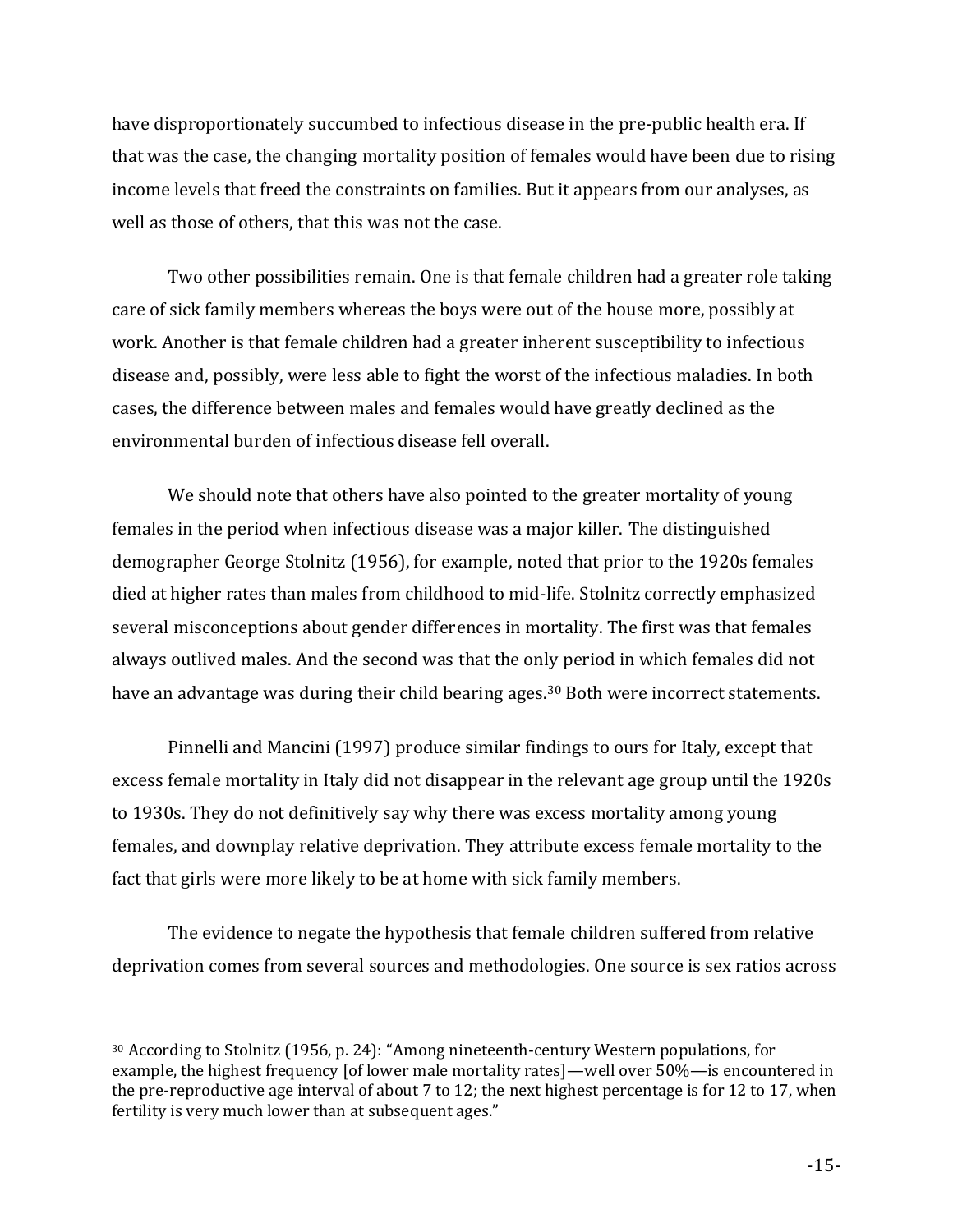the US and the sex of the last child. Another is expenditures on female versus male children. Yet another is inferred from anthropometric data on heights and weights, in our case from a comparison of native-born and Irish parentage school children in 1872 Boston. The weight of the evidence is that US girls in the nineteenth century were not relatively disadvantaged nutritionally or otherwise.

The literature on sex ratios has some detractors but it appears that support for male (or son) preference in the nineteeth century US—that parents want to have boys rather than girls—is weak. Hammel, Johansson, and Ginsberg (1983) claim that differences in sex ratios by place show that girls were more valued where their wages were higher. But Courtwright (1990) argues that the slight imbalance of sex ratios (western states having more male children than eastern states) was mainly due to selective migration and that there is no evidence to support the contention that it is indicative of poorer treatment of girls in places that did not value their production as much as in more industrial areas.

We use the 1850 to 1900 US population censuses to help resolve the issue of son preference. To assess whether parents have son preference, we follow the intuition from Barcellos et al. (2014) and investigate the sex ratio by age among the youngest in the family. If parents continue to have children until they have a boy (or a certain number of boys), we will observe that the youngest child in the family will tend to be a boy and the sex ratio among the youngest will rise with age. The test is imperfect because the sex ratio would also rise with age if girls died at higher rates for biological reasons. But we can assess that directly by comparing the sex ratio by age in the overall population with the sex ratio among the youngest in the family.

Figure 3.1 shows sex ratios (the number of males divided by the number of females) by age for different subsets of children ages 0 to 14 years. A sex ratio at birth of around 105 males per 100 females is considered normal by demographers. Although the data are noisy, the sex ratio does not systematically increase with age and, most importantly, does not rise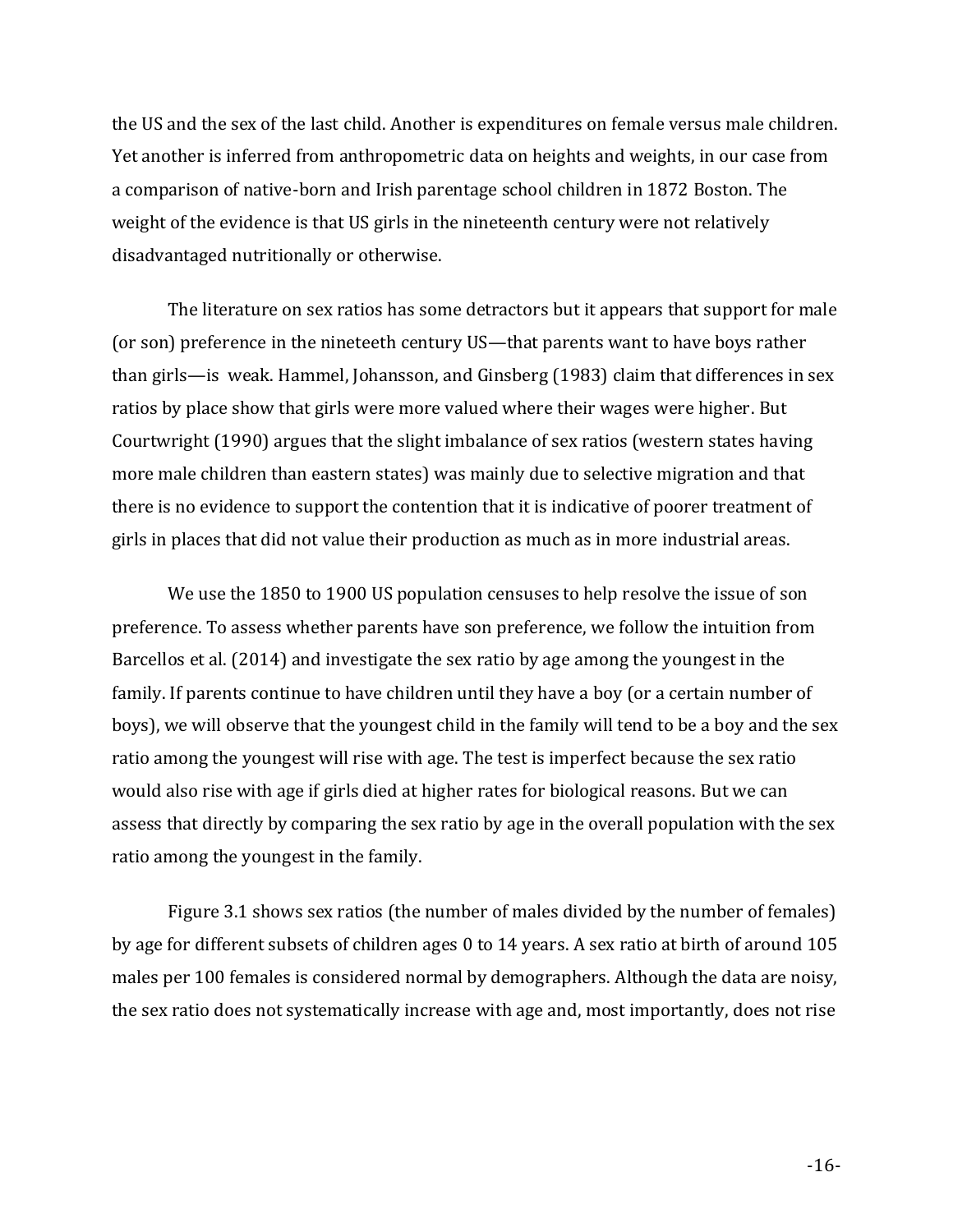among the youngest.<sup>31</sup> The highest sex ratio we observe is 107. By comparison, the sex ratio in India among the youngest is 138 by age four (Barcellos et al. 2014).

Another test of son preference is given by sex-ratios at birth, by birth order of the child. If parents prefer sons, infanticide and abandonment of infant girls should be more common at higher-order births. We do not observe sex by birth order at the time of birth, but we can infer birth order within households using children's ages. The inference would be incorrect if children died or moved away, but it provides a useful approximation. Table 3.2 shows sex ratios by observed birth order among all children to 20 years old, and also among infants, for the combined population censuses of 1850 to 1900 and for 1850 alone. In the nineteenth century US, sex ratios did not greatly or systematically increase with birth order. 32

We also investigate other indicators of son preference and find no evidence for it in the US data.<sup>33</sup> In countries with son preference, girls are abandoned at a greater rate than are boys. In the US we see no statistically significant difference in the fraction of males and females living in households in 1850, and when we pool censuses from 1850 to 1900, we find that males were more likely to be living in group quarters, such as institutions for the poor, and less likely to be living in households compared with girls. (See Appendix Table 2.)

Another indirect test of son preference is whether girls live in larger, poorer families compared with boys. As argued by Jensen (2002), if families continue to have children until

 $\overline{a}$ <sup>31</sup> Data on fertility histories for every woman would be required to properly conduct the test, but that information is not available in the census. Instead we focus on biological children of household heads who live in one-family households, and infer birth order using their ages. We then plot the sex ratio among the youngest. We restrict attention to children under 14 years living in household quarters, who are listed as a "child" of the household head. Then we order children by age and identify the youngest in the family.

<sup>&</sup>lt;sup>32</sup> We also estimated regressions to assess whether the family's fertility depended on the sex composition of their existing children. In India and China, if the first born is female, families are far more likely to have a second birth. If the two first-born are female, parents are again more likely to continue to have children. In the US in the 1850s, we find the opposite pattern. Families that have boys are more likely (rather than less likely) to have more children. Zeng et al. (1993) shows that in modern China, sex ratios rise to 131 for the fourth-born child.

<sup>&</sup>lt;sup>33</sup> We find that fathers are more likely to remain if the first born is a daughter, which is inconsistent with the more recent findings in Dahl and Moretti (2008) that mainly concern shot-gun marriages.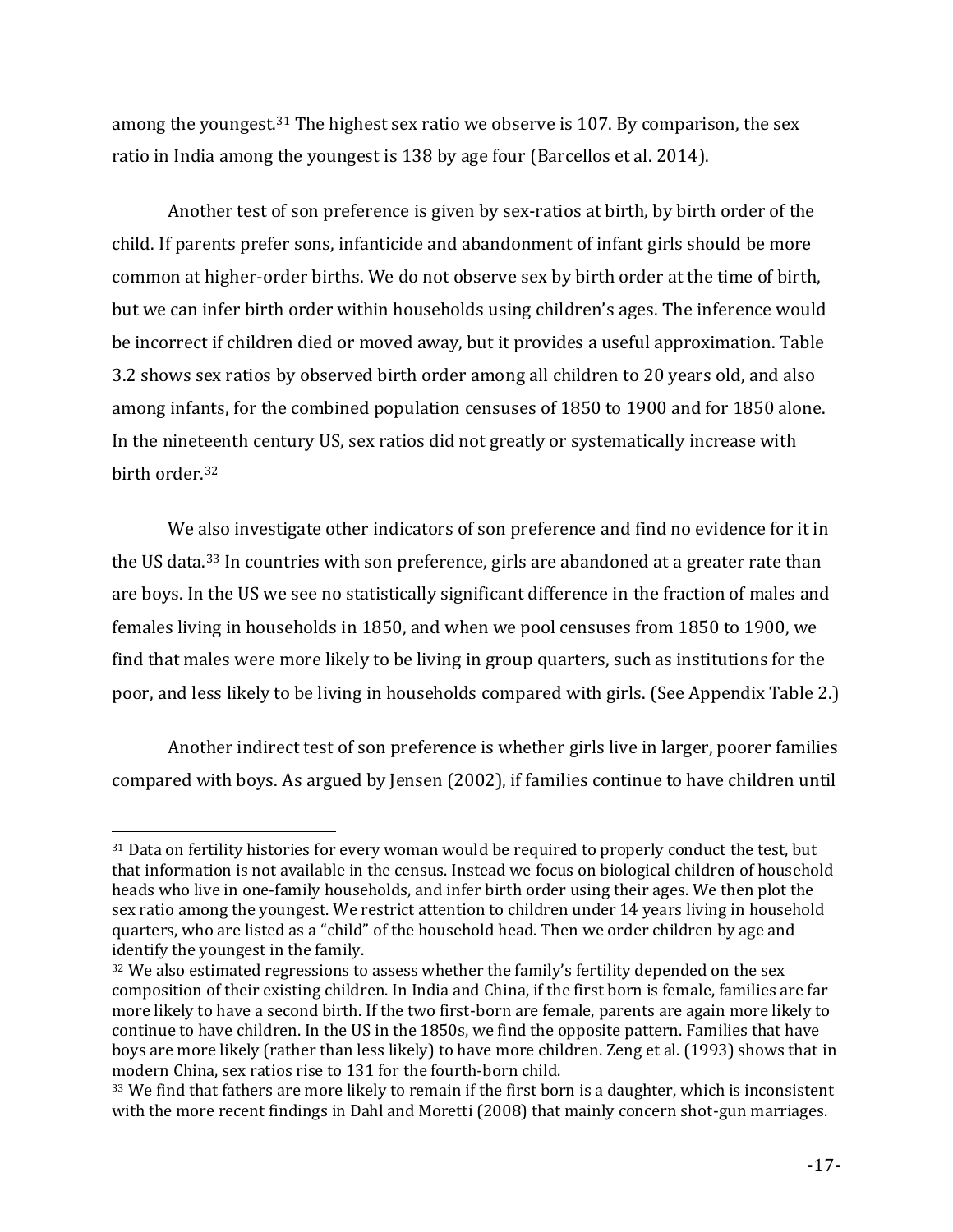they reach their desired number of boys, then on average girls will have more siblings, and these families will tend to have fewer resources per child. We do not find confirming evidence of that effect and find the opposite result for 1850. (See Appendix Table 2.)

Even in the absence of son preference, parents could treat boys and girls differently, and potentially discriminate against girls, causing them to be less healthy and increasing their death rates. The historical evidence on differences in family expenditures on sons and daughters is weaker, and we have found none on food allocations.<sup>34</sup> Logan (2007) uses the 1900/01 consumer expenditure study to show that there does not appear to have been gender bias in the allocation of parental expenditures to children by gender.

In terms of schooling, an important investment parents and societies make, there were no statistically significant differences in the rate at which boys and girls (ages 5 to 14) attended school in 1850 and 1880. In the early part of the twentieth century, girls attended and graduated from high schools at a far greater rate than did boys. 35

To evaluate the proposition that female children experienced relative nutritional deprivation in poor households, we use anthropometric evidence from Bowditch (1877), a study of 24,500 Boston public school children in 1872. The children were weighed and measured. Height was taken without shoes and allowance was made for the weight of clothing. Nationality and race were recorded, although there were too few blacks to have been reported separately. There were a large number of Irish. The study was motivated by interest in the growth of girls relative to boys at the time of puberty, to discover reasons for "the alleged inferiority in physique of American women" (p. 4).

We have chosen to use the white native-born children with native-born parents as the "control," or standard, and the (mainly native-born) children of Irish-born parents as

<sup>&</sup>lt;sup>34</sup> The development literature has considerably more direct evidence on son preference (e.g., Jayachandran and Pande, 2017). On adult female mortality and deprivation historically, see Klasen (1998) on Germany, which uses indirect evidence on remarriage and value of women's work. <sup>35</sup> On the schooling of 5 to 14 years olds in 1850 and 1880, see Goldin and Katz (2008, figure 4.2, 153). On attendance and graduation from high school, see Goldin and Katz (2008, figure 6.5, 231). Appendix Table 2 also presents results for the 1850 Censuses alone and for 1850-1900, showing no economically or statistically significant differences by gender in school attendance.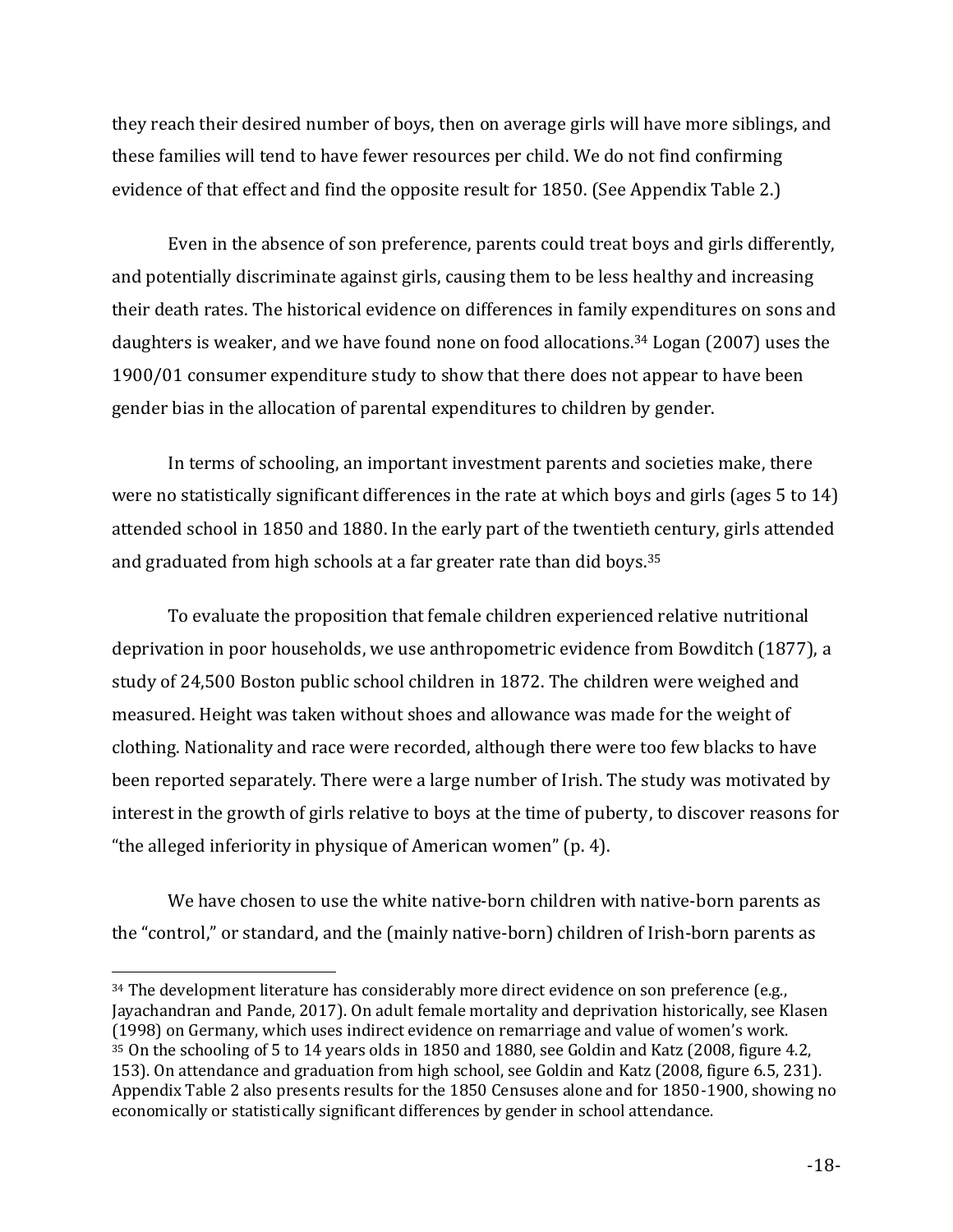the "treatment." The Irish, being poorer than the white native-born, would have faced greater resource constraints. Because they also had more children, they would have had greater difficulty providing for their families. But did their lower incomes lead to relative deprivation for their daughters? Were Irish girls shorter and thinner relative to Irish boys in comparison with native-born girls relative to native-born boys?

To find the answer to that difference-in-difference question, we run the regression below, where *i* = sex and *j* = nativity and  $k$  = age. We assess whether the coefficent  $\delta$  on (female × Irish) is significant and of substantial enough magnitude. The outcomes, *y*, are either height or weight. Each is expressed three ways: absolutely, in logs, and as Z-scores by age for each sex. <sup>36</sup> Since the Irish sample is small at older ages—probably because many of the older Irish children did not attend school—only children five to ten years old can be analyzed. Age dummies,  $\theta$ , are included. We provide the results in Table 3.3.

$$
y_{ijk} = \alpha + \beta
$$
 Female<sub>i</sub> +  $\gamma$  Irish<sub>j</sub> +  $\delta$  (Female<sub>i</sub> × Irish<sub>j</sub>) +  $\theta_k$  +  $\epsilon_{ijk}$ 

We should note that all the children in the Bowditch sample were short and thin by modern standards (the means of the Z-scores are negative, indicating the children were below the modern CDC standard). For each of the three height and weight measures the Irish are shorter and lighter—consistent with our sense that they were less well nourished than native-born children. But the girls of Irish parentage were not much shorter or lighter relative to native-born girls. Although the coefficients on the interaction terms are negative, the standard errors are large and the magnitudes are small. Girls, in the entire sample, were not significantly shorter than males relative to modern standards (see col. 3, Z-score), although they were somewhat lighter in weight.

We find, therefore, no compelling evidence of relative deprivation of girls among poorer households, using the Irish as the treatment and the native-born parentage group as

<sup>36</sup> We use the LMS method as implemented by the zanthro command in Stata to estimate Z-scores relative to the modern standard, as given by the 2000 CDC growth charts. The LMS method has become the standard for use with anthropometric data because usual Z-scores assume normality. The CDC modern height and weight standards can be found at:

https://www.cdc.gov/growthcharts/percentile\_data\_files.htm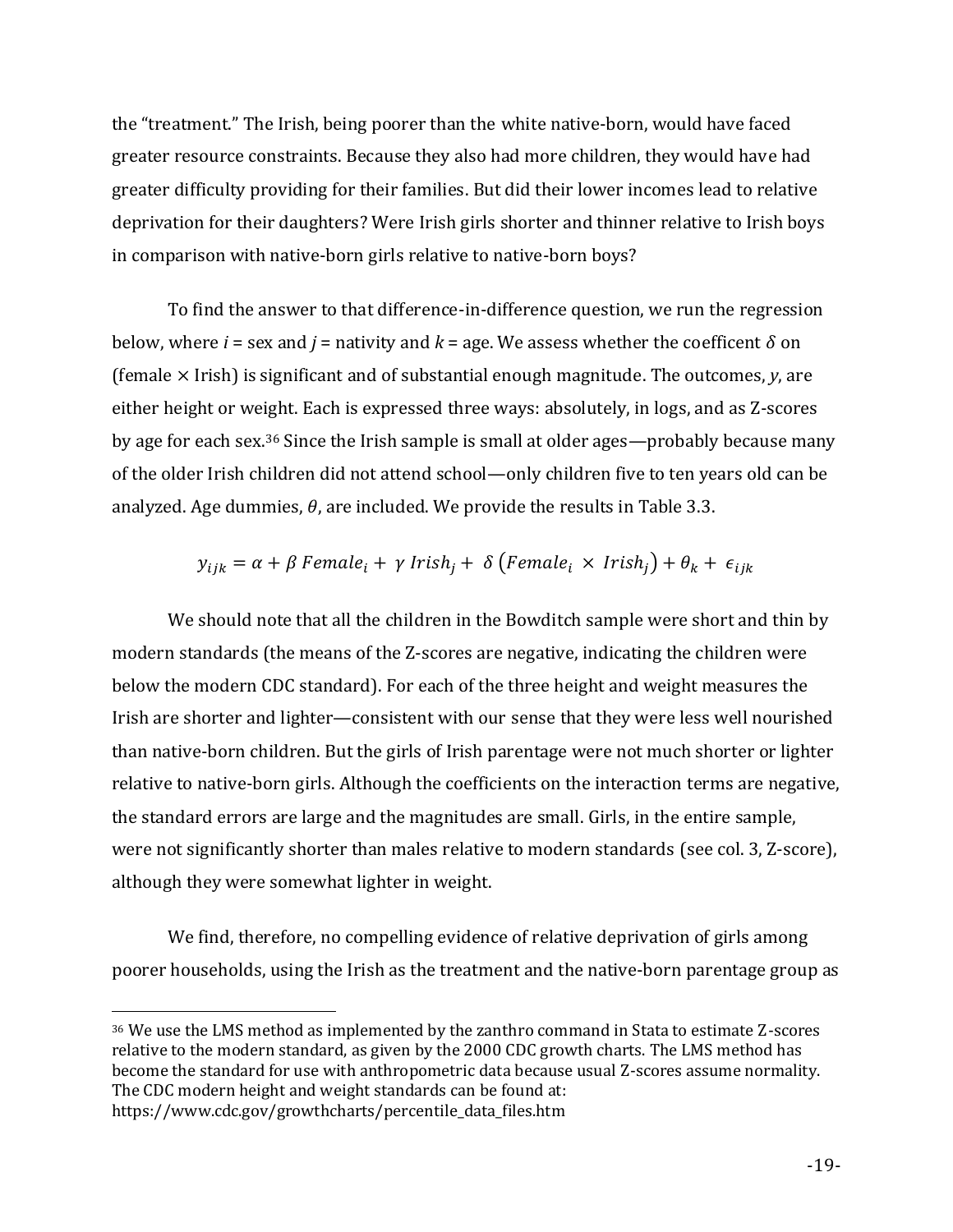the control. And we find no evidence that girls, overall, were relatively deprived in the 1870s compared with those today.

### IV. Conclusion: Relationship between Early Infectious Disease and Later Death Rates

We have demonstrated that young females in the US died more from infectious disease than did young males before the early twentieth century. Exactly why that was the case is not yet clear, although it does not seem to have been caused by relative deprivation. Although we have no direct evidence for this, young females must also have had greater exposure to infectious disease than young males—i.e., a greater morbidity rate—and carried with them, through life, the scarring effects of early illnesses. As infectious diseases were reduced, females gained more years of life as children and also as adults. We view this as a potentially important factor in the growing female life expectancy advantage.<sup>37</sup>

Early infectious disease can impact the mortality risk of a cohort in several ways. One is a positive selection effect: early disease culls the weak. The other is a negative scarring effect: infectious disease early in life leaves the cohort with a variety of frailties and susceptibilities. Although we do not have the incidence and prevalence of infectious disease in the cohorts we are studying, it is likely that the higher the death rate from a disease early in a cohort's life, the higher the burden of that disease is among the living. (On the 1918 flu pandemic, see Almond 2006.)

The scarring effect probably dominated the two, at least historically (Hatton 2011). It has been demonstrated that cohorts exhibit a "morbidity phenotype." According to Finch and Crimmins (2004), who use data for Swedish cohorts born during 1750 to 1940, higher levels of mortality early in life are related to higher levels of mortality later in life. In a related paper, Crimmins and Finch (2006) show that cohorts with a presumably lesser burden of infectious disease at younger ages had lower levels of adult mortality and were

<sup>37</sup> Preston (1976), in an extensive volume on cause of death, devotes a chapter to sex differences and shows that at higher levels of mortality the female advantage disappears and females die more from almost all causes. Preston also notes the higher death rates of females than males from infectious disease from ages 1 to 30 in places of high infectious disease.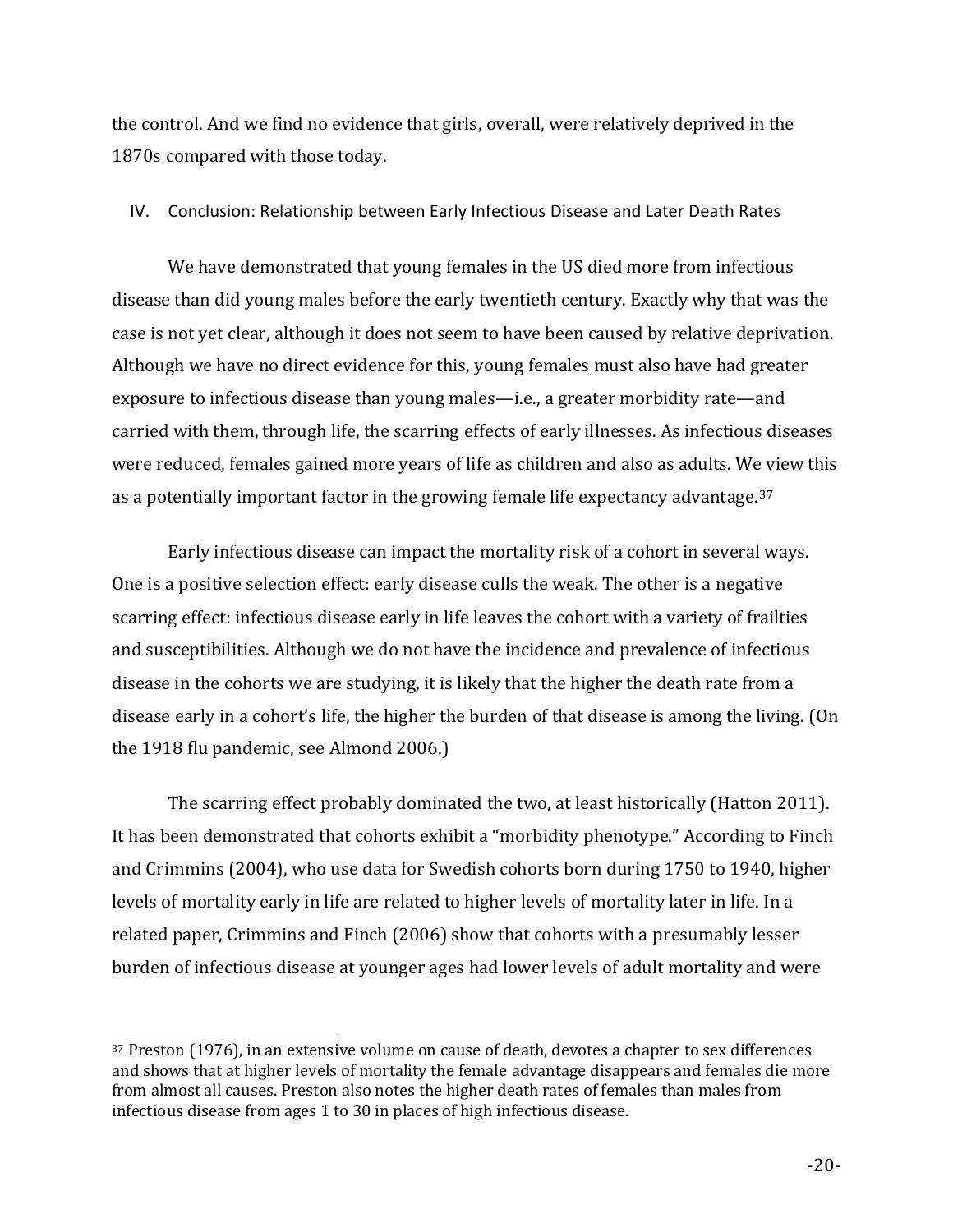also taller.<sup>38</sup> Thus, cohorts born in times of lower infectious disease burdens are healthier, despite the fact that more survive.

Why the burden of prior infectious disease decreases longevity measures for a cohort is likely due to two effects on the survivors. The first is the long-run impact of certain infectious diseases that weaken various organs. The best known of these diseases is rheumatic fever, which damages the valves of the heart and often leads to rheumatic heart disease later in life (Elo and Preston 1992). For some infectious diseases, the virus that sickened the person remains in the body and reappears later to trigger another disorder. Such is the case of the herpes chickenpox virus and its later-life form, shingles. There are, in addition, a host of later-life disorders that have been linked to early infections in a direct manner, such as those that weaken respiratory organs.

Associations also exist that are not as obviously connected to a damaged organ or to an infectious agent that remains dormant for some time. <sup>39</sup> Inflammatory indicators provide the second effect on survivors and have been related to vascular and other diseases of older age. Thus a mechanism for later disease and disability is the inflammatory response of infectious disease early in life (Crimmins and Finch 2006; Finch and Crimmins 2004). 40

The relationship between infectious disease in early life and later-life health seems clear, but there are few estimates of the impact at the population level. More important with regard to our question, we know of none that distinguishes the impact on morbidity

<sup>&</sup>lt;sup>38</sup> We say "presumably" because they use the death rate among children at various ages rather than the death rate from infectious disease. The period they use is for cohorts born in 1900, in the era of high infectious disease.

<sup>39</sup> We should also mention the "Barker hypothesis" and the huge literature that it has spawned. According to Barker and others, nutrition in early childhood and in utero, as well as the varous environmental and infectious insults experienced by the mother during the various stages of pregnancy, may contribute to increased mortality in childhood and old age (Barker et al. 2002). These shocks are hypothesized to affect the development of various organs in utero.

<sup>40</sup> Blackwell, Hayward, and Crimmins (2001) use self-reported data on childhood illness from the Health and Retirement Study and find strong associations between illness and poor health in middle age controlling for socio-economic status. The associations, moreover, are stronger when the childhood illness was an infectious disease. They do not explore mortality differentials.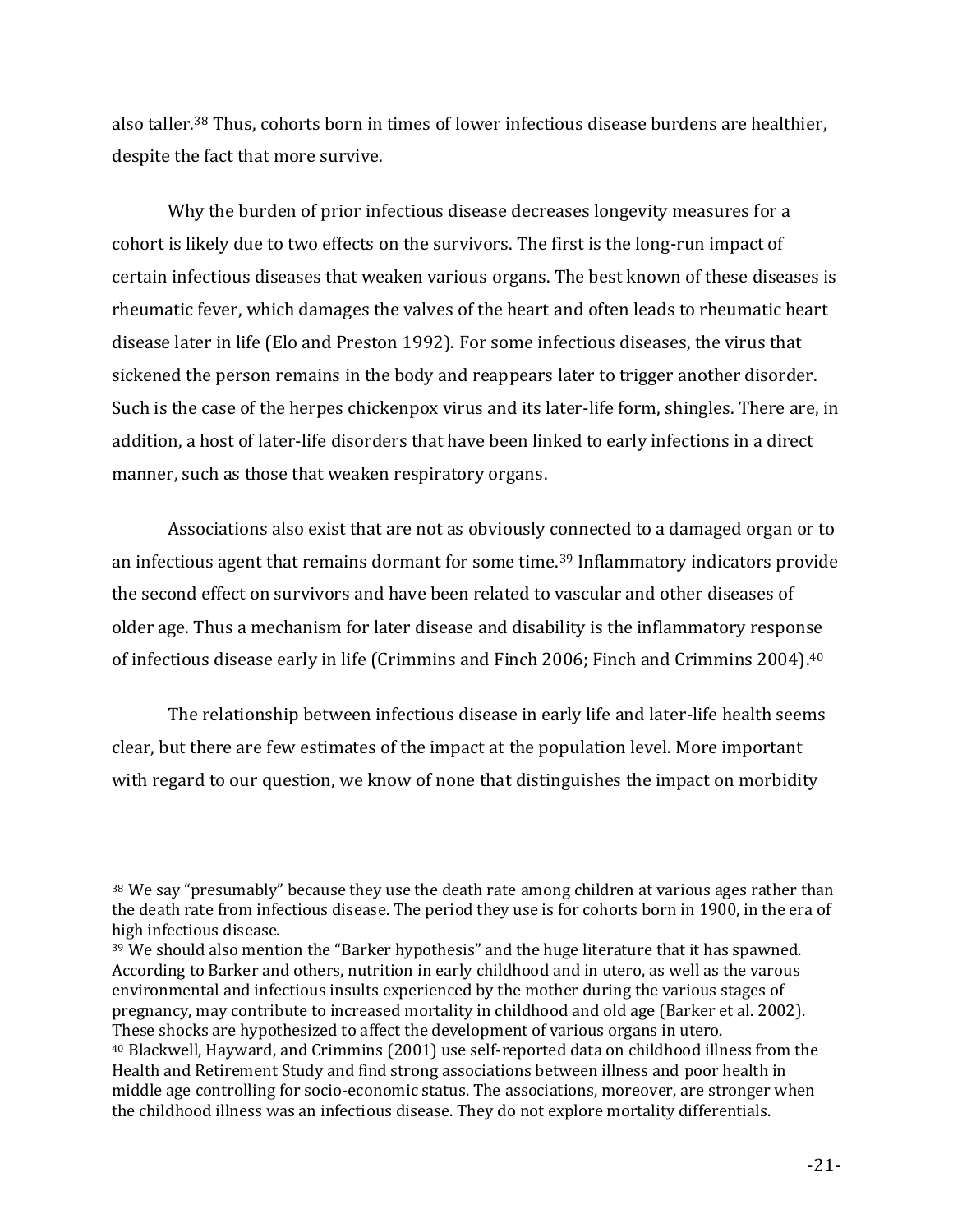and mortality by gender, and few by the type of infectious agents.41 Demographic historians, Bengtsson and Lindstrom (2000, 2003), show for Sweden that a higher disease burden in infancy, mainly from whopping cough and small pox as proxied by the infant mortality rate, is associated with greater mortality at ages 55 to 80, especially from airborne infectious disease. Costa (2003), using the rich Union Army data, shows that reductions in childhood infectious disease rates account for 13 percent of the increase in survival rates among 50 to 64 year old men across the twentieth century.

Our paper has uncovered (or rediscovered) an important change in the health of females in their childhood and teen years. The precise relationship between that improvement and the female longevity advantage is not yet known. But there is good reason to believe that females, more so than males, were greatly advantaged as children and as adults by the sharp reduction in infectious disease in the early twentieth century.

<sup>41</sup> Almond, Currie, and Duque (2017) review the literature relating infectious diseases to later outcomes and show impacts on test scores, income, educational attainment, welfare take-up, and chronic conditions, but not mortality directly. Haas (2007) reviews existing work that links childhood illness and adult morbidity.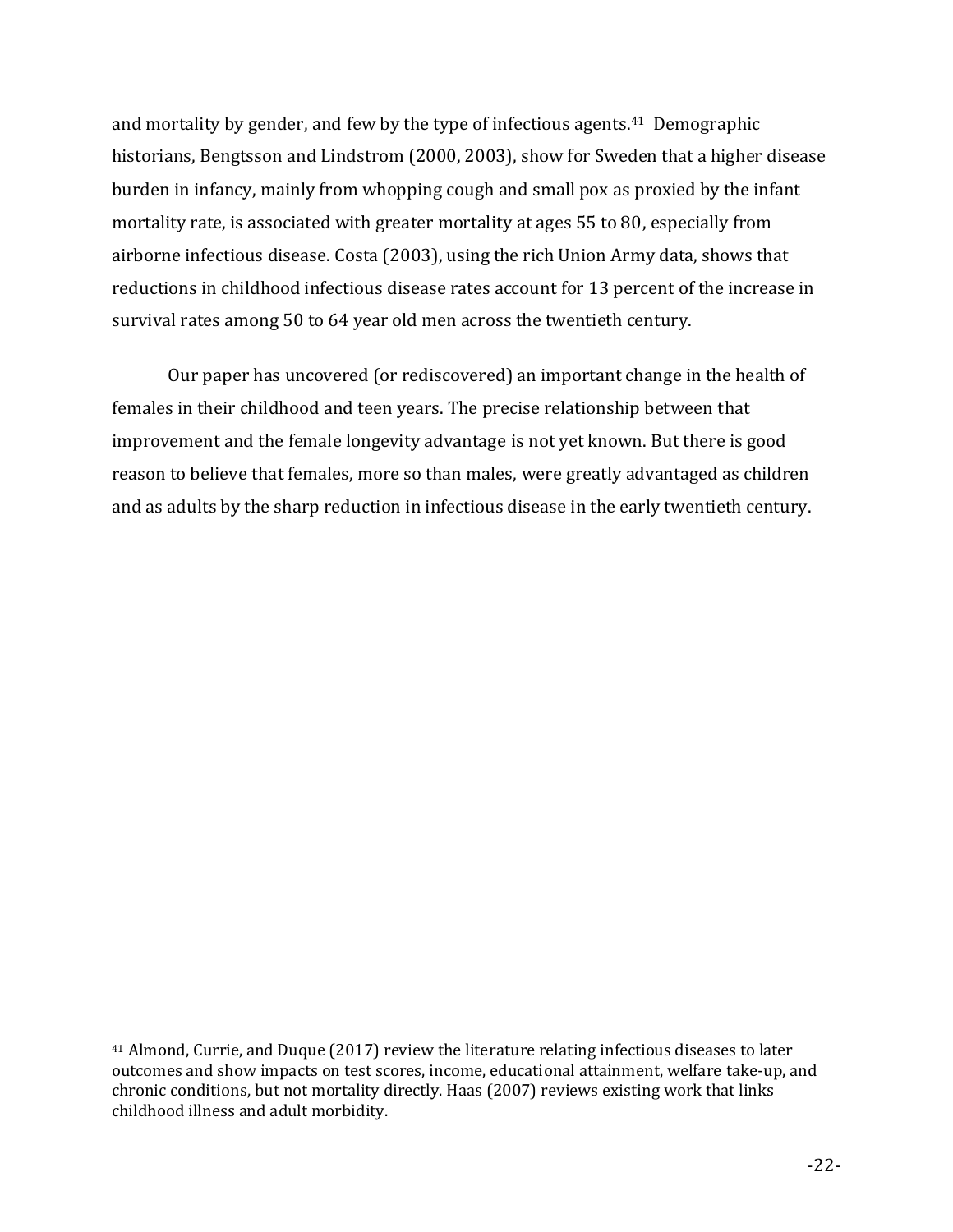#### References

- Almond, Douglas. 2006. "Is the 1918 Influenza Pandemic Over? Long-Term Effects of *In-Utero* Influenza Exposure in the Post-1940 U.S. Population," *Journal of Political Economy* 114(4): 672-712.
- Almond, Douglas, Janet Currie, and Valentina Duque. 2017. "Childhood Circumstances and Adult Outcomes: Act II." NBER Working Paper w23017, (January).
- Alsan, Marcella, and Claudia Goldin. 2018. "Watersheds in Child Mortality: The Role of Effective Water and Sewerage Infrastructure, 1880 to 1915," *Journal of Political Economy*, forthcoming.
- Arnold, A. P., X. Chen, and W. Itoh. 2012. "What Difference an X or Y Makes: Sex Chromosomes, Gene Dose, and Epigenetics in Sexual Differentiation." *Handbook of Experimental Pharmacology* (214): 67-88.
- Austad, Steven N. 2006. "Why Women Live Longer than Men: Sex Differences in Longevity," *Gender Medicine* 3(2): 79-92.
- Barcellos, Silvia Helena, Leandro S. Carvalho, and Adriana Lleras-Muney. 2014. "Child Gender and Parental Investments in India: Are Boys and Girls Treated Differently?," *American Economic Journal: Applied Economics* 6(1): 157-89.
- Barford, Anna, Danny Dorling, and George Davey Smith. 2006. "Life Expectancy: Women Now on Top Everywhere during 2006. Even in the Poorest Countries, Women Can Expect to Outlive Men," *BMJ: British Medical Journal* 332.7545: 808.
- Barker, D.J., J.G. Eriksson, T. Forsen, and C. Osmond. 2002. "Fetal Origins of Adult Disease: Strength of Effects and Biological Basis," *International Journal of Epidemiology* 31(6): 1235-39.
- Beltran-Sanchez, Hiram, Caleb E. Finch, and Eileen M. Crimmins. 2015. "Twentieth Century Surge of Excess Adult Male Mortality," *Proceedings of the National Academy of Sciences* 112(29): 8993-98.
- Bengtsson, Tommy, and Martin Lindstrom. 2000. "Childhood Misery and Disease in Later Life: The Effects on Mortality in Old Age of Hazards Experienced in Early Life, Southern Sweden, 1760-1894," *Population Studies* 54(3): 263-77.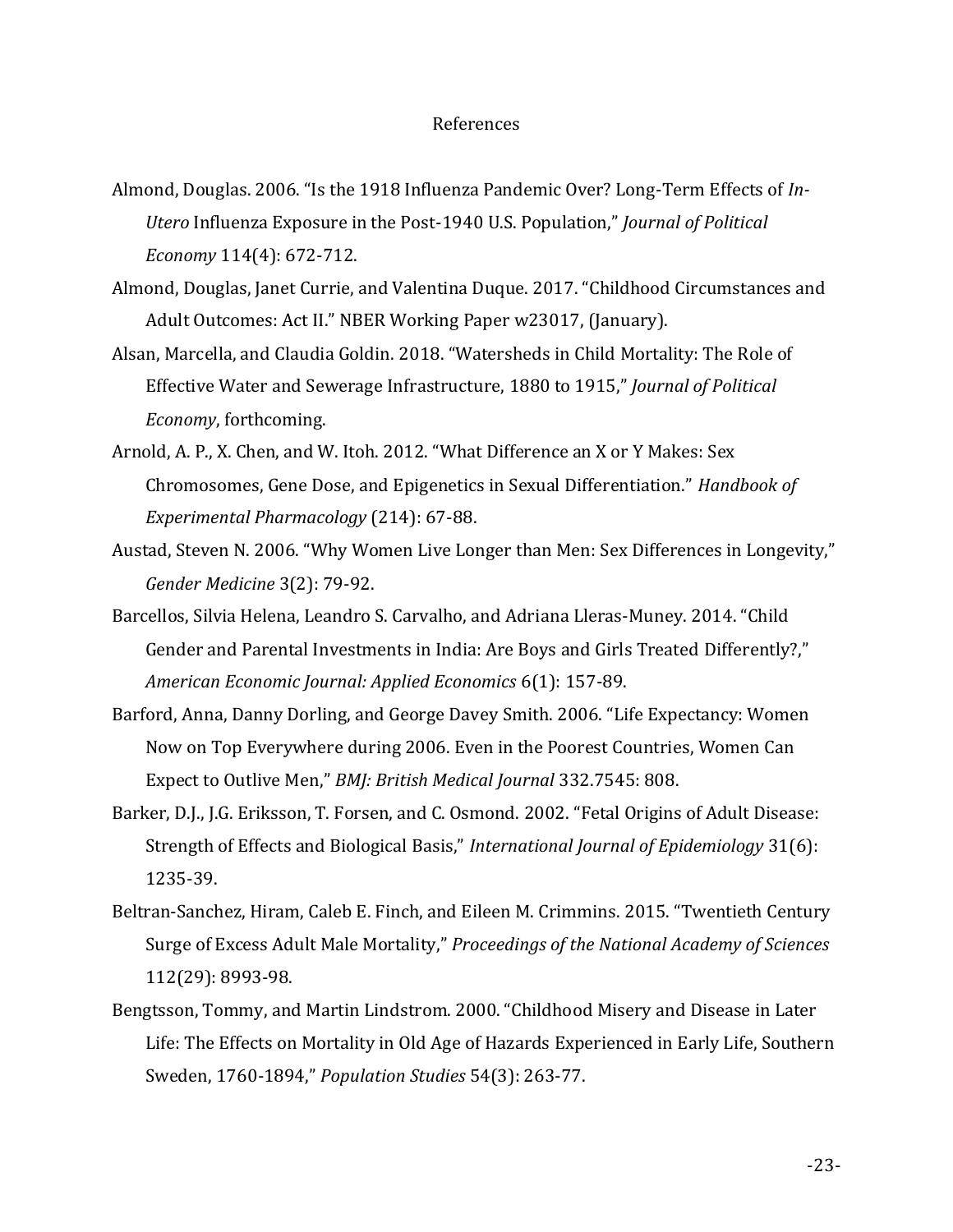- Bengtsson, Tommy, and Martin Lindstrom. 2003. "Airborne Infectious Diseases during Infancy and Mortality in Later Life in Southern Sweden, 1766-1894," *International Journal of Epidemiology* 32(2): 286-94.
- Blackwell, Debra L., Mark D. Hayward, and Eileen M. Crimmins. 2001. Does Childhood Health Affect Chronic Morbidity in Later Life? *Social Science and Medicine* 52(8): 1269- 84.
- Bowditch, Henry Pickering. 1877. *The Growth of Children*. Boston: Albert J. White State Printer.
- Chen, X., R. McClusky, J. Chen, S. W. Beaven, P. Tontonoz, A. P. Arnold, and K. Reue. 2012. "The Number of X Chromosomes Causes Sex Differences in Adiposity in Mice," *PLoSGenetics* 8(5): e1002709.
- Commonwealth of Massachusetts. 1887 to 1940. *Annual Report on the Vital Statistics of Massachusetts for the Year Ending December 31 [Year]*. Boston: Wright and Potter Printing Co., State Printers.
- Costa, Dora. 2003. "Understanding Mid-Life and Older Age Mortality Declines: Evidence from Union Army Veterans," *Journal of Econometrics* 112(1): 175-92.
- Courtwright, David T. 1990. "The Neglect of Female Children and Childhood Sex Ratios in Nineteenth-Century America: A Review of the Evidence," *Journal of Family History* 15(3): 313-23.
- Crimmins, Eileen M., and Caleb E. Finch. 2006. "Infection, Inflammation, Height, and Longevity," *Proceedings of the National Academy of Sciences* 103(2): 498-503.
- Cullen, Mark R., Michael Baiocchi, Karen Eggleston, Pooja Loftus, and Victor Fuchs. 2016. "The Weaker Sex? Vulnerable Men and Women's Resilience to Socio-Economic Disadvantage," *SSM – Population Health* 2: 512-24.
- Cutler, David, and Grant Miller. 2005. "The Role of Public Health Improvements in Health Advances: The Twentieth-Century United States," *Demography* 42(1): 1-22.
- Dahl, Gordon B., and Enrico Moretti. 2008. "The Demand for Sons," *Review of Economic Studies* 75: 1085–120.
- Davenport, R. 2011. *Annual Deaths by Cause, Age and Sex in England and Wales, 1848-1900*. [data collection]. *2nd Edition.* UK Data Service. SN: 5705, <http://doi.org/10.5255/UKDA-SN-5705-1>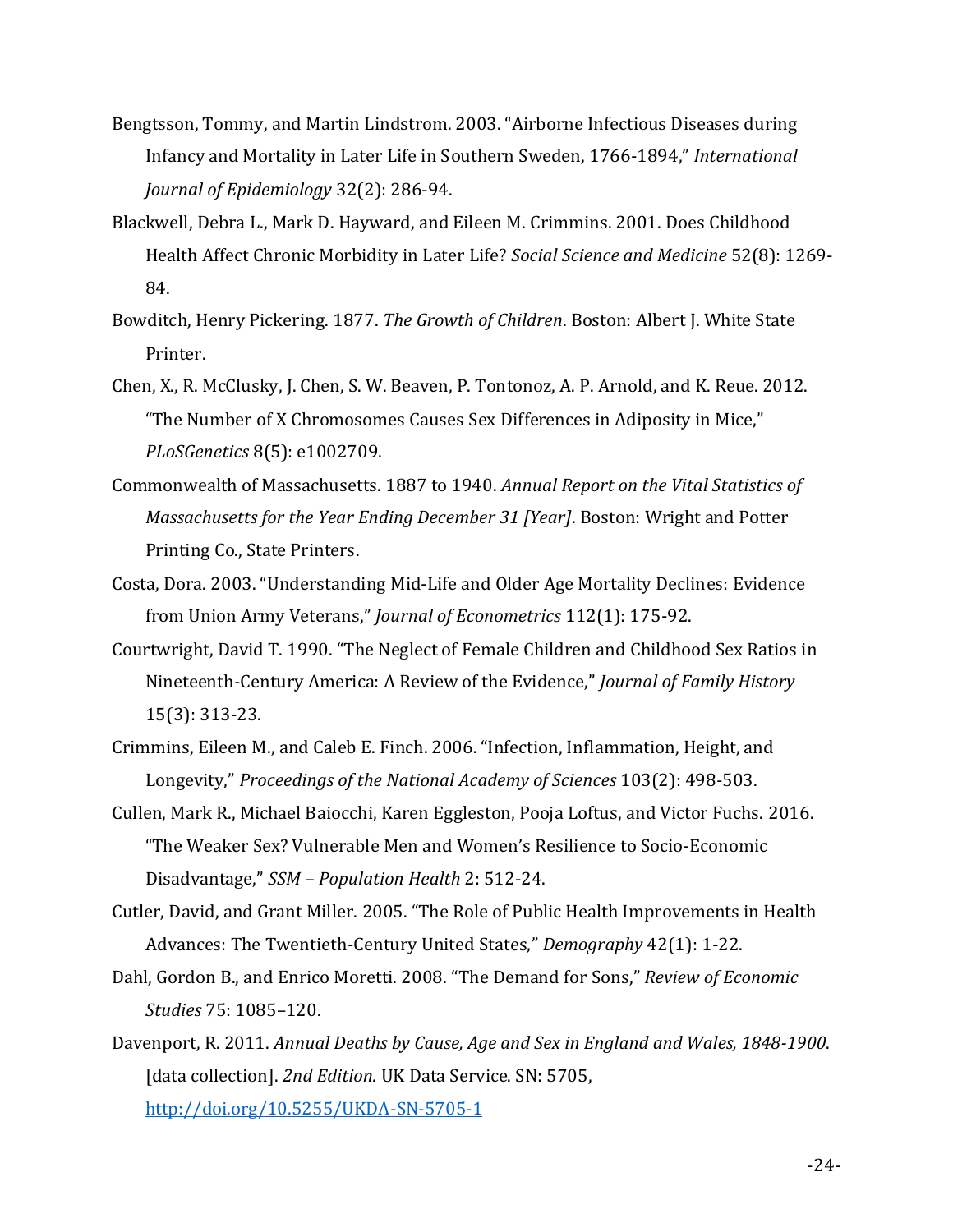- Drevenstedt, Greg L., Eileen Crimmins M., Sarinnapha Vasunilashorn, and Caleb E. Finch. 2008. "The Rise and Fall of Excess Male Infant Mortality, *Proceedings of the National Academy of Sciences* 105(13): 5016-21.
- Du, S., N. Itoh, S. Askarinam, H. Hill, A. Arnold, and R. Voskuhl. 2014. "XY Sex Chromosome Complement, Compared with XX, in the CNS Confers Greater Neurodegeneration during Experimental Autoimmune Encephalomyelitis," *Proceedings of the National Academy of Sciences* 111(7): 2806-11.
- Elo, Irma T., and Samuel H. Preston. 1992. "Effects of Early-Life Conditions on Adult Mortality: A Review," *Population Index* 58(2): 186-212.
- Finch, Caleb E., and Eileen M. Crimmins. 2004. "Inflammatory Exposure and Historical Changes in Human Life-Spans," *Science* 305: 1736-39.
- Goldin, Claudia, and Lawrence F. Katz. 2008. *The Race between Education and Technology*. Cambridge, MA: Belknap Press.
- Hacker, J. David. 2010. "Decennial Life Tables for the White Population of the United States, 1790-1900," *Historical Methods: A Journal of Quantitative and Interdisciplinary History* 43(2): 45-79.
- Haines, Michael. 1998. "Estimated Life Tables for the United States, 1850–1910," *Historical Methods: A Journal of Quantitative and Interdisciplinary History* 31(4): 149-69.
- Hammel, E.A., Sheila R. Johansson, and Caren A. Ginsberg. 1983. "The Value of Children during Industrialization: Sex Ratios in Childhood in Nineteenth-Century America," *Journal of Family History* 8(4): 346-66.
- Harris, Bernard. 1998. "Gender, Height and Mortality in Nineteenth- and Twentieth Century Britain: Some Preliminary Reflections." In J. Komlos and J. Baten (eds.), *The Biological Standards of Living in Comparative Perspective*. Stuttgart: Steiner: 413-48.
- Haas, Steven A. 2007. "The Long-Term Effects of Poor Childhood Health: An Assessment and Application of Retrospective Reports," *Demography* 44(1): 113-35.
- Hatton, Timothy J. 2001. "Infant mortality and the health of survivors: Britain, 1910-50," *The Economic History Review* 64(3): 951-72.
- Henry, Louis. 1989. "Men's and Women's Mortality in the Past," *Population: An English Selection* 44(1): 177-201.

*Historical Statistics of the United States, Millenial Edition*. 2006.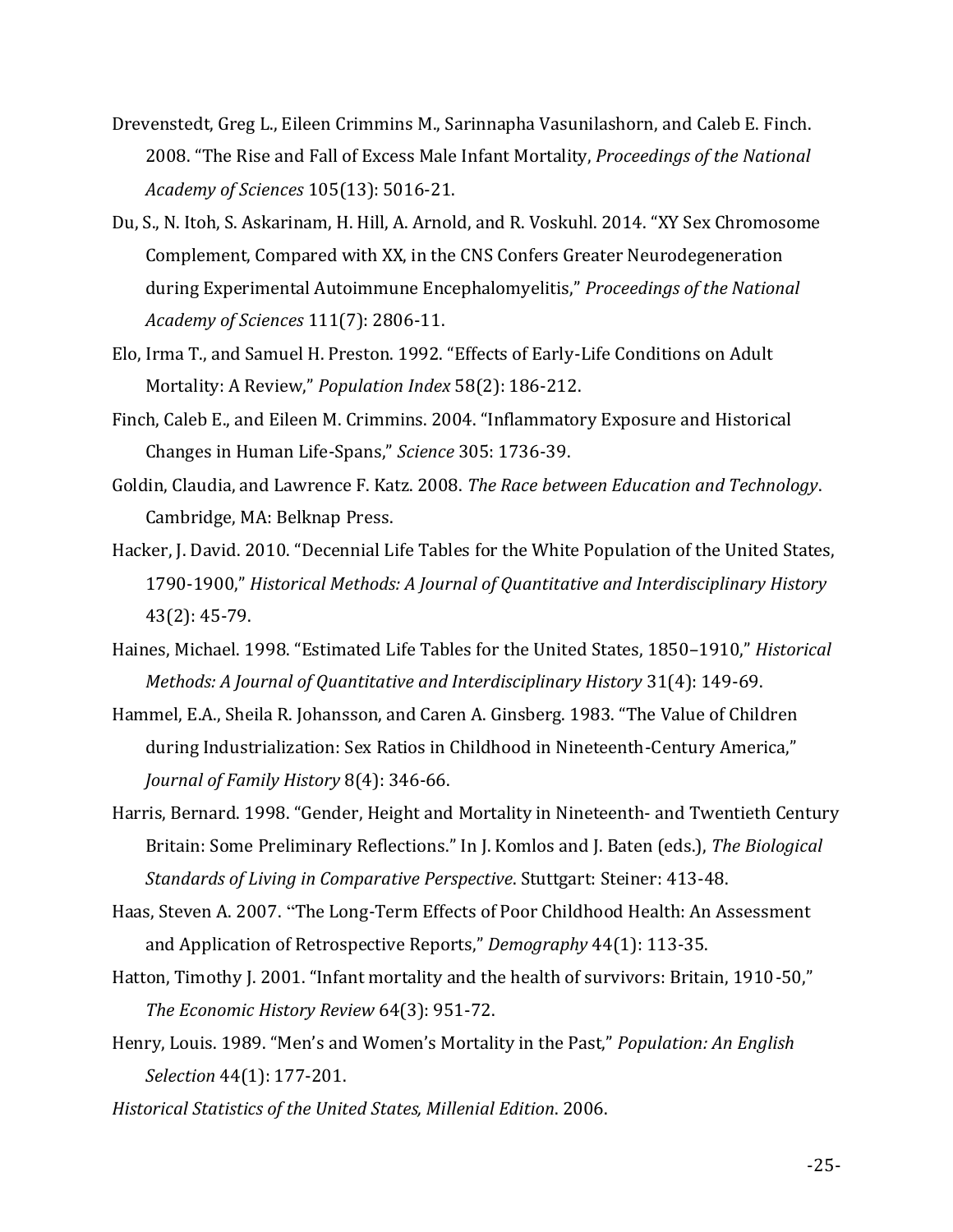- Human Mortality Database. University of California, Berkeley (USA), and Max Planck Institute for Demographic Research (Germany). Available at www.mortality.org or www.humanmortality.de (data downloaded 8/24/2017).
- Jayachandran, Seema, Adriana Lleras-Muney, and Kimberly V. Smith. 2010. "Modern Medicine and the Twentieth Century Decline in Mortality: New Evidence on the Impact of Sulfa Drugs," *American Economic Journal: Applied* 2(2):118-46.
- Jayachandran, Seema, and Rohini Pande. 2017. "Why Are Indian Children So Short? The Role of Birth Order and Son Preference," *American Economic Review* 107(9): 2600-29.
- Jensen, Robert. 2002. "Fertility Preferences and Female Disadvantage: Equal Treatment, Unequal Outcomes?" Mimeo.
- Johansson, Sheila Ryan. 1984. "Deferred Infanticide: Excess Female Mortality in Childhood." In Glenn Hausfatter and Sarah Blaffer Hrdy, eds., *Infanticide: Comparative and Evolutionary Perspectives*. New York: Aldine Press.
- Klasen, Steven. 1998. "Marriage, Bargaining, and Intrahousehold Resource Allocation: Excess Female Mortality among Adults during Early German Development 1740– 1860," *Journal of Economic History* 58(2): 432-67.
- Logan, Trevon. 2007. "On Family Allocation Strategy in the Late Nineteenth Century." Ohio State Working Paper.
- Loudon, Irvine. 1992. *Death in Childbirth: An International Study of Maternal Care and Maternal Mortality 1800-1950*. New York: Oxford University Press.
- Lynch, Katherine A., and Joel B. Greenhouse. 1994. "Risk Factors for Infant Mortality in Nineteenth-Century Sweden," *Population Studies* 48(1): 117-33.
- Madigan, Francis C. 1957. "Are Sex Mortality Differentials Biologically Caused?" *The Millbank Memorial Fund Quarterly* 35(2): 202-23.
- Noymer, Andrew, and Michel Garenne. 2000. "The 1918 influenza Epidemic's Effects on Sex Differentials in Mortality in the United States," *Population and Development Review* 26(3): 565-81.
- Omran, Abdel R. 2005. "The Epidemiologic Transition: A Theory of the Epidemiology of Population Change," *The Milbank Quarterly* 83(4): 731-57.
- Pinnelli, Antonella, and Paola Mancini. 1997. "Gender Mortality Differences from Birth to Puberty in Italy, 1887-1940." In *The Decline of Infant and Child Mortality: The European*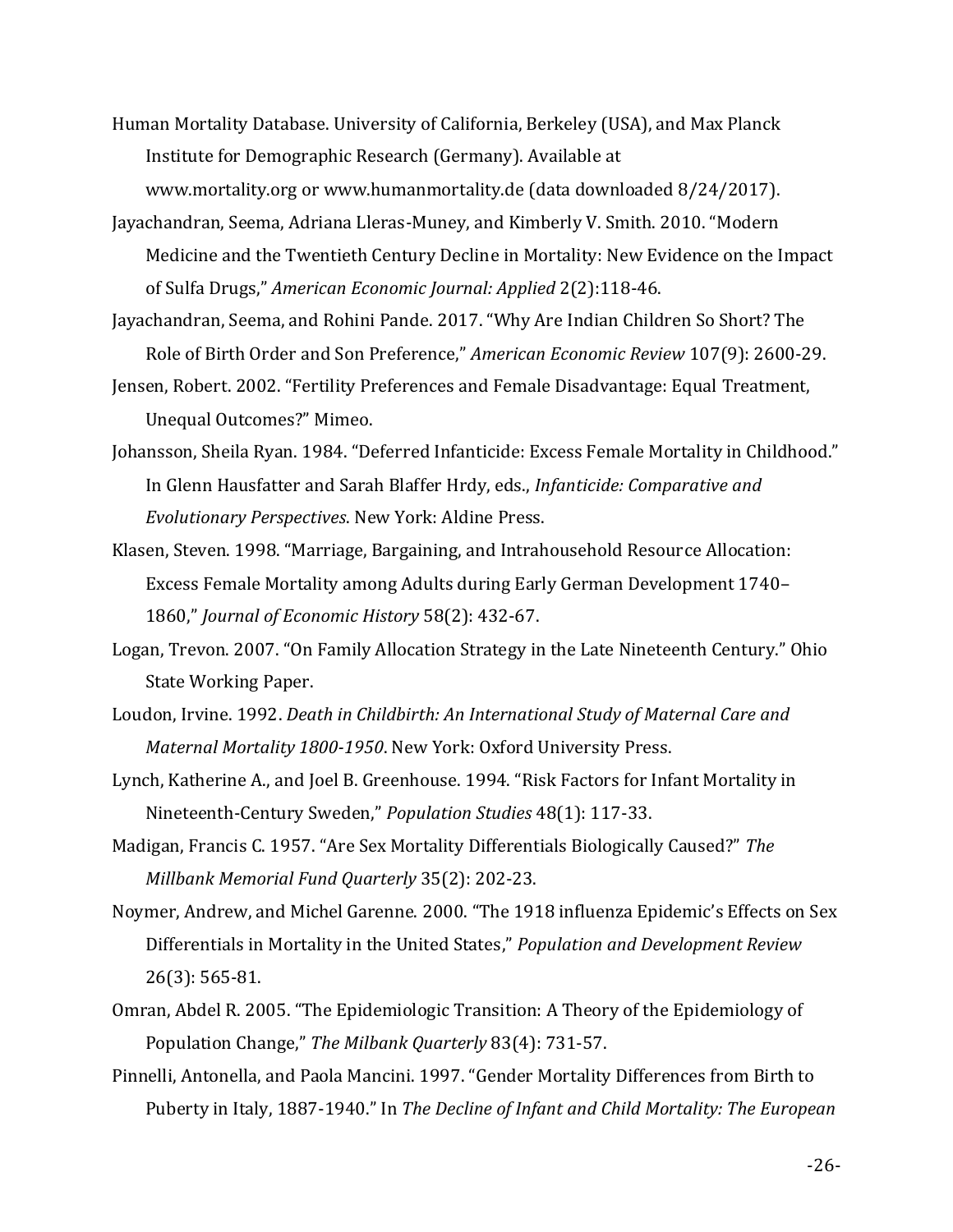*Experience, 1750-1990*, Carlo A. Corsini, Pier Paolo Viazzo, eds. The Hague: Klewer Law International.

- Preston, Samuel. H. 1976. *Mortality Patterns in National Populations: With Special Reference to Recorded Causes of Death*. New York: Academic Press.
- Preston, Samuel H., and Haidong Wang. 2006. "Sex Mortality Differences in the United States: The Role of Cohort Smoking Patterns," *Demography* 43(4): 631-46.
- Retherford, Robert D. 1972. "Tobacco Smoking and the Sex Mortality Differential," *Demography* 9(2): 203-15.
- Ruggles, Steven, Katie Genadek, Ronald Goeken, Josiah Grover, and Matthew Sobek. *Integrated Public Use Microdata Series: Version 7.0* [dataset]. Minneapolis, MN: University of Minnesota, 2017.
- Smith, Nicole L. 2008. "The Problem of Excess Female Mortality: Tuberculosis in Western Massachusetts, 1850-1910." Unpublished Masters Thesis. University of Massachusetts, Amherst.
- Stolnitz, George. 1956. "A Century of International Mortality Trends: II," *Population Studi*es 10(1): 17-42
- U.S. Social Security Administration. 2005. "Life Tables for the Social Security Area, 1900- 2100." Actuarial Study No. 120 by Felicitie C. Bell and Michael L. Miller (August). [https://www.ssa.gov/oact/NOTES/as120/LifeTables\\_Tbl\\_6\\_1900.html](https://www.ssa.gov/oact/NOTES/as120/LifeTables_Tbl_6_1900.html)
- U.S. Social Security Administration. 2017. *Period Life Tables*. On-line data updating Actuarial Study No. 120.

<https://www.ssa.gov/oact/HistEst/PerLifeTables/2017/PerLifeTables2017.html>

- Xu, Jiaquan, Sherry L. Murphy, Kenneth D. Kochanek, and Elizabeth Arias. 2016. "Mortality in the United States, 2015," NCHS Data Brief, no. 267. Hyattsville, MD: National Center for Health Statistics.
- Zeng, Yi, Tu Ping, Gu Baochang, Xu Yi, Li Bohua, and Li Yongpiing. 1993. "Causes and Implications of the Recent Increase in the Reported Sex Ratio at Birth in China," *Population and Development Review* 19(2): 283-302.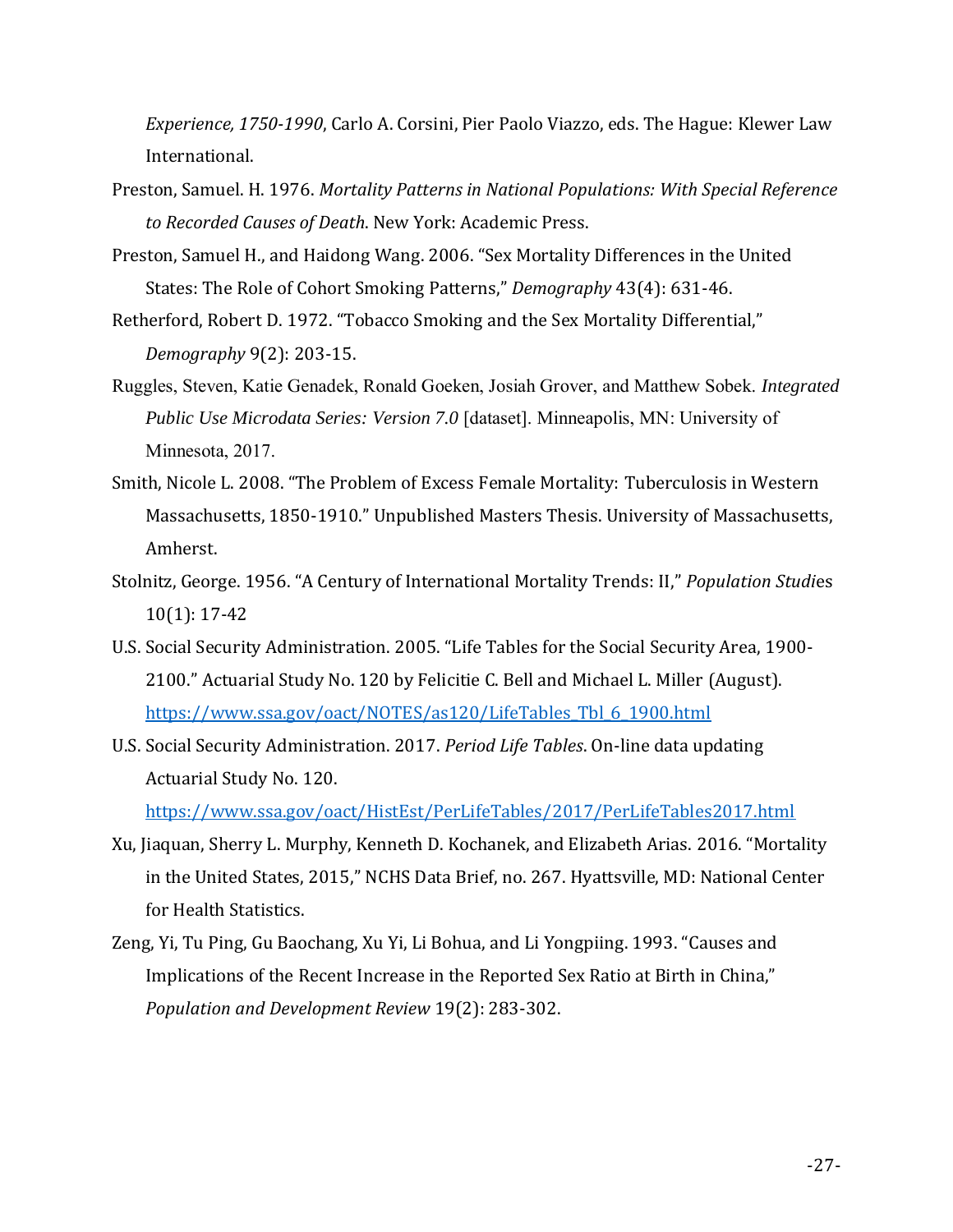Figure 1.1: Life Expectancy by Sex at Ages 0 (Birth), 15 and 45: United States, 1795 to 2014 A. Life Expectancy by Sex at Age 0 (Birth)



B. Life Expectancy by Sex at Age 15

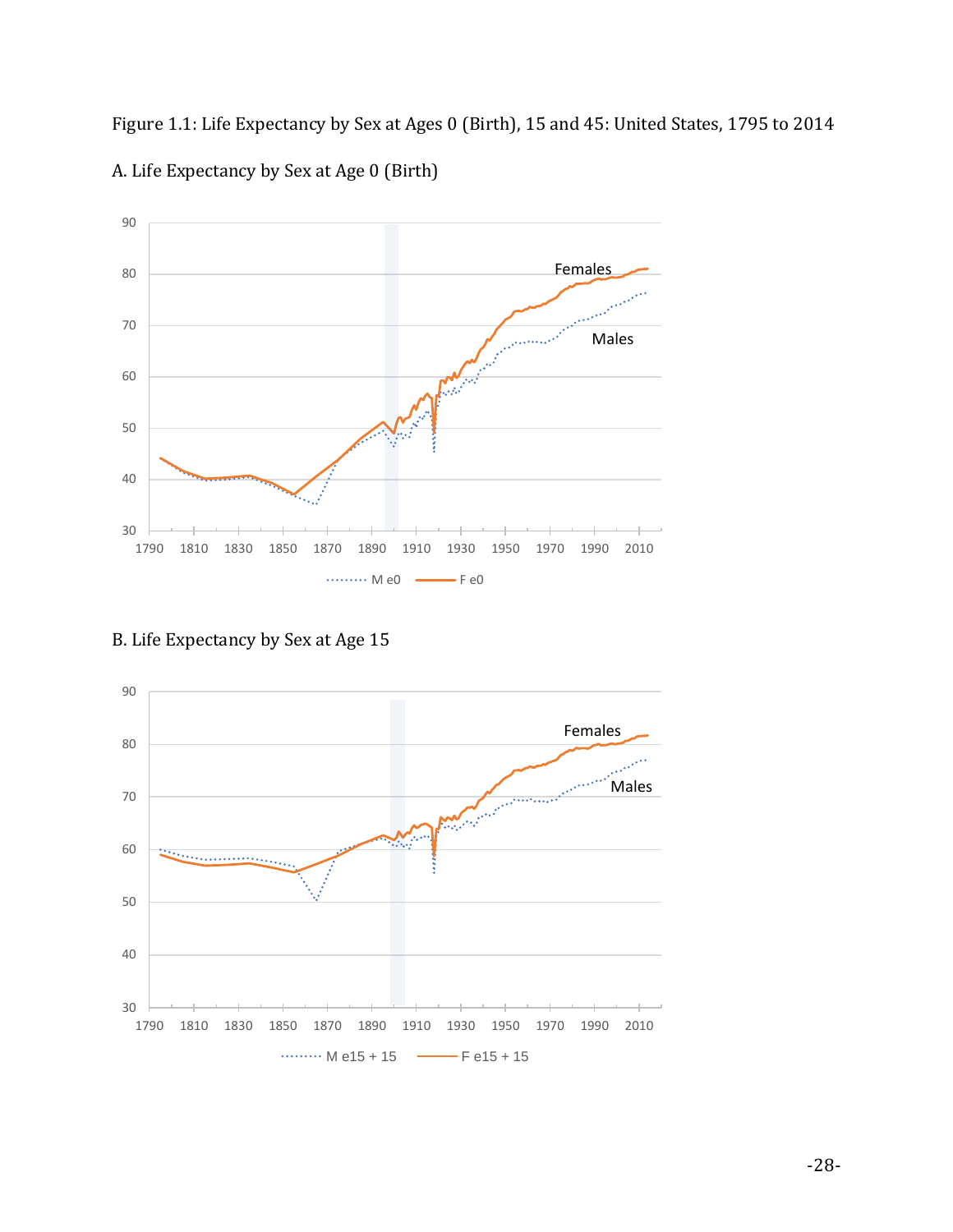## C. Life Expectancy by Sex at Age 45



*Sources*: J.D. Hacker (2010) for the white population; U.S. Social Security Administration (2005, 2017) for the entire population.

*Notes*: Shaded region gives the linkage points for the two series: Hacker for whites only and SSA for the entire population. No attempt has been made to link the series. The SSA data are used for 1900 and annual data after to 2015; the Hacker data are used for 1895 (1890- 1900) and data on the quinquennial years prior.  $(e_{15} + 15)$ ,  $(e_{45} + 45)$  means that we add 15 or 45 years to obtain life expectation at birth rather than at the age given for consistency across the graphs.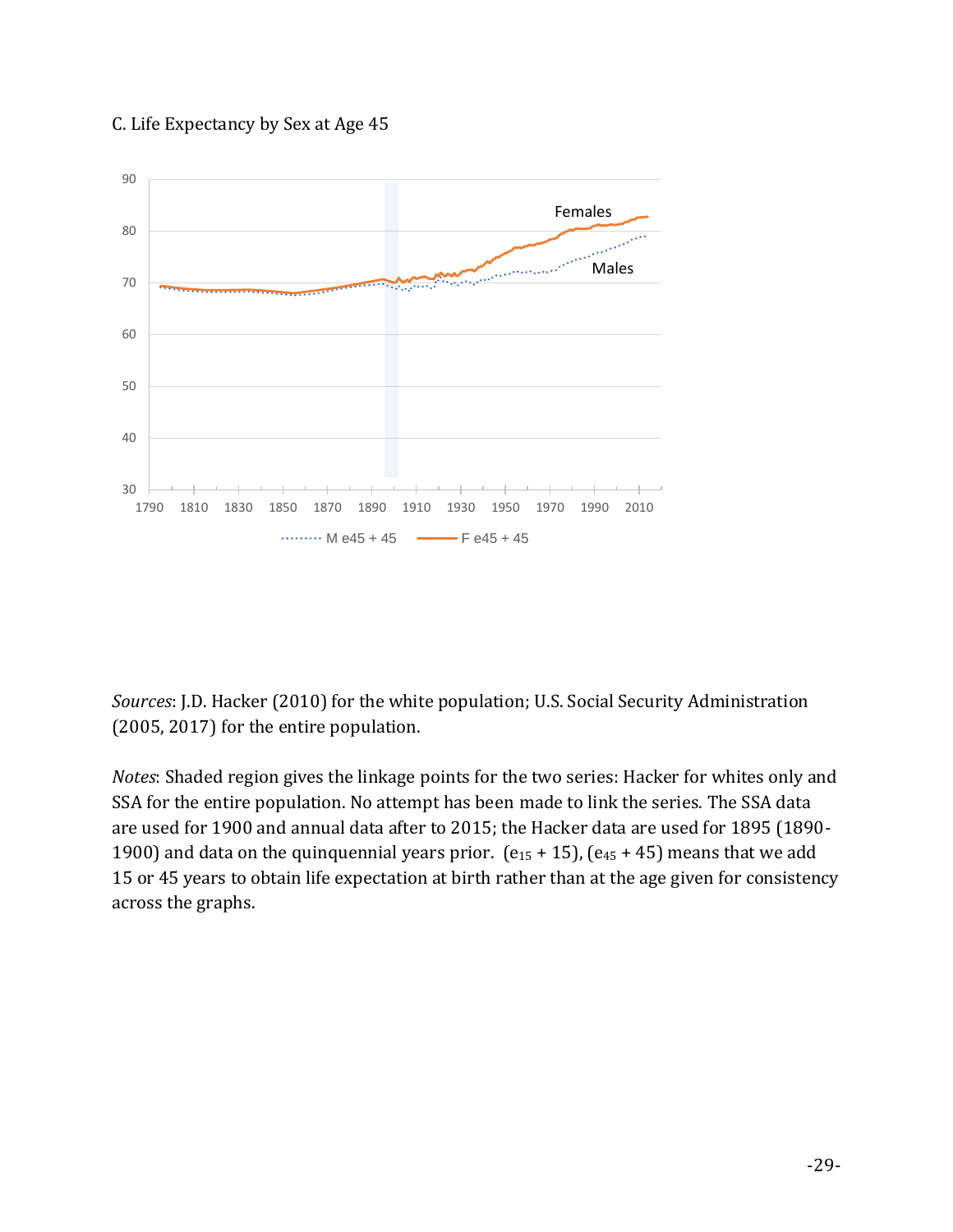

Figure 1.2: Male Minus Female Life Expectancy: US, 1795 to 2014

## *Sources*: See Figure 1.1.

*Notes*: Shaded region gives the linkage points for the two series: Hacker for whites only and SSA for the entire population. No attempt has been made to link the series. The SSA data are used for 1900 and annual data after to 2015; the Hacker data are used for 1895 (1890- 1900) and data on the quinquennial year prior. The large relative decrease in male life expectation in 1865 is due to Civil War deaths and that just before 1920 is due to WWI casualties. The opposite impact around 1920 is due to the 1918 influenza pandemic. The main outlines of the graph do not change if it is expressed in relative terms (e.g., as a fraction of the male or female life expectation for each age).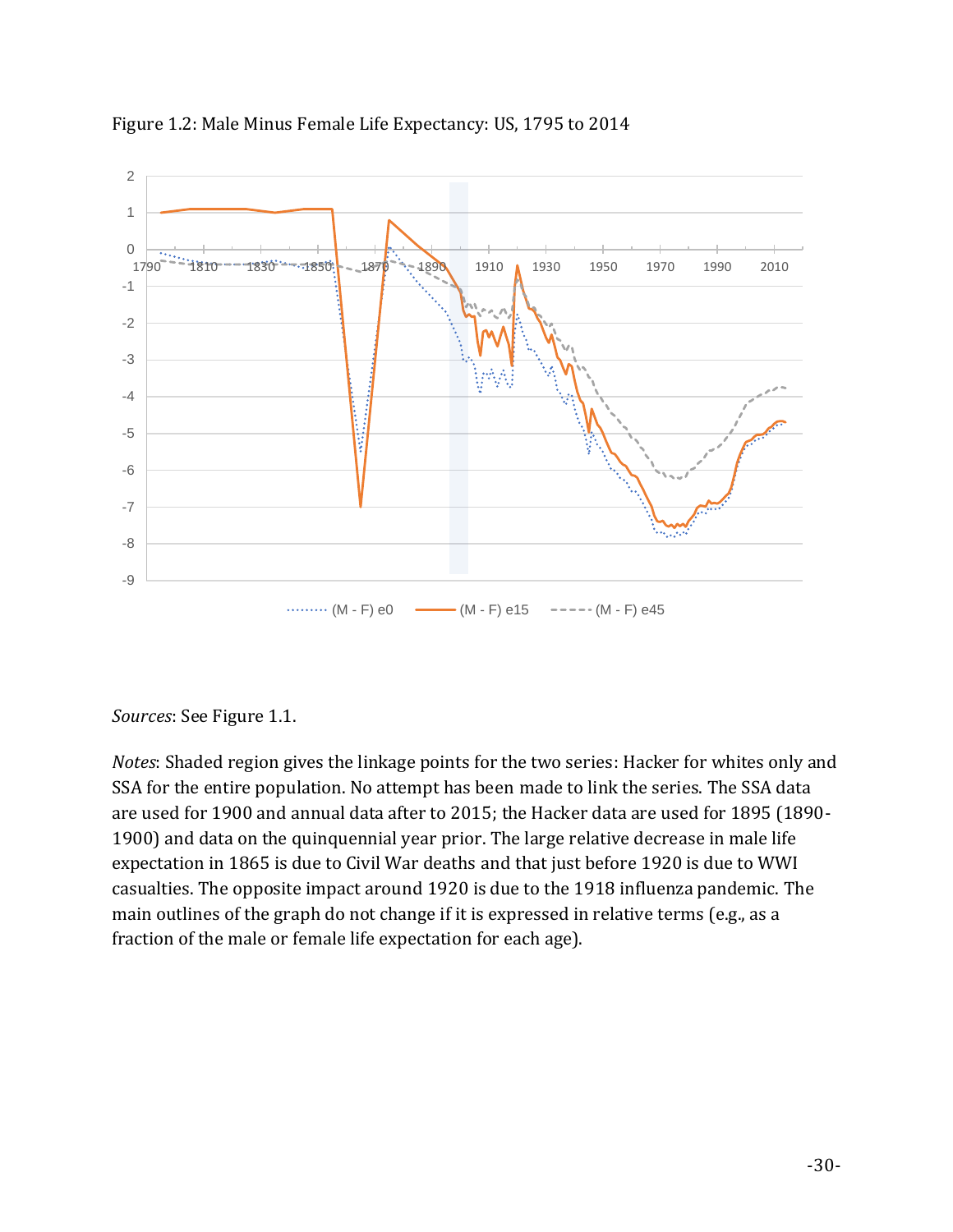Figure 1.3: Male Minus Female Life Expectancy (Period Rates): England and Wales, France and Sweden, on Census Years



# A. England and Wales



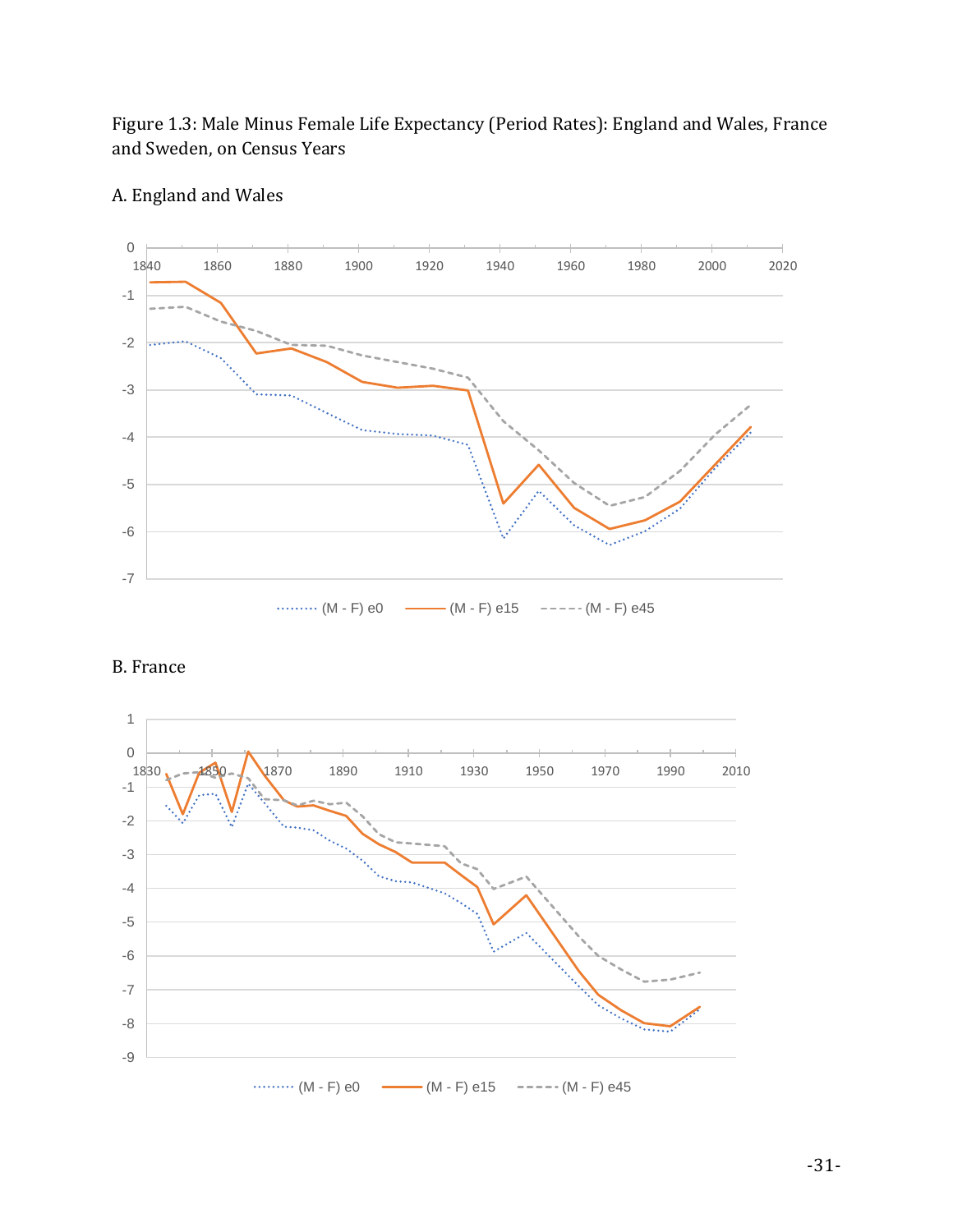



*Source*: Human Mortality Database, period tables. We only plot years for which censuses were conducted and thus population data by age are accurate. Census data are available every ten years starting in 1841 for England, and every ten years starting in 1860 for Sweden. For France they occured every 5 years between 1836 and 1936 (except for 1871 which was held in 1872, and for 1916 which was cancelled) and then for 1946, 1962, 1968, 1975, 1982, 1990 and 1999.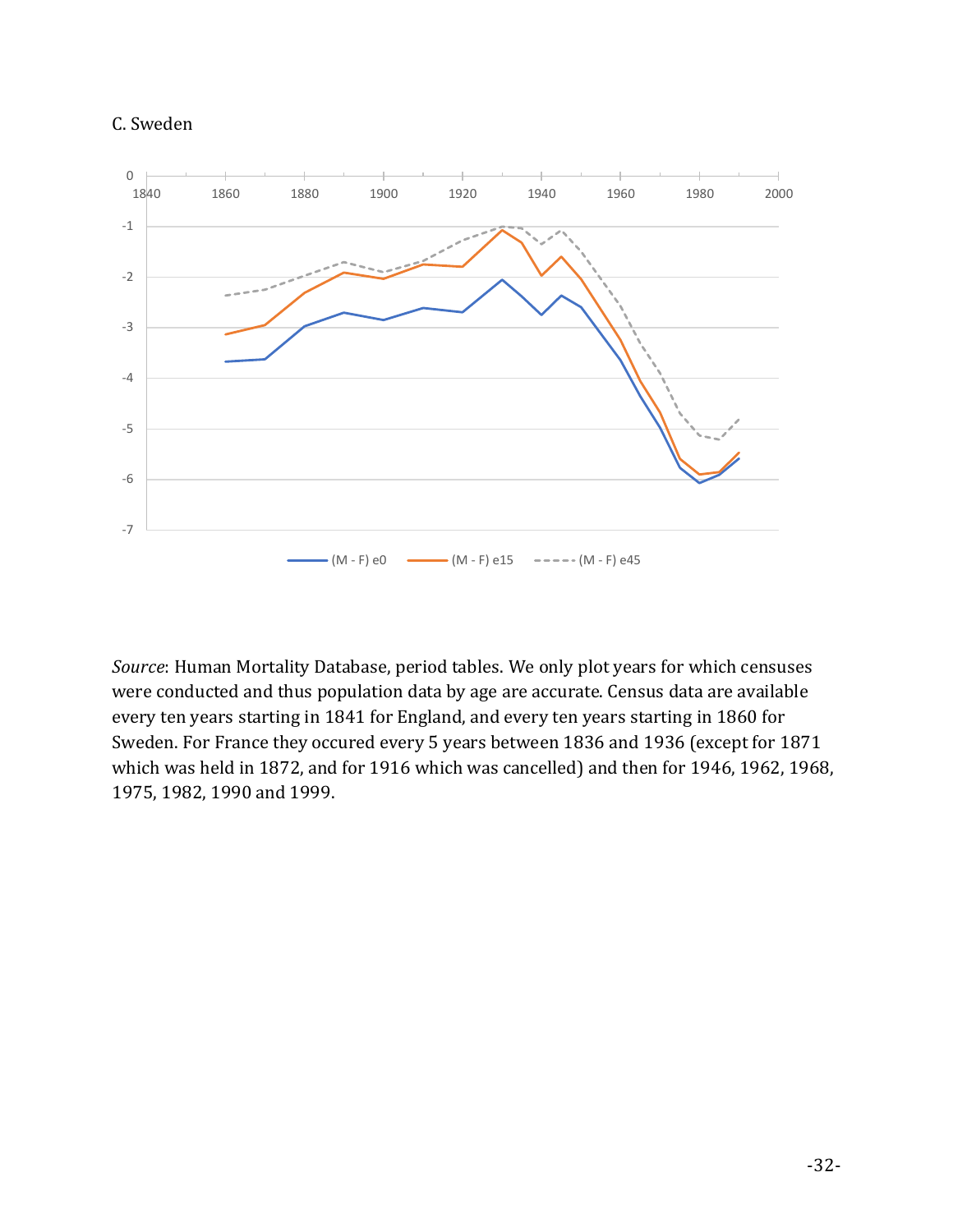## Figure 2.1: Deaths by Sex and Age: Massachusetts, 1887 to 1940



A. Male and Female Deaths, 5 < 10 Years Old and Male to Female Death Ratio (Right Axis)

B. Male and Female Deaths, 10 < 15 Years Old and Male to Female Death Ratio (Right Axis)

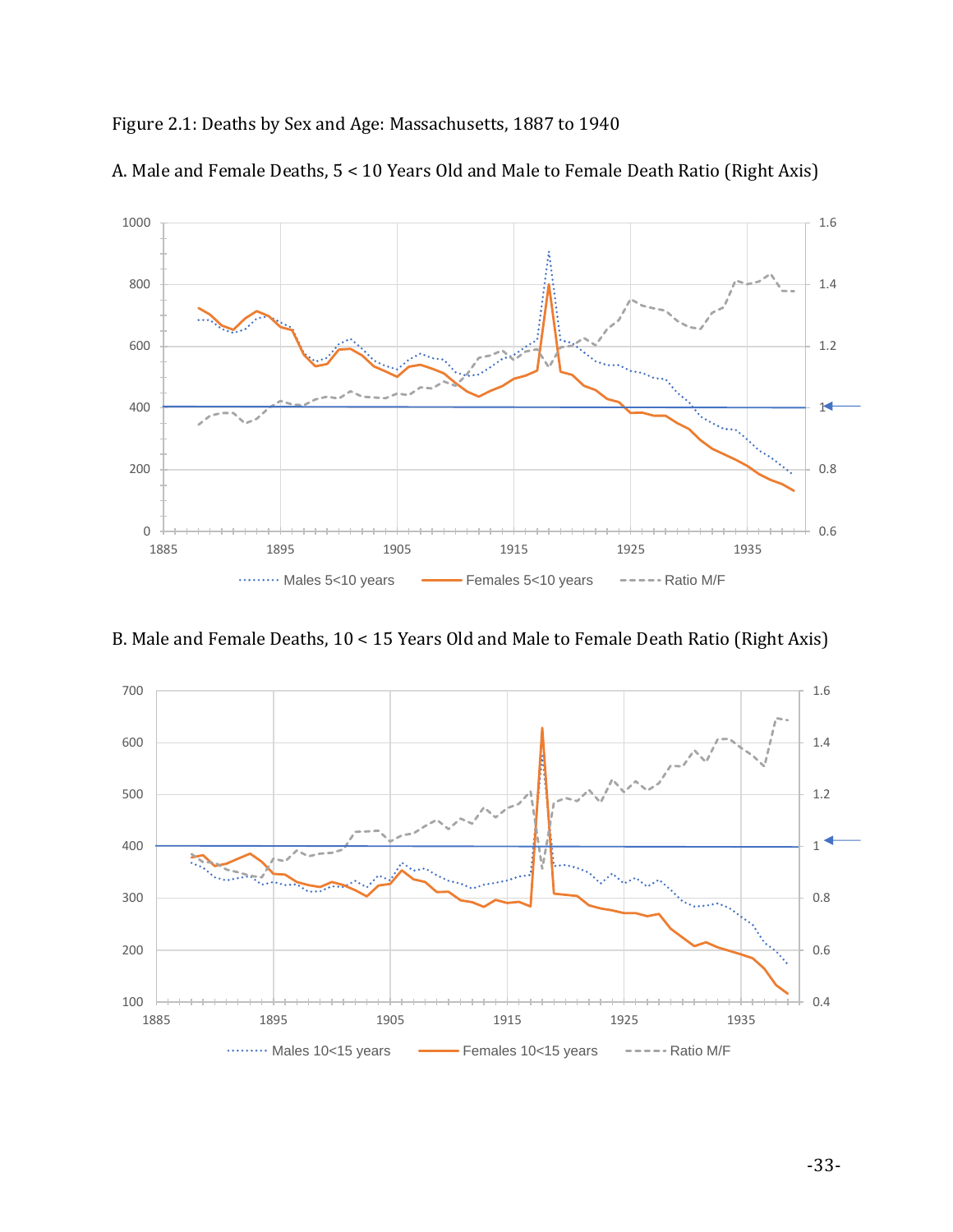

C. Male and Female Deaths, 15 < 20 Years Old and Male to Female Death Ratio (Right Axis)

# D. Male and Female Deaths, 20 < 30 Years Old and Male to Female Death Ratio (Right Axis)



*Sources*: Commonwealth of Massachusetts (1887 to 1940).

*Notes*: Data are a three-year moving average of deaths for the age group except that 1918, the year of the influenza pandemic is not part of any average. The two years before and after 1918 are averaged together.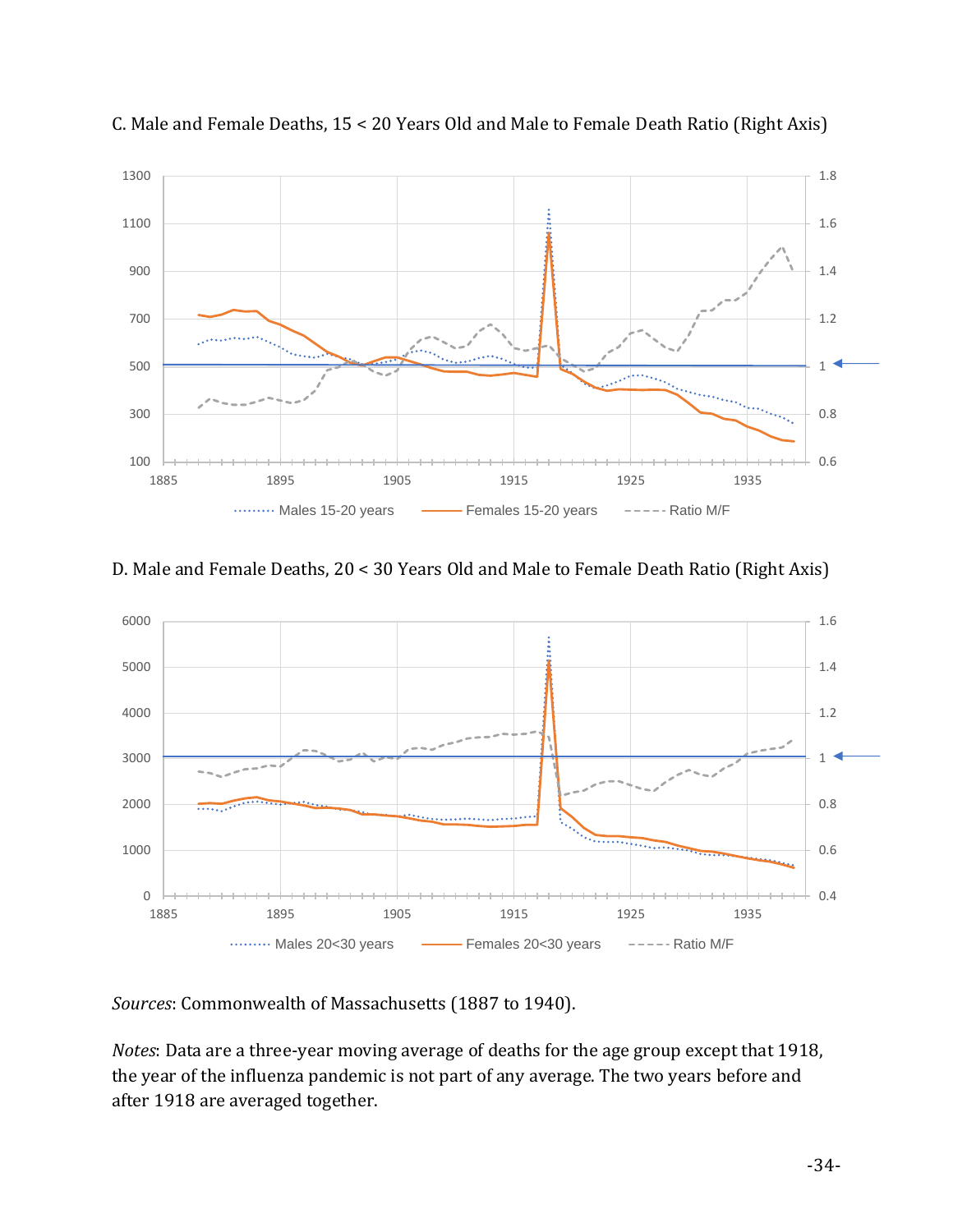

Figure 2.2: Male and Female Deaths, 10<15 Years Old and Male to Female Death Ratio (Right Axis): England and France, 1880s to 1930



0

1000

2000

3000

4000

. . . . . . . . . . .

 $\overline{\phantom{a}}$ 

5000

6000



1885 1890 1895 1900 1905 1910 1915 1920 1925 1930 1935 ......... Males 10<15 years Females 10<15 years ===== Ratio M/F

*Source*: Human Mortality Database, period tables.

0.8

0.9

 $1 +$ 

1.1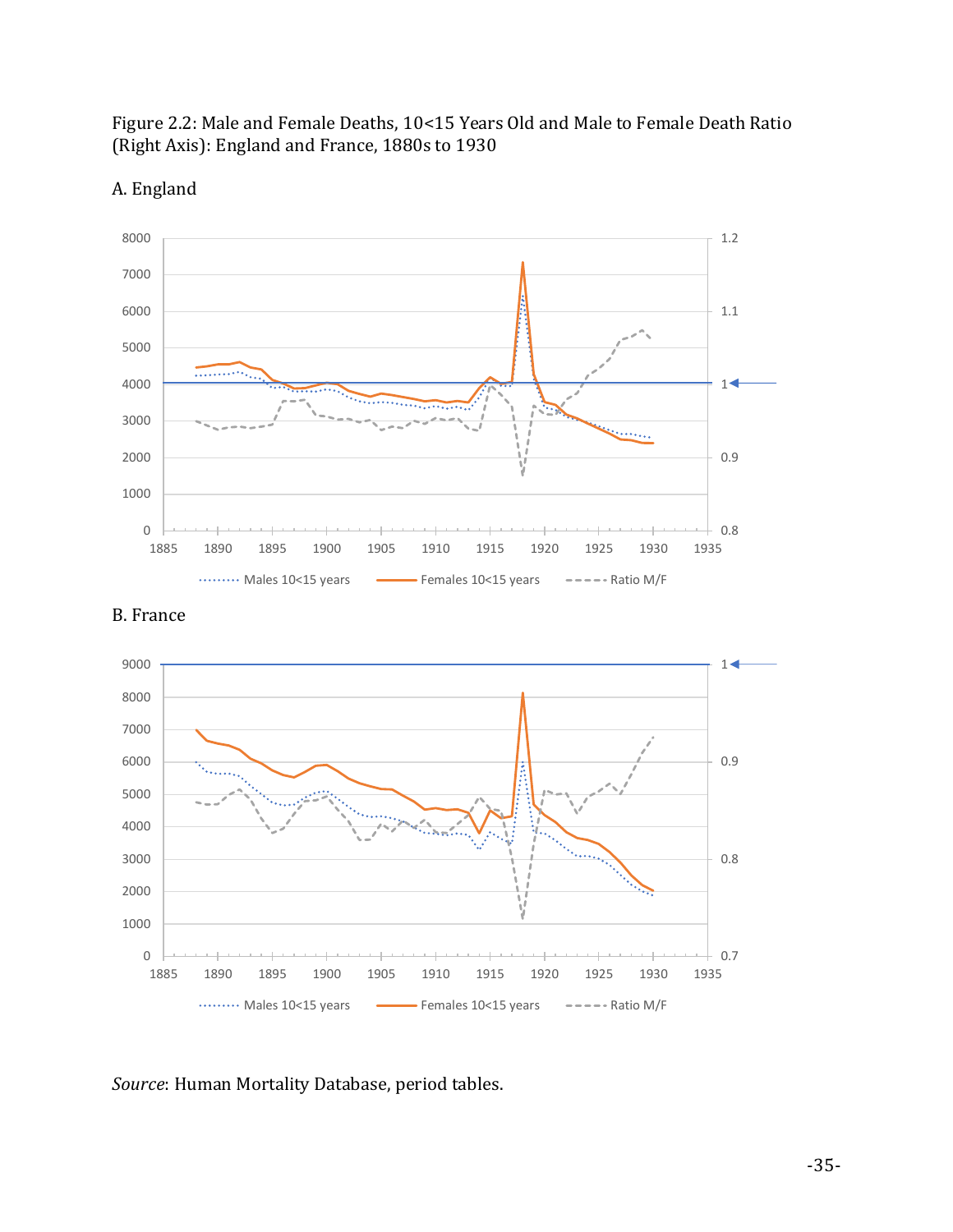

Figure 2.3: Ratio of Male to Female Death Rates for Various Age Groups (5<10 to 20<30): Massachusetts 1890 to 1940

*Sources*: Commonwealth of Massachusetts (1887 to 1940). U.S. Census of Population, 1890 to 1940.

*Notes*: Three-year centered moving averages for the death rates are used for data from 1887 to 1941. Relative death rates are given by: (Male deaths in interval/Male population in interval)/ (Female deaths in interval/Female population in interval)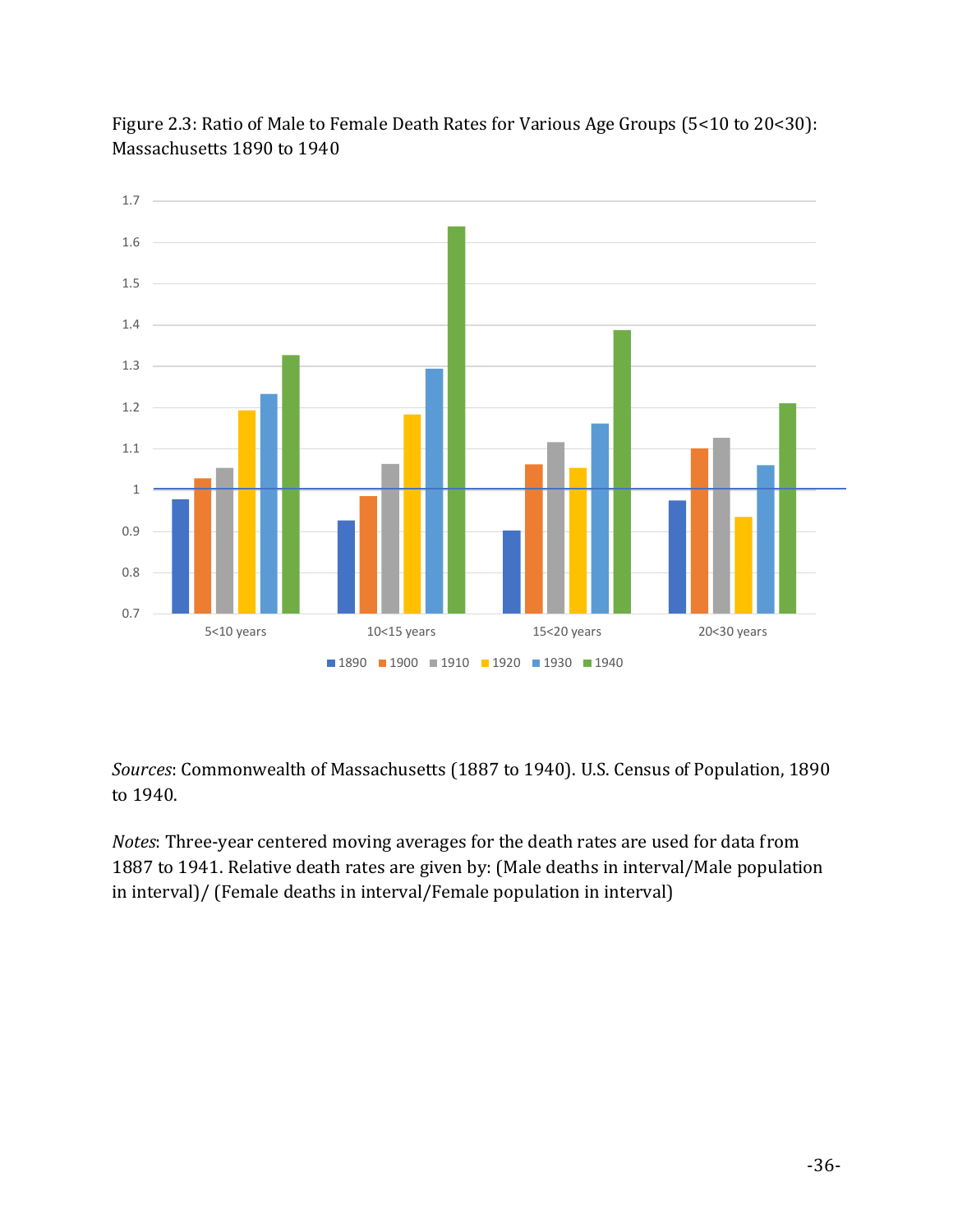

Figure 2.4: Ratio of Male to Female Death Rates for Various Age Groups (5<10 to 20<30), England: 1881 to 1931

*Source*: Human Mortality Database.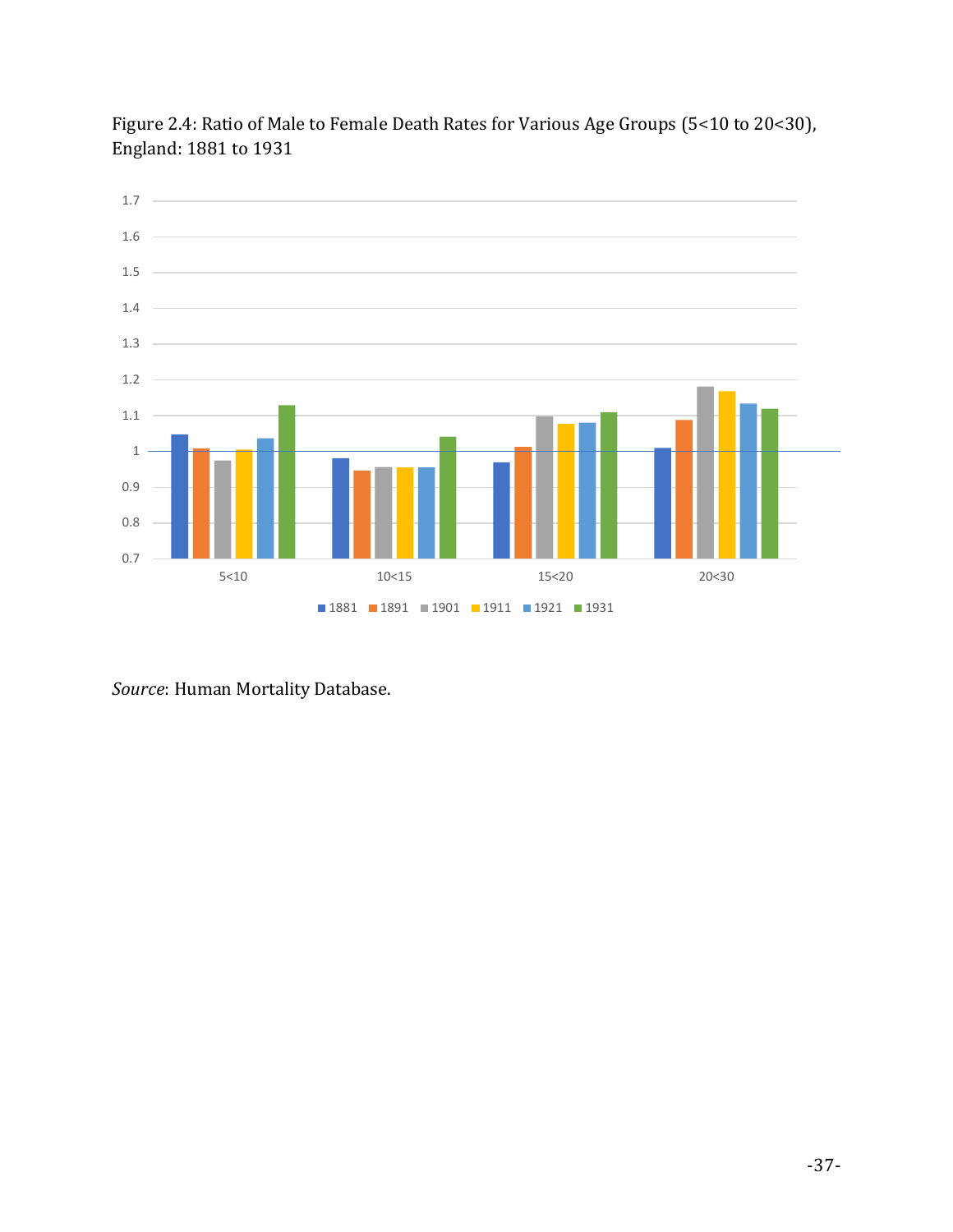Figure 2.5: Fraction of Deaths of Males and Females 10<15 Years Old Due to Infectious Diseases: Massachusetts, 1887 to 1940



A. Fraction of All Deaths due to Infectious Diseases

B. Fraction of Non-violent Deaths due to Infectious Diseases

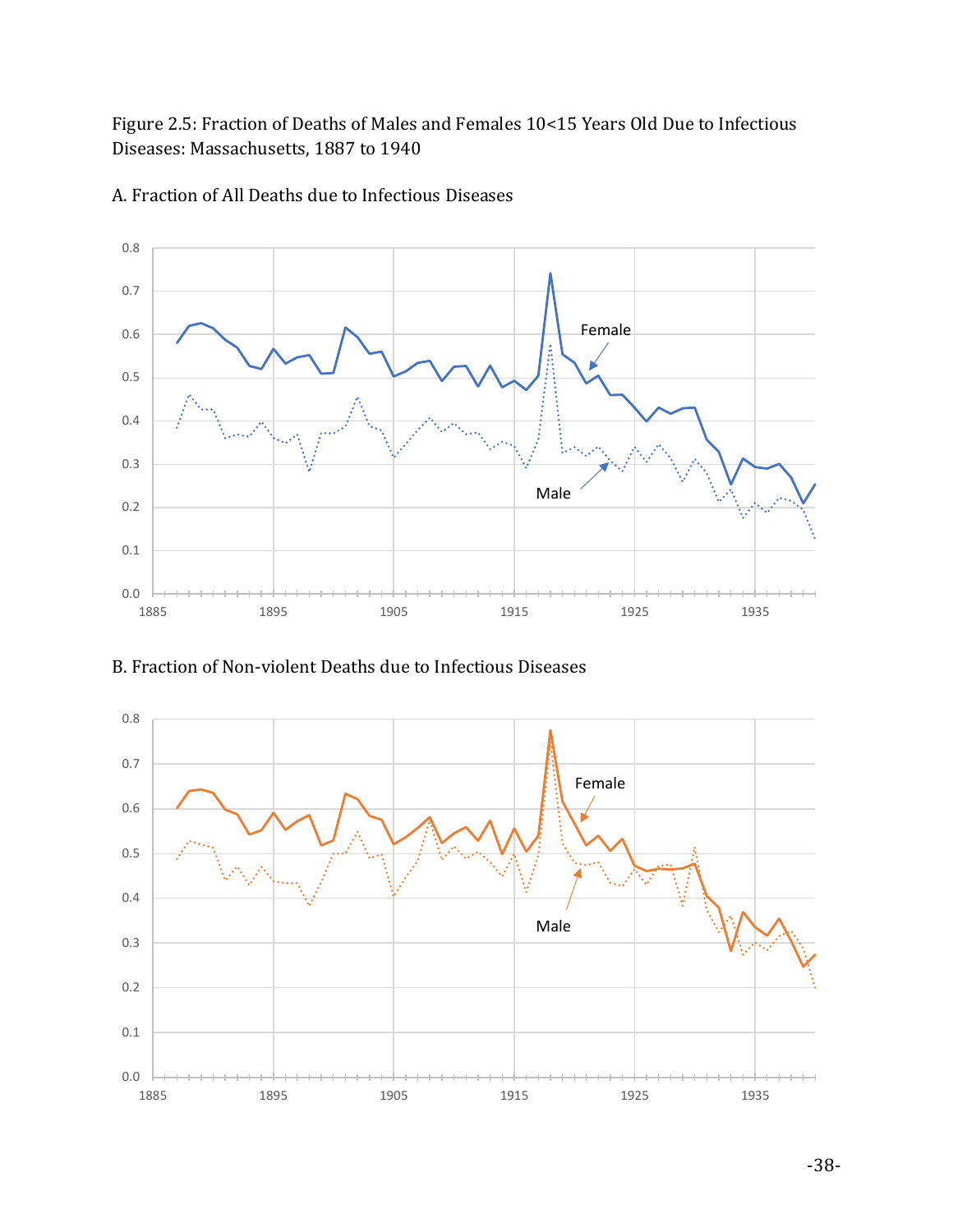*Sources*: Commonwealth of Massachusetts (1887 to 1940).

*Notes*: The blue lines are (infectious diseases/all deaths); the orange lines are (infectious diseases/all non-violent deaths). Infectious diseases are defined as: 1887-1900: Zymotic and Constitutional; 1901-1920: General and Respiratory; 1921-1930: Infectious, General and Respiratory; 1931-1940: Infectious and Parasitic; Respiratory. Actual population values are used rather than three-year moving averages.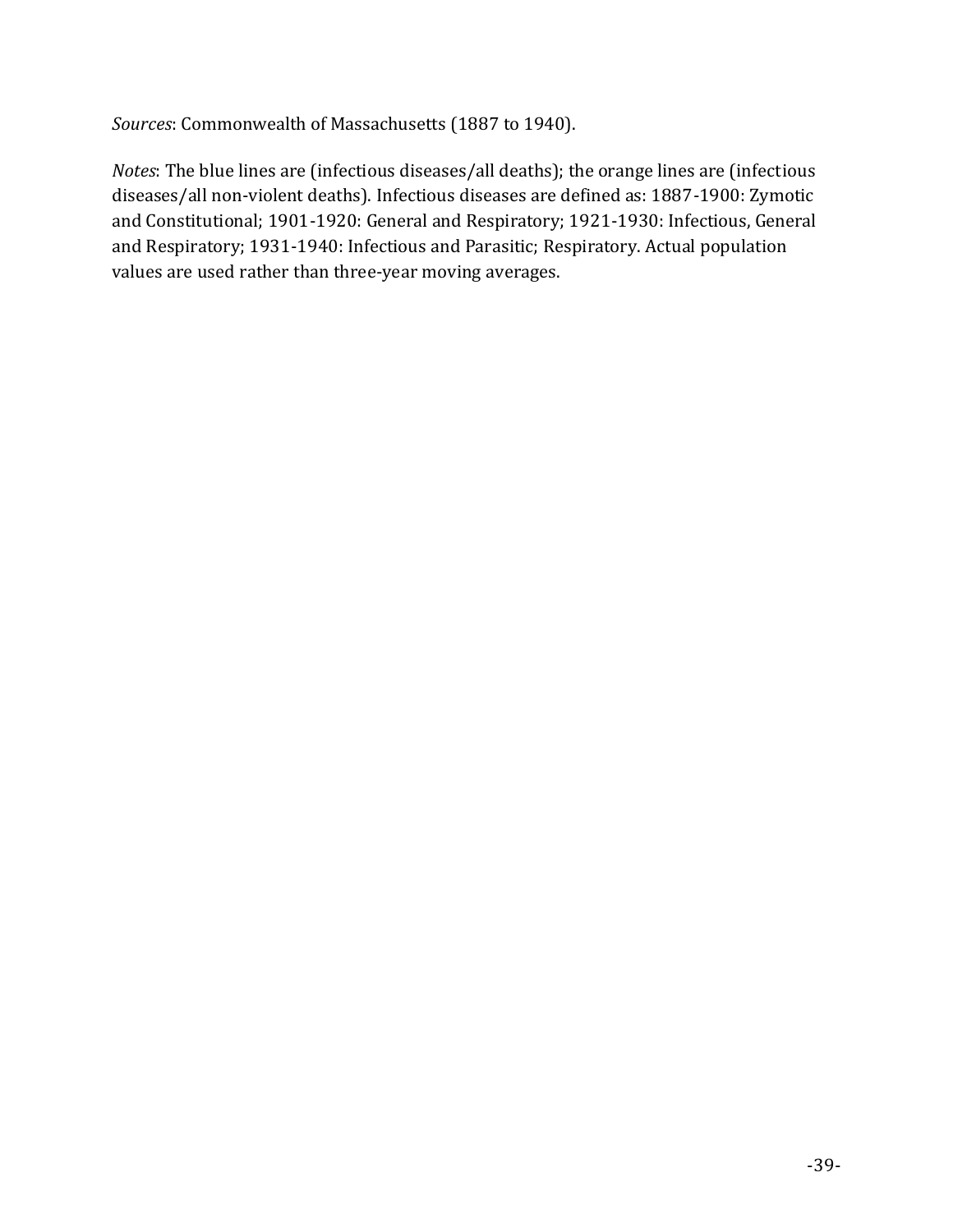Figure 2.6: Death Rate from Non-Violent Deaths: 10<15 Years Old: Massachusetts 1890 to 1930, by Sex



*Sources*: Commonwealth of Massachusetts (1887 to 1940); U.S. Census of Population, 1890 to 1940.

*Notes*: Three-year centered moving averages are used for non-violent deaths where the centers are chosen as 1890, 1902, 1910, 1922, and 1930 to aggregate within cause of death aggregates.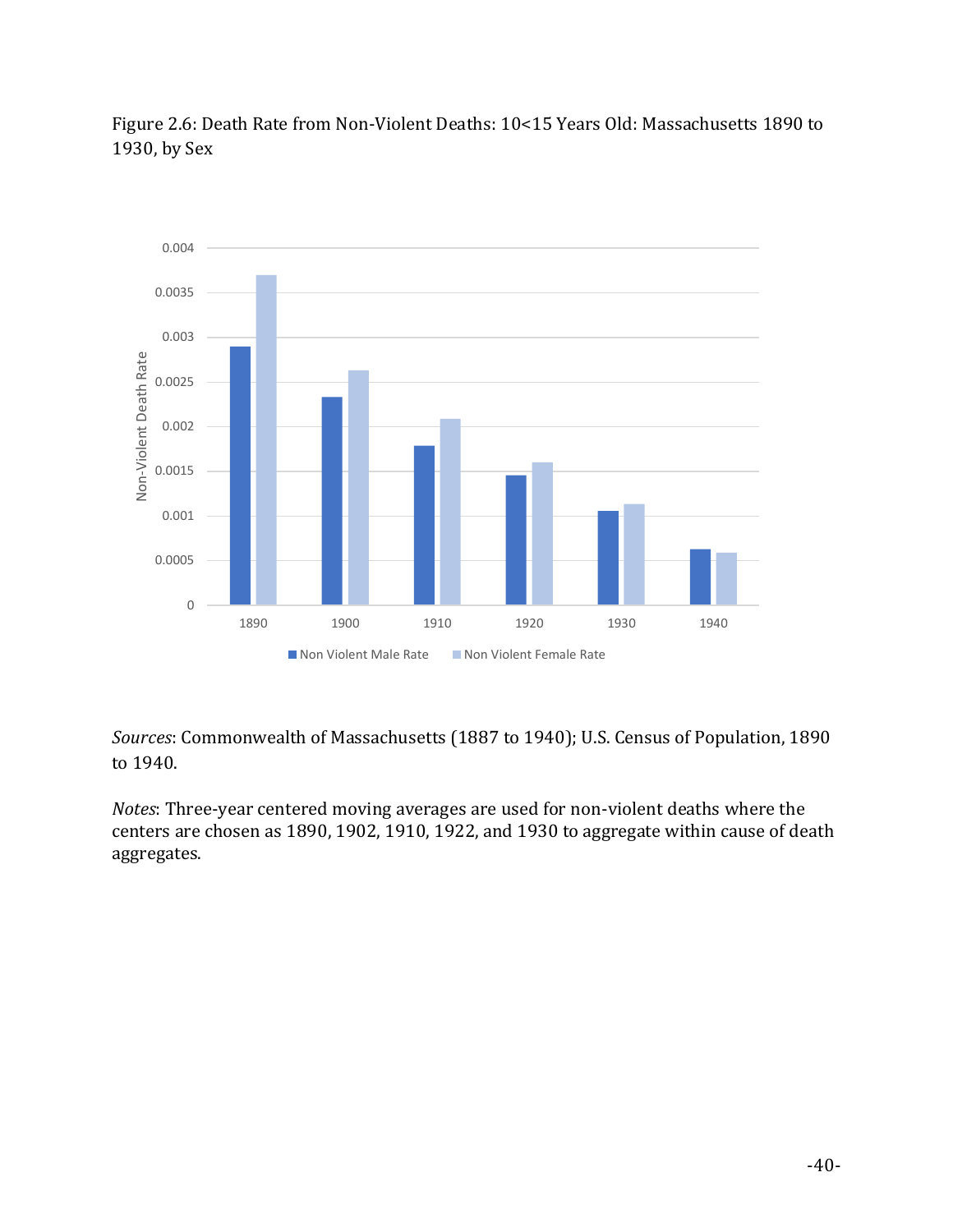



### *Sources*: Commonwealth of Massachusetts (1887 to 1940); *Historical Statistics* (2006), series Ab924.

*Notes*: For cause of death categories, see notes to Figure 2.8. This figure almost perfectly matches one in Loudon (1992, p. 381, fig. 22.6), although Loudon does not give the underlying series. The one year when the series do not match (1890) stems from a copying error by Loudon due to poor original print quality.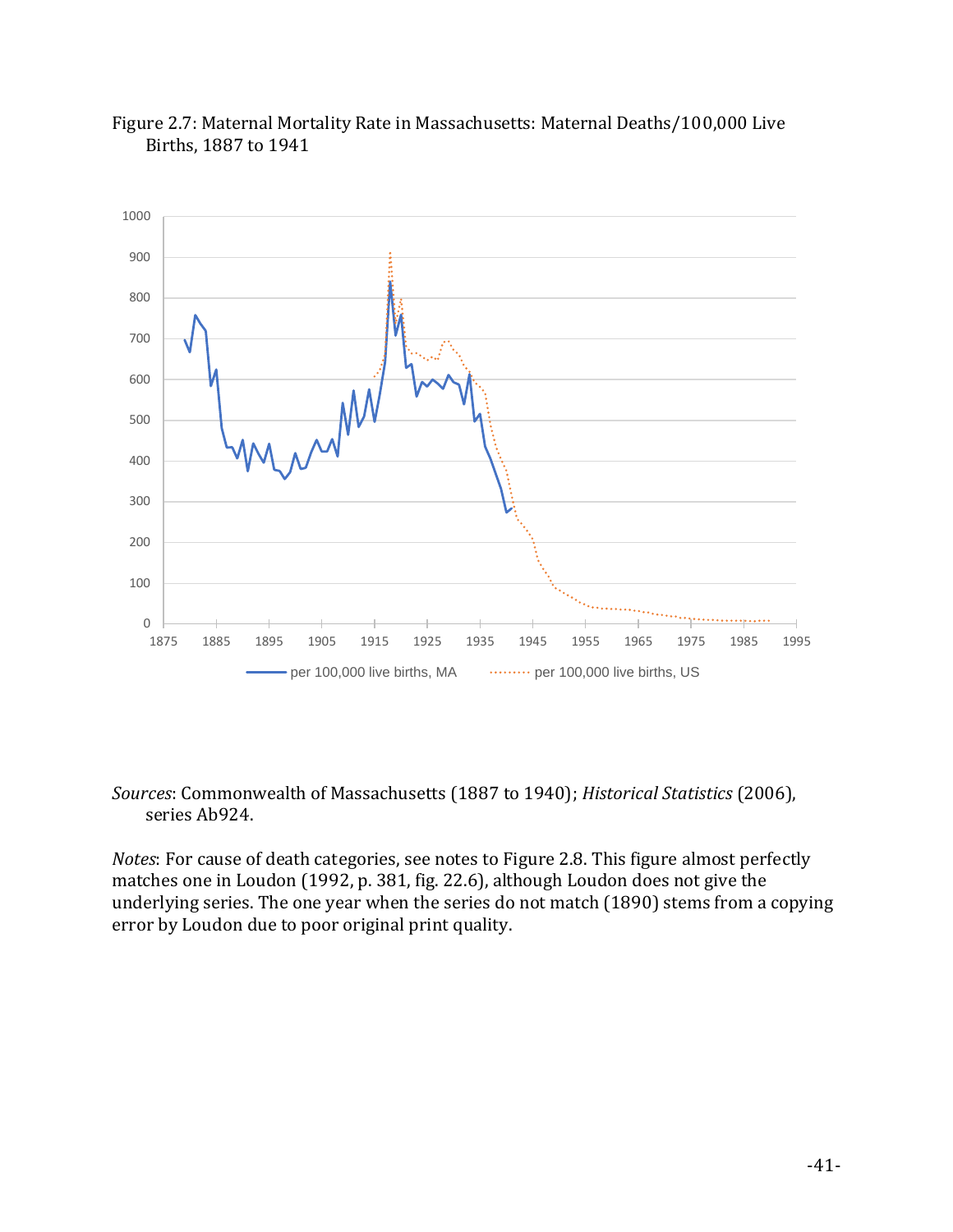

# Figure 2.8: Female Deaths, 20<30 Years Old, Deaths due to Maternal Causes, and the Fraction of All Deaths due to Maternal Causes: Massachusetts, 1887 to 1940

*Sources*: Commonwealth of Massachusetts (1887 to 1940).

*Notes*: "Female deaths 20<30 years" is a three-year centered moving average, except for 1918. The two years around 1918 are expressed as a two-year moving average and 1918 is not averaged. "MM 3-year average" is the number of deaths to women 20<30 years old attributed to childbirth expressed as a three-year moving average. The year 1918 is excluded from the three-year average. Cause of death aggregates changed in the Massachusetts vital statistics three times in the period examined: 1901, 1921, and 1931. "% MM" is the fraction of all deaths attributed to maternal causes. Cause of death subcategories attributed to maternal causes:

1887-1900: Abortion, childbirth, miscarriage, puerperal convulsions.

- 1901-1920: Accidents of pregnancy; hemorrhage, puerperal; other accidents of labor; septicemia, puerperal; albuminuria and puerperal eclampsia; phlegmasia alba dolens, puerperal; other puerperal accidents, sudden death.
- 1921-1930: Accidents of pregnancy (e.g., abortion, ectopic gestation); puerperal hemorrhage; other accidents of labor (e.g., Caesarean section, other surgical operations and instrumental delivery); puerperal septicemia; puerperal phlegmasia alba dolens, embolus, sudden death; puerperal albuminuria and convulsions following childbirth; puerperal diseases of the breast.
- 1931-1940: Abortion; ectopic gestation; puerperal hemorrhage; puerperal septicemia and pyemia; puerperal tetanus; puerperal albuminuria and eclampsia; other toxemias of pregnancy; puerperal phlegmasia alba dolens, embolus, sudden death; other accidents of childbirth (e.g., Caesarean operation); other and unspecified conditions of the puerperal state.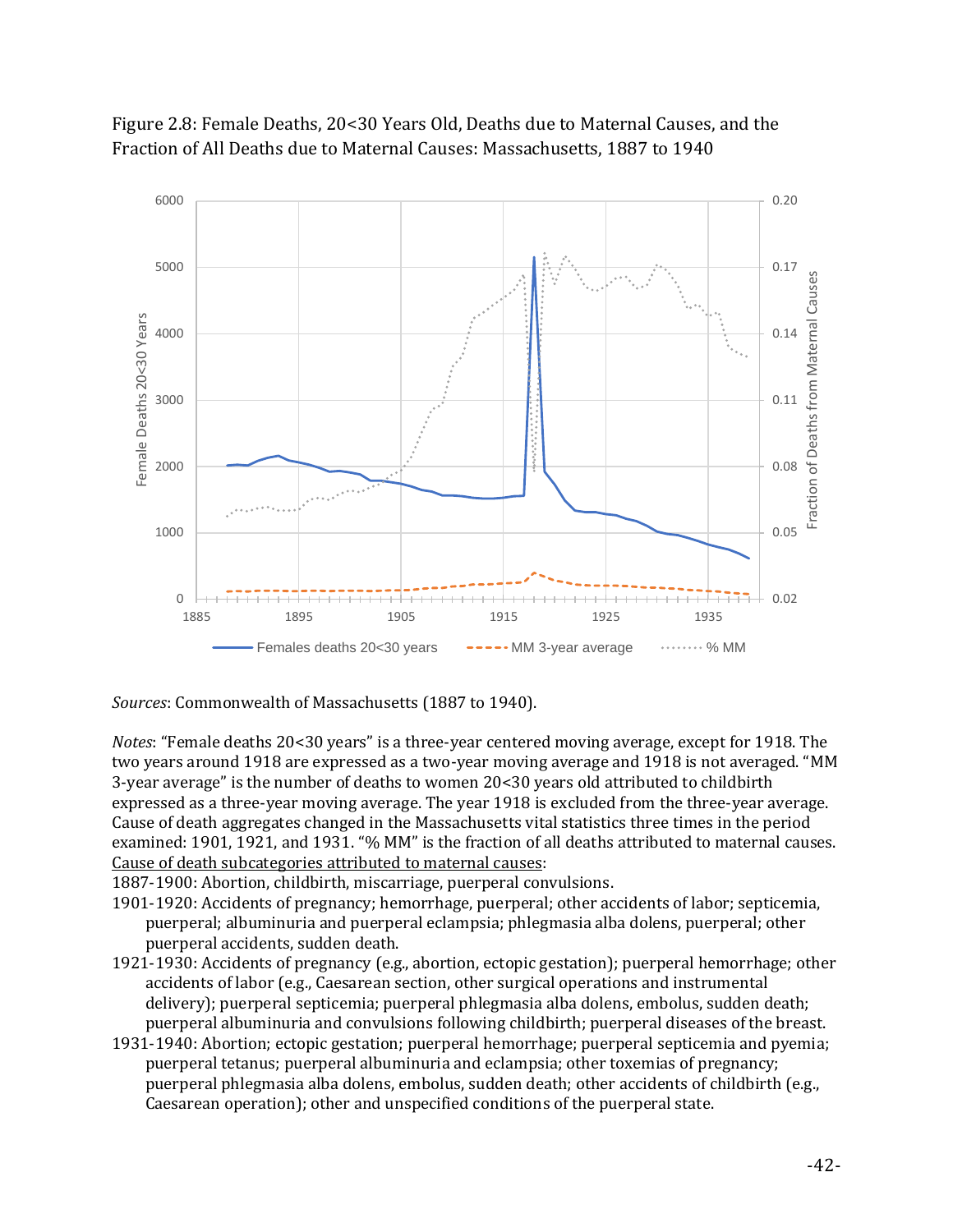

Figure 3.1: Child Sex Ratios (Males/Females) in US Families: 1850 to 1900

*Source*: 1850, 1860, 1870, 1880 and 1900 Censuses, 1 percent random samples.

*Notes*: To determine the youngest in the family we restrict the sample to individuals living in one-family households who are the biological children of the household head (we drop minors who are adopted, spouses, and those having another relationship to the household head). The line labeled "all" includes all children in all types of families.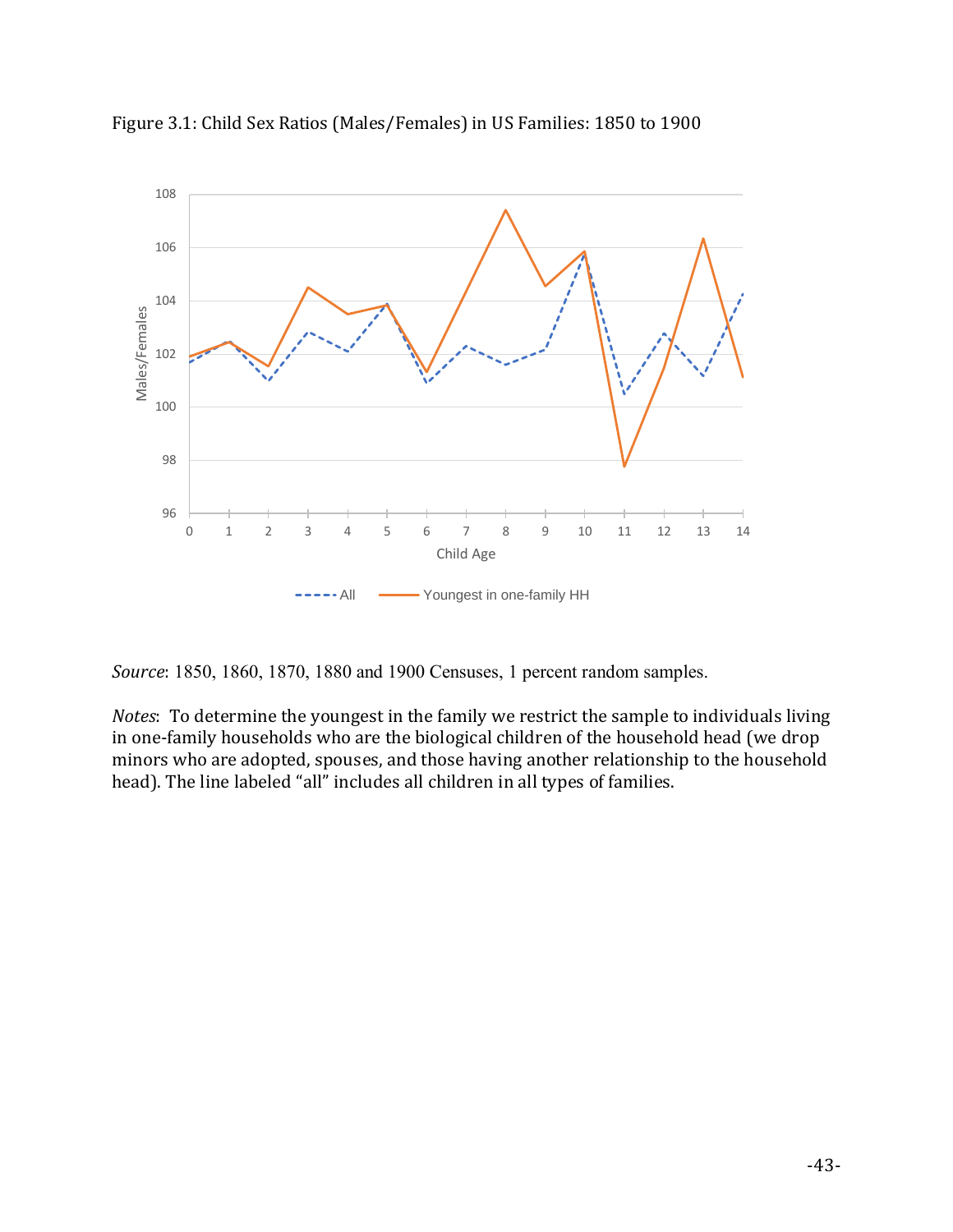### Table 3.2: Sex Ratios in the US: 1850 to 1900

|                                                            | Observed Birth Order of child |               |       |       |         |
|------------------------------------------------------------|-------------------------------|---------------|-------|-------|---------|
|                                                            | 1                             | $\mathcal{L}$ | 3     | $4+$  | N       |
|                                                            |                               |               |       |       |         |
| Part A: Sex ratios among Census population in US 1850-1900 |                               |               |       |       |         |
| Ages $0$ to $20$                                           | 1.065                         | 1.041         | 1.037 | 1.023 | 751,403 |
| Less than age 2                                            | 1.006                         | 1.019         | 1.043 | 1.023 | 86,562  |
|                                                            |                               |               |       |       |         |
| Part B: US 1850 census only                                |                               |               |       |       |         |
| Ages $0$ to $20$                                           | 1.053                         | 1.054         | 1.044 | 1.051 | 73,407  |
| Less than age 2                                            | 0.946                         | 1.038         | 1.065 | 1.009 | 8,070   |
|                                                            |                               |               |       |       |         |

*Sources*: 1850, 1860, 1870, 1880 and 1900 Censuses, 1 percent samples.

*Notes*: Unweighted ratios are reported. To compute birth order, we restrict attention to individuals living in one-family households who are the biological children of the household head (we drop minors who are adopted, spouses or have another relationship to the household head). We then assign birth order based on age of the existing children in the household. Birth order is therefore likely to be measured with error because of child deaths and also because older children may not have been living in the household—this should make the pattern across ages stronger since gender preferences become more pronounced with higher order births.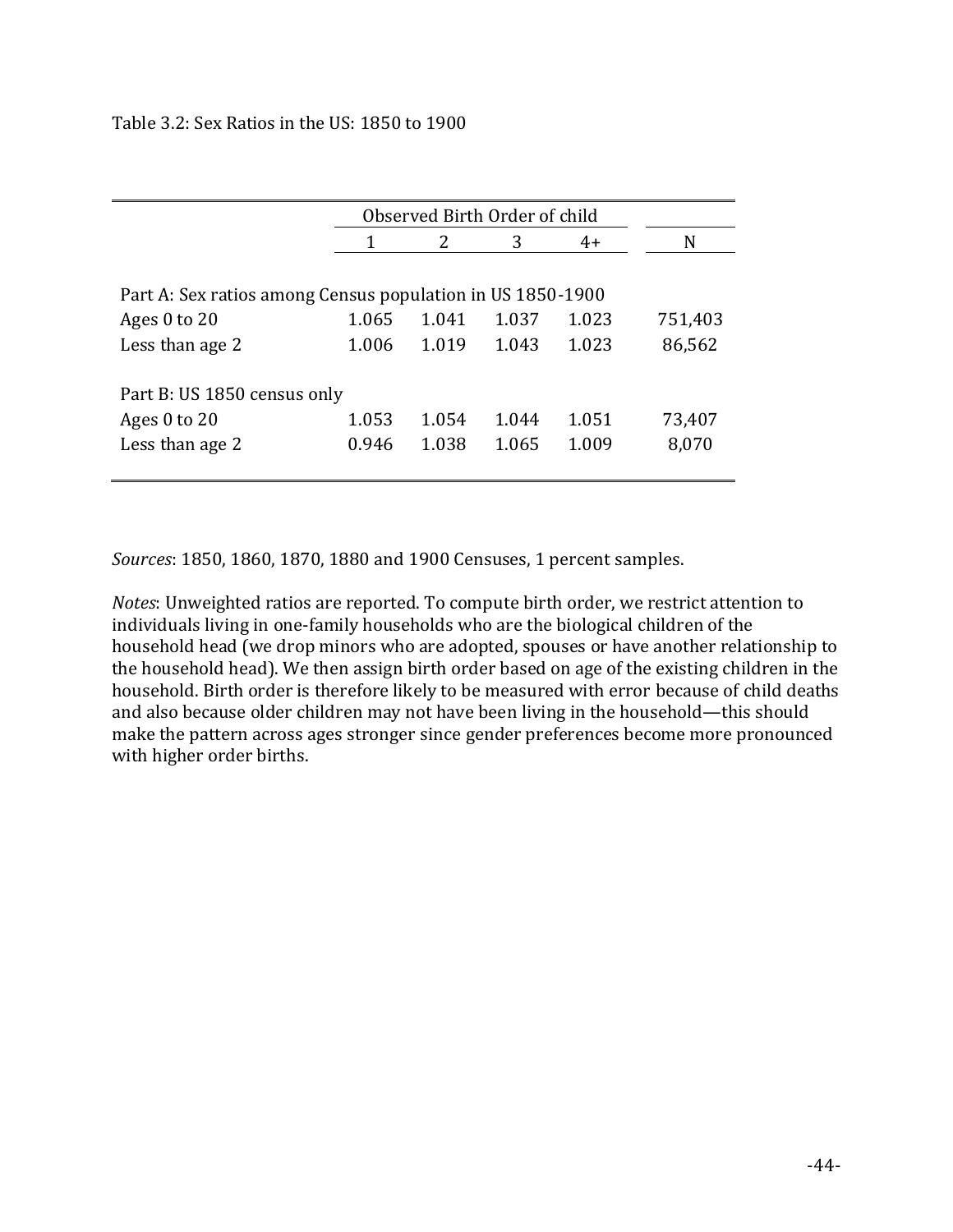|                            | Heights (in inches) |               |             | Weights (in pounds) |              |             |  |
|----------------------------|---------------------|---------------|-------------|---------------------|--------------|-------------|--|
|                            | (1)                 | (2)           | (3)         | (4)                 | (5)          | (6)         |  |
|                            | Height              | Log(Height)   | Z-Score     | Weight              | Log(Weight)  | Z-Score     |  |
| Dependent<br>Variable Mean | 46.78               | 3.84          | $-1.196$    | 50.81               | 3.91         | $-0.681$    |  |
| Female                     | $-0.278***$         | $-0.00595***$ | 0.0425      | $-1.780***$         | $-0.0362***$ | $-0.180***$ |  |
|                            | (0.0692)            | (0.00148)     | (0.0318)    | (0.212)             | (0.00399)    | (0.0280)    |  |
| Irish                      | $-0.460***$         | $-0.00958***$ | $-0.207***$ | $-0.568***$         | $-0.00862**$ | $-0.0506**$ |  |
|                            | (0.0599)            | (0.00128)     | (0.0276)    | (0.184)             | (0.00345)    | (0.0242)    |  |
| Female $\times$ Irish      | $-0.0356$           | $-0.000928$   | $-0.0183$   | $-0.395$            | $-0.00754$   | $-0.0384$   |  |
|                            | (0.0901)            | (0.00193)     | (0.0415)    | (0.276)             | (0.00519)    | (0.0364)    |  |
| Number of<br>observations  | 9,250               | 9,250         | 9,250       | 9,250               | 9,250        | 9,250       |  |
| $R^2$                      | 0.700               | 0.704         | 0.0362      | 0.589               | 0.612        | 0.0446      |  |

Table 3.3: Heights and Weights of School Children, 5 to 10 years old: Boston, 1872

\*\*\* p<0.01 \*\* p<0.05

*Source*: Bowditch (1877).

*Notes*: Z-scores are computed relative to the modern standard using the LMS method, as incorporated in the zanthro command in Stata. The modern standard for each (sex  $\times$  age) comes from the 2000 CDC Growth Charts. A full set of age dummies is included in each regression. The Bowditch tables give the physical weights in five-pound bins (e.g., 50 to 54). We used the lower bound in these calculations.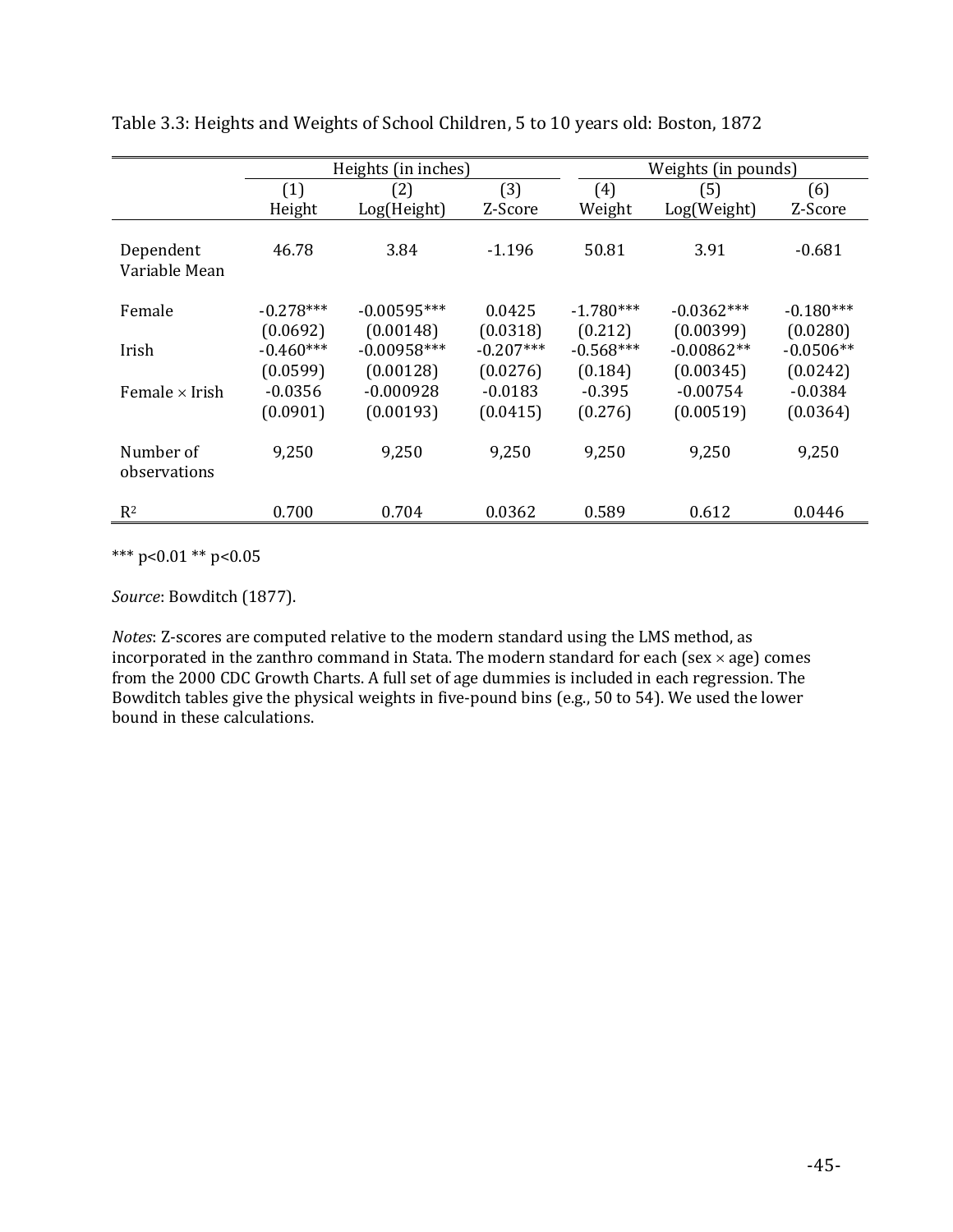Appendix Table 1: Maternal Mortality Calculation

The calculation was done for 1880 to 1990, but substituting 1900 for 1880 does not change the results since maternal mortality was about the same in the two years. The calculation assumes that the fertility rate in 1880 by age is that in 1990 US and also that the maternal mortality rate (deaths from maternal causes/100,000 live births) is reduced from that in 1880 to that in 1990. The resulting decrease in deaths by age group is:

|           | Percentage Decrease in<br>Deaths if Fertility and |  |  |  |
|-----------|---------------------------------------------------|--|--|--|
|           | <b>Maternal Mortality</b>                         |  |  |  |
| Age Group | Decrease to 1990 Levels                           |  |  |  |
| 15 < 20   | 9%                                                |  |  |  |
| 20 < 25   | 17%                                               |  |  |  |
| 25 < 30   | 14%                                               |  |  |  |
| 30 < 35   | 9%                                                |  |  |  |
| 35 < 40   | 6%                                                |  |  |  |
| 40 < 45   | 2%                                                |  |  |  |

The decrease in deaths is then applied to these age groups in computing life expectations in 1900 from data for native born whites in Haines (1998):

|         | Life Expectation: Additional Years Left |           |               |  |  |
|---------|-----------------------------------------|-----------|---------------|--|--|
| Age     | 1900                                    | 1900 with | Difference in |  |  |
|         |                                         | maternal  | years         |  |  |
|         |                                         | mortality |               |  |  |
|         |                                         | decrease  |               |  |  |
| 0       | 51.93                                   | 52.51     | 0.58          |  |  |
| 1       | 57.46                                   | 58.10     | 0.64          |  |  |
| 2       | 58.30                                   | 58.96     | 0.66          |  |  |
| 3       | 58.16                                   | 58.83     | 0.67          |  |  |
| 4       | 57.73                                   | 58.40     | 0.67          |  |  |
| 5 < 10  | 57.15                                   | 57.84     | 0.69          |  |  |
| 10 < 15 | 53.29                                   | 53.98     | 0.69          |  |  |
| 15 < 20 | 48.94                                   | 49.65     | 0.71          |  |  |
| 20 < 25 | 44.96                                   | 45.68     | 0.72          |  |  |
| 25 < 30 | 41.35                                   | 42.06     | 0.71          |  |  |
| 30 < 35 | 37.81                                   | 38.50     | 0.69          |  |  |
| 35 < 40 | 34.24                                   | 34.89     | 0.65          |  |  |
| 40 < 45 | 30.57                                   | 31.15     | 0.58          |  |  |